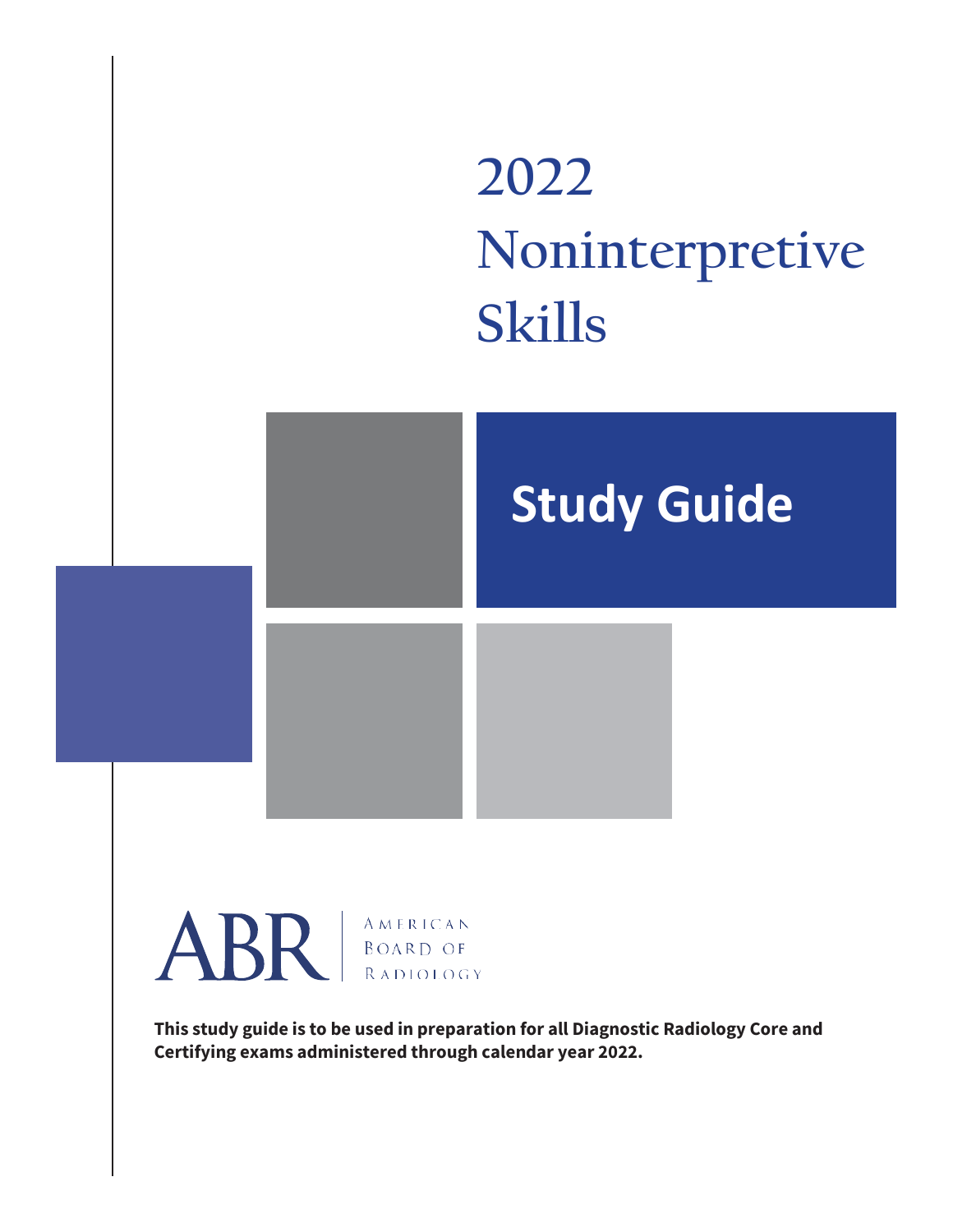# Table of Contents

| Chapter 5. Reimbursement, Regulatory Compliance, and Legal Considerations in Radiology 53 |  |
|-------------------------------------------------------------------------------------------|--|
|                                                                                           |  |
|                                                                                           |  |
|                                                                                           |  |
|                                                                                           |  |
|                                                                                           |  |
|                                                                                           |  |
|                                                                                           |  |
|                                                                                           |  |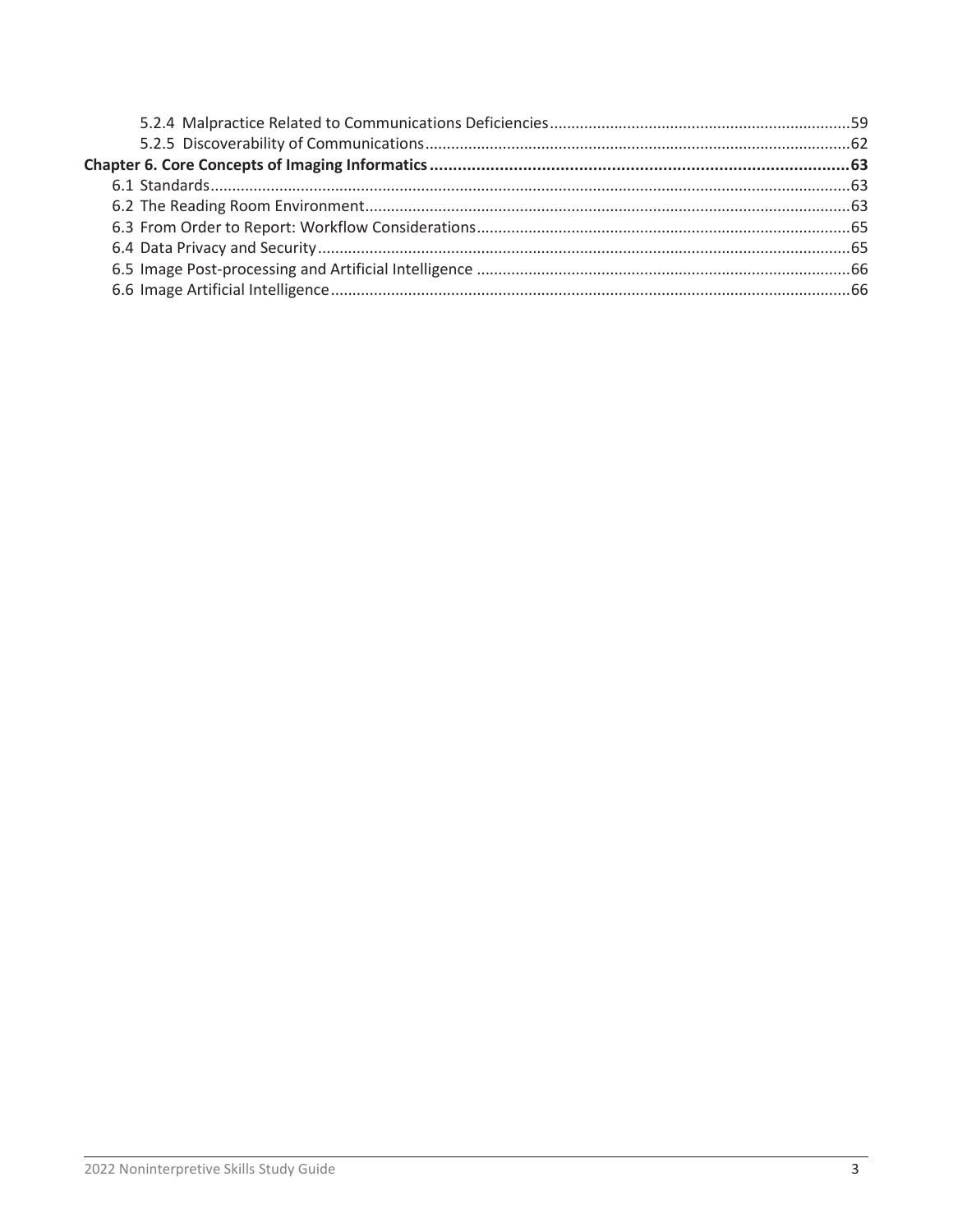# **Introduction**

This study guide has been created to assist examinees in preparing for the noninterpretive skills (NIS) section of the American Board of Radiology (ABR) Core and Certifying exams administered through calendar year 2022.

The guide has undergone a few changes compared to the 2021 version. The primary changes in this version are the expansion of Artificial Intelligence concepts in Informatics and additional content on decision support to the regulatory chapter. Details of contrast safety and MR safety have also been updated, reflecting new published guidelines.

The determination of whether specific NIS topics merit inclusion in the study guide—and on the exams—is based primarily on two factors. First, material contained in the NIS section should reflect knowledge that is needed to perform effectively in a modern radiology practice. Second, the public interest should be served by expecting the examinee to know the material.

Core Elements of Professionalism were deemed to merit inclusion because they reflect basic principles to which all physicians, including radiologists, should adhere. Core Concepts of Quality and Safety were included because they reflect underlying principles that drive quality and safety in any complex environment. Practical Quality and Safety Applications in Healthcare contain quality and safety strategies as they are applied to healthcare. Practical Safety Applications in Radiology focus on radiology-specific topics such as MR safety and management of intravenous contrast material. Reimbursement, Regulatory Compliance, and Legal Considerations in Radiology reflect mechanisms that external parties use to ensure quality and safety in radiology practice. Informatics and artificial intelligence represent a growing area where knowledge is integral to the modern practice of Radiology.

The guide covers the majority of general conceptual and practical NIS information contained in the Core and Certifying exams. However, questions on important subspecialty-specific quality and safety knowledge and skills are also included on the exams that are not included in this guide, especially those related to nuclear medicine and other procedure-based specialties. Examinees should be knowledgeable in basic quality and safety practices relevant to all subspecialties regardless of whether they are included in this study guide. Physics topics, including radiation safety, are on the exam but not included in the NIS section.

Examinees are expected to understand general NIS concepts rather than esoteric details. For example, examinees should understand regulatory requirements that are relevant to daily radiology practice, as well as their underlying purpose. Less emphasis is placed on more superficial details, such as the names of the various regulatory agencies.

This study guide will continue to evolve in future years to reflect continuing changes in the noninterpretive knowledge and skills needed to practice effectively in a modern radiology practice.

We also draw your attention to the references provided at the end of each chapter. We recommend that you consult these "deeper" resources, which provide perspective and depth of understanding of the concepts that are only superficially outlined in this study guide.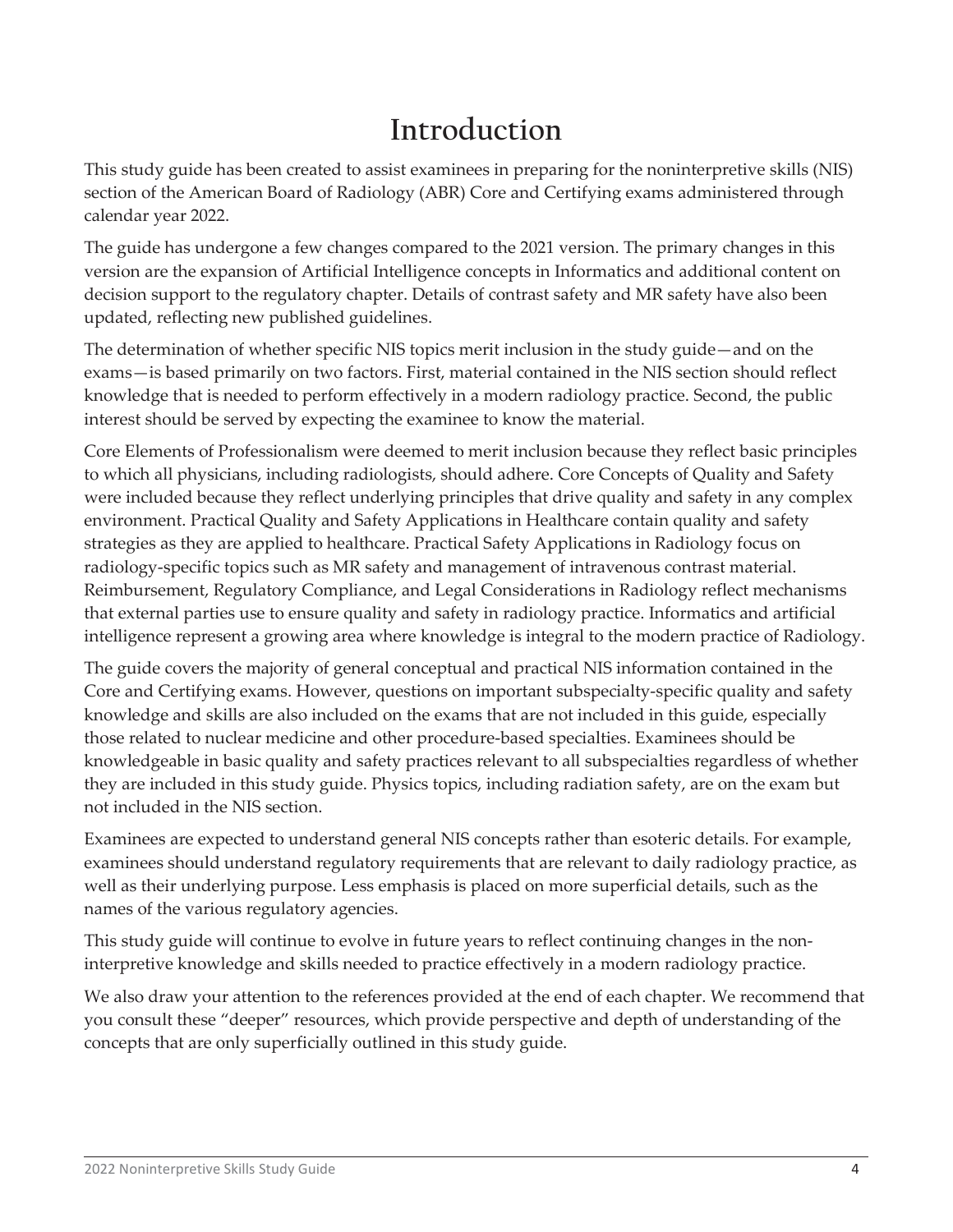# **Chapter 1: Core Elements of Professionalism**

# **1.1 ABIM Physician Charter for Medical Professionalism in the New Millennium**

Merriam-Webster defines a profession as "a calling requiring specialized knowledge and often long and in- tensive academic preparation." Professionalism, defined as "the conduct, aims, or qualities that characterize or mark a profession or a professional person," has been characterized as the basis of medicine's contract with society. Several fundamental principles and physician responsibilities that apply to all professionals in medicine have been specified in a Physician Charter supported by the American Board of Internal Medicine (ABIM). Ten professional responsibilities support the following three fundamental principles of medical professionalism:

- **1. Principle of primacy of patient welfare.**  Physicians must be dedicated to serving the interest of the patient. Trust is central to the physician-patient relationship, which must not be compromised by market forces, societal pressures, or administrative exigencies.
- **2. Principle of patient autonomy.**  Physicians must be honest with their patients and empower them to make informed decisions about their treatment. Patients' decisions about their care must be paramount, as long as they are in keeping with ethical practice and do not lead to demands for inappropriate care.
- **3. Principle of social justice.** The medical profession must promote the fair

distribution of healthcare resources. Physicians should work actively to eliminate discrimination in healthcare.

#### **The 10 professional responsibilities are summarized below:**

- 1. **Commitment to professional competence.** Physicians must be committed to lifelong learning of medical knowledge and team skills necessary for the provision of quality care. More broadly, the profession as a whole must strive to see that all of its members are competent and must ensure that appropriate mechanisms are available for physicians to accomplish this goal.
- 2. **Commitment to honesty with patients.**  Physicians must ensure that patients are completely and honestly informed before the patient has consented to treatment and after treatment has occurred. Medical errors should be communicated promptly to patients whenever injury has occurred. Physicians should be committed to reporting and analyzing medical mistakes to develop appropriate prevention and improvement strategies.
- 3. **Commitment to patient confidentiality.**  Physicians are responsible for safeguarding patient information. Fulfilling this commitment is more pressing now than ever before, given the widespread use of electronic information systems. However, considerations of public interest may occasionally override this commitment,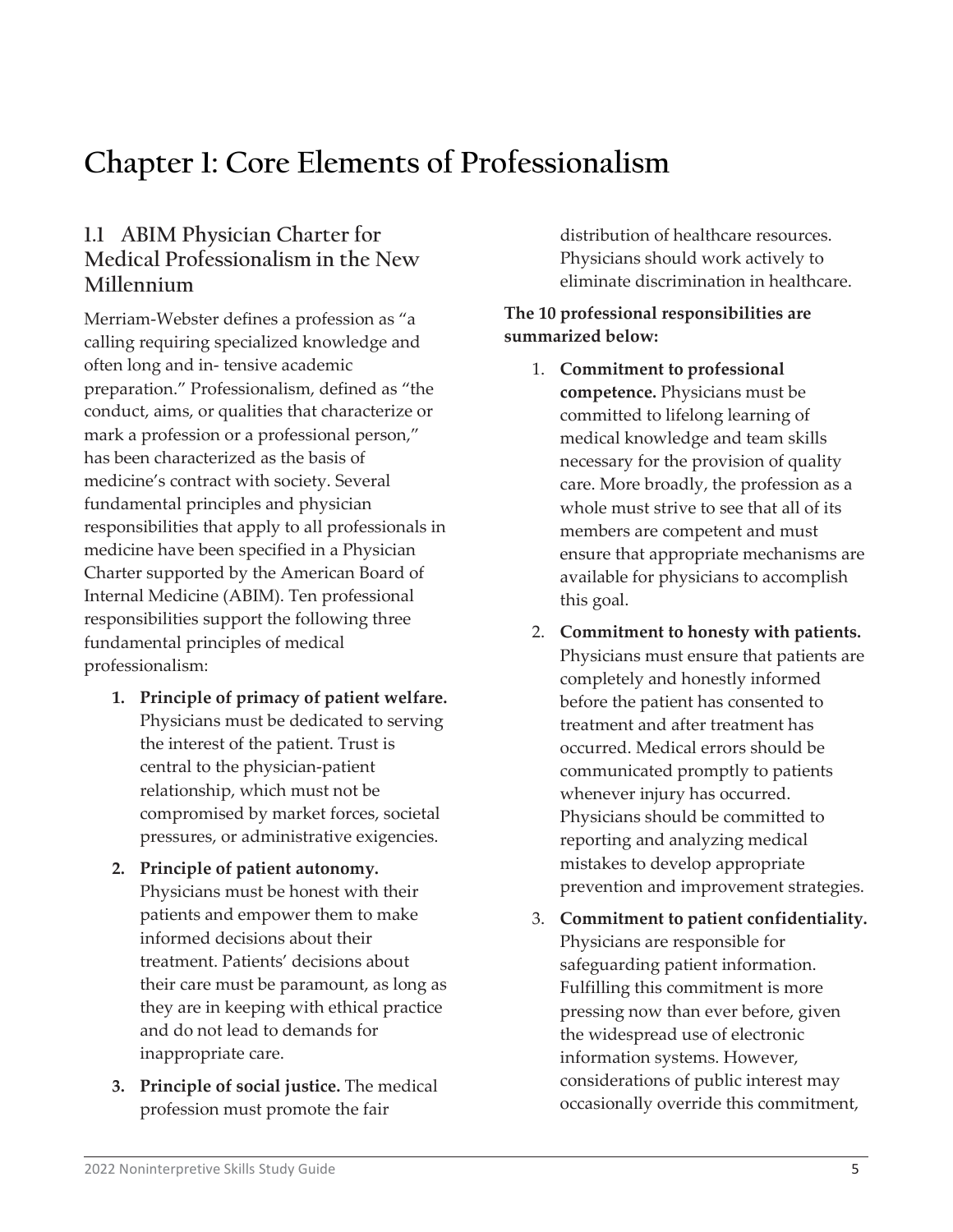such as when patients endanger others.

- 4. **Commitment to maintaining appropriate relations with patients.**  Given the inherent vulnerability and dependency of patients, certain relationships between physicians and patients must be avoided. In particular, physicians should never exploit patients for any sexual advantage, personal financial gain, or other private purpose.
- 5. **Commitment to improving quality of care.** Physicians should not only maintain clinical competence, but should work collaboratively with other professionals to continuously improve the quality of healthcare, including reducing medical errors, increasing patient safety, improving utilization of healthcare resources, and optimizing outcomes of care.
- 6. **Commitment to improving access to care.** Physicians should work individually and collectively toward providing a uniform and adequate standard of care and reducing barriers to equitable healthcare. These barriers may be based on education, laws, finances, geography, or social discrimination. This commitment entails the promotion of public health and preventive medicine, without promotion of the self-interest of the physician or the profession.
- 7. **Commitment to a just distribution of finite resources.** To provide costeffective health care, physicians should work with other physicians, hospitals, and payers to develop evidence-based guidelines for effective use of healthcare resources. This includes the scrupulous avoidance of superfluous tests and procedures to reduce patient exposure

to harm, decrease health expenses, and improve access to resources for patients who need them.

- 8. **Commitment to scientific knowledge.**  Physicians should uphold scientific standards, promote research, and create new medical knowledge and ensure its appropriate use. The integrity of this knowledge is based on scientific evidence and physician experience.
- 9. **Commitment to maintaining trust by managing conflicts of interest.** Medical professionals and organizations can compromise their professional responsibilities by pursuing private gain or personal advantage, especially through interactions with for-profit companies. Physicians have an obligation to recognize, disclose to the general public, and deal with conflicts of interest that arise in the course of their professional duties and activities. Relationships between industry and opinion leaders should be disclosed, especially when physicians are determining criteria for conducting and reporting clinical trials, writing editorials or therapeutic guidelines, or serving as editors of scientific journals.
- 10. **Commitment to professional responsibilities.** Physicians have both individual and collective obligations to work collaboratively to maximize patient care, be respectful of one another, and participate in the processes of self-regulation, including remediation and discipline of members who have failed to meet professional standards. The profession should also define and organize the educational and standardsetting process for current and future members. These obligations include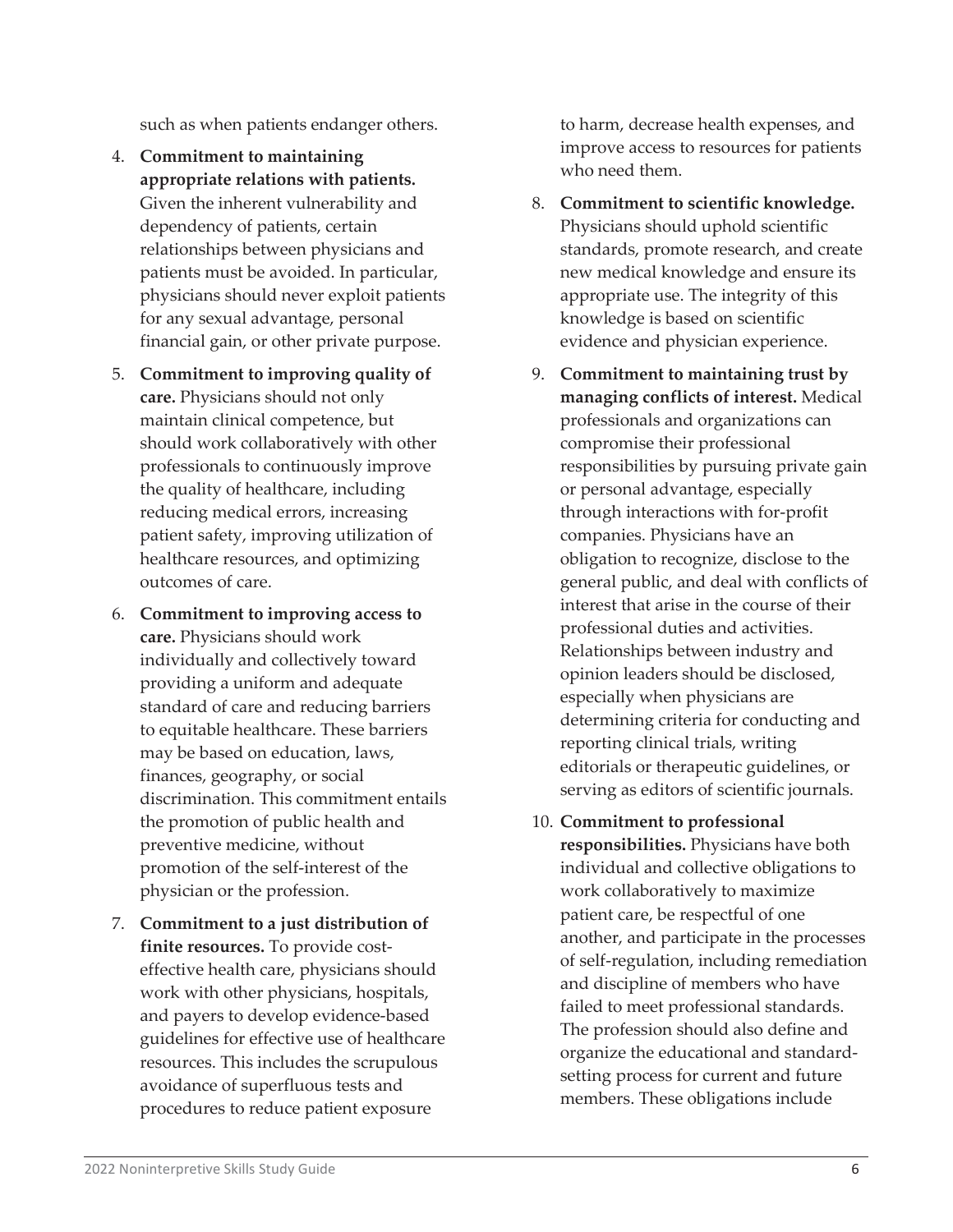engaging in internal assessment and accepting external scrutiny of all aspects of their professional performance.

# **1.2 Ethical Considerations Specific to Radiology**

The ABIM professional responsibilities largely overlap with the Code of Ethics as described in the American College of Radiology (ACR) Bylaws. However, several principles and rules of ethics apply specifically to the field of radiology, as stated by the ACR.

- **1. Professional limitations.** The Bylaws state that radiologists should be aware of their limitations and to seek consultations in clinical situations where appropriate. Any limitations should be appropriately disclosed to patients and referring physicians.
- **2. Reporting of illegal or unethical conduct.** To safeguard the public and the profession against physicians deficient in moral character or professional competence, radiologists are expected to report any perceived illegal or unethical conduct of medical professionals to the appropriate governing body.
- **3. Report signature.** Radiologists should not sign a report or claim attribution of an imaging study interpretation that was rendered by another physician, making the reader of a report believe that the signing radiologist was the interpreter.
- **4. Participation in quality and safety activities.** Radiologists who actively interpret images should participate in quality assurance, technology assessment, utilization review, and

other matters of policy that affect the quality and safety of care.

- **5. Self-referral.** Referring patients to healthcare facilities in which radiologists have a financial interest is not in the best interest of patients and may violate the Rules of Ethics.
- **6. Harassment.** Radiologists are expected to relate to other members of the healthcare team with mutual respect and refrain from harassment or unfair discriminatory behavior.
- **7. Undue influence.** Radiologists should seek to ensure that the system of healthcare delivery in which they practice does not unduly influence the selection and performance of appropriate available imaging studies or therapeutic procedures.
- **8. Agreements for provision of highquality care.** Radiologists should not enter into an agreement that prohibits the provision of medically necessary care or that requires care at below acceptable standards.
- **9. Misleading billing arrangements.**  Radiologists should not participate in billing arrangements that mislead patients or payers concerning the fees charged.
- **10. Expert medical testimony.** Radiologists should exercise extreme caution to ensure that the testimony provided is nonpartisan, scientifically correct, and clinically accurate. Compensation that is contingent upon the outcome of litigation is unacceptable.
- **11. Research integrity.** Radiologic research must be performed with integrity and be honestly reported.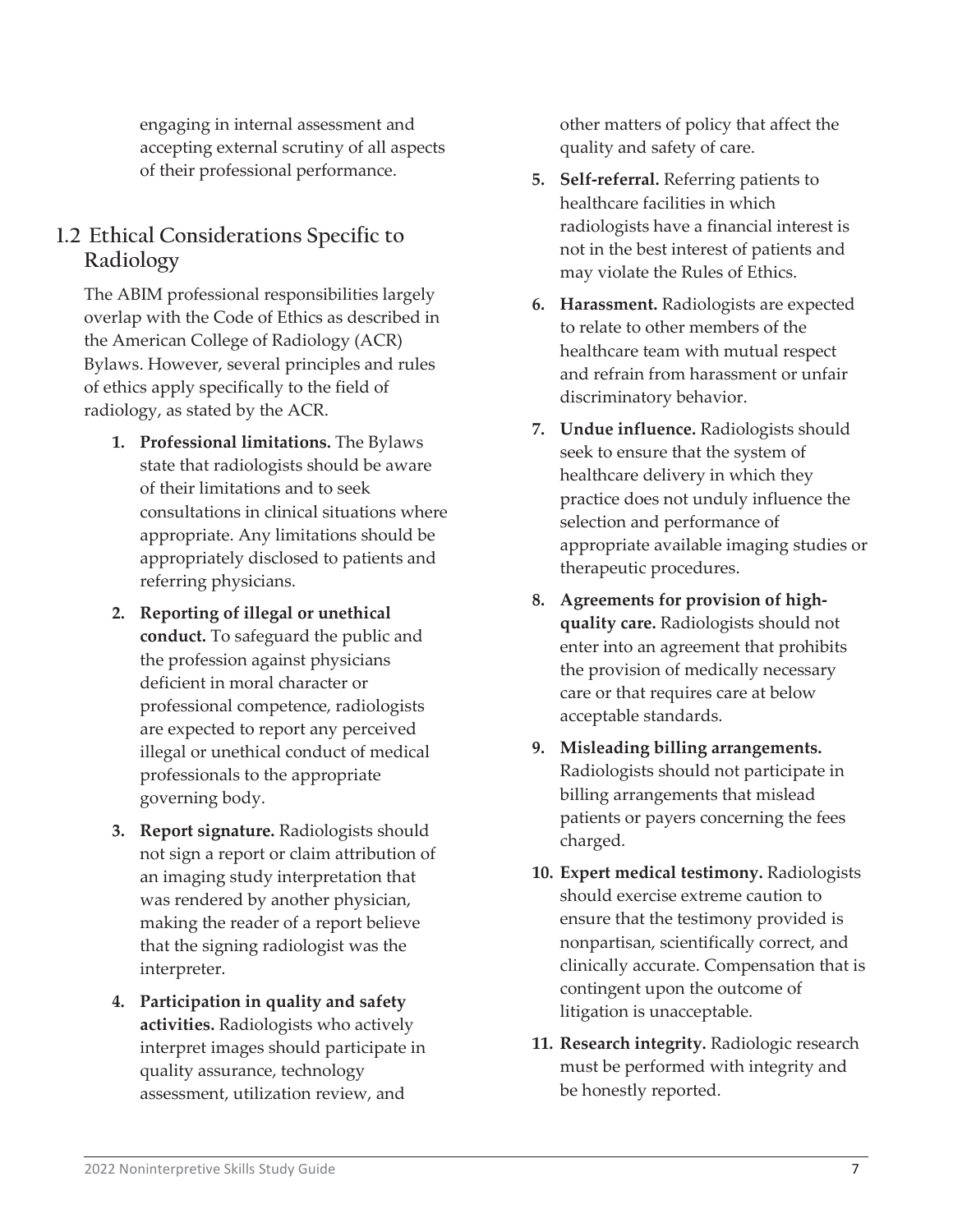- **12. Plagiarism.** Claiming others' intellectual property as one's own is unethical. This includes plagiarism or the use of others' work without attribution.
- **13. Misleading publicizing.** Radiologists should not publicize themselves through any medium or forum of public communication in an untruthful, misleading, or deceptive manner.

#### **References**

- 1. American Board of Internal Medicine Foundation. Medical Professionalism in the New Millennium: The Physician Charter. American Board of Internal Medicine Foundation Website. [http://](http://abimfoundation.org/what-we-do/medical-professionalism-and-the-physician-charter/physician-charter) [abimfoundation.org/what-we-do/medical](http://abimfoundation.org/what-we-do/medical-professionalism-and-the-physician-charter/physician-charter)[professionalism-and-the-physician-charter/](http://abimfoundation.org/what-we-do/medical-professionalism-and-the-physician-charter/physician-charter) [physician-charter.](http://abimfoundation.org/what-we-do/medical-professionalism-and-the-physician-charter/physician-charter) Accessed October 1, 2016.
- 2. American College of Radiology. Code of Ethics. American College of Radiology Website. [https://](https://www.acr.org/Member-Resources/Commissions-Committees/Ethics)[www.acr.org/Member-](https://www.acr.org/Member-Resources/Commissions-Committees/Ethics)[Resources/Commissions-](https://www.acr.org/Member-Resources/Commissions-Committees/Ethics)[Committees/Ethics.](https://www.acr.org/Member-Resources/Commissions-Committees/Ethics) Accessed June 13, 2018.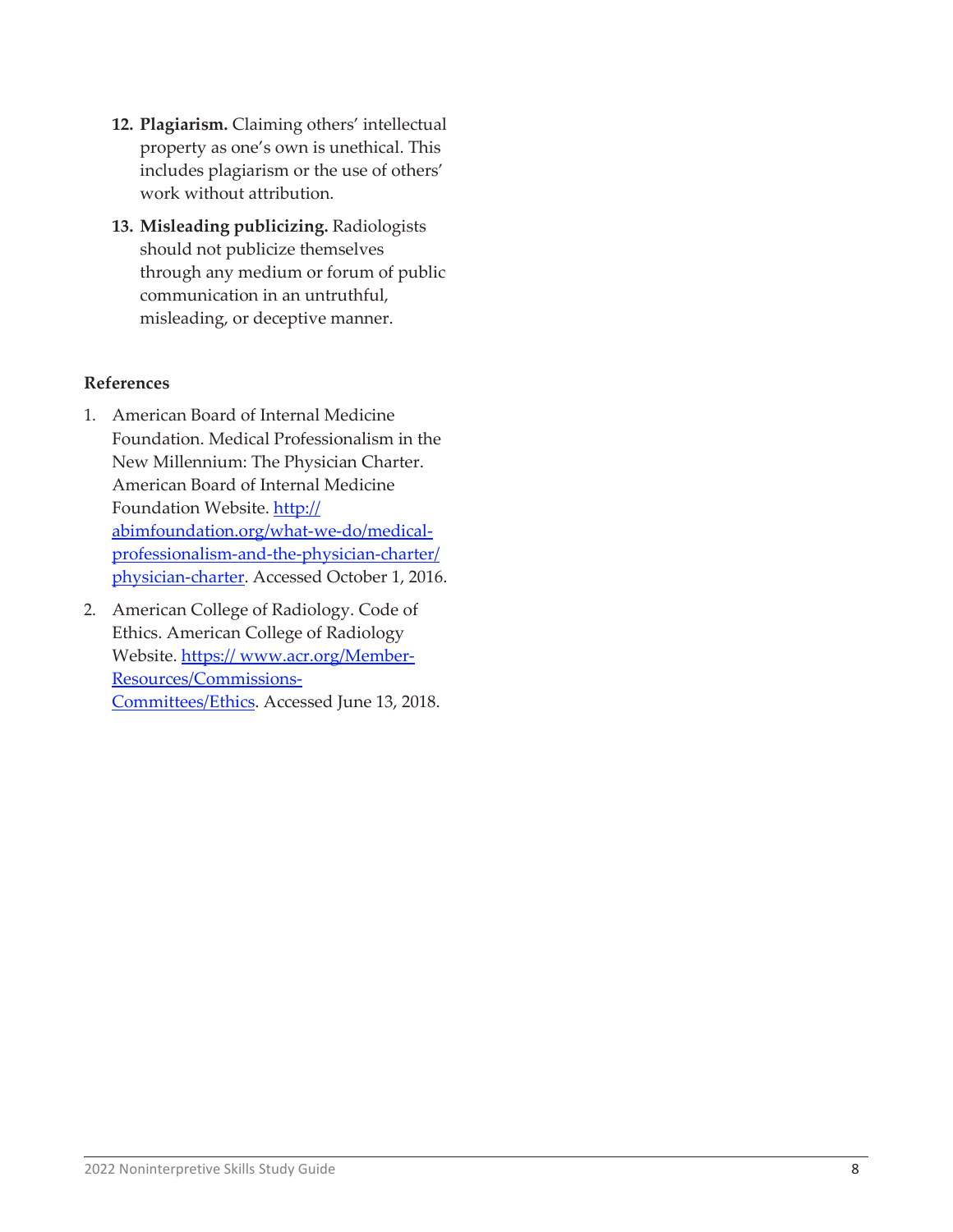# **Chapter 2: Core Concepts of Quality and Safety**

# **2.1 Core Concepts of Quality**

# 2.1.1 Introduction to Quality

Merriam-Webster defines quality as "a high level of value or excellence." The Institute of Medicine has defined quality of care as "the degree to which health services for individuals and populations increase the likelihood of desired health outcomes and are consistent with current professional knowledge." As it relates to diagnostic imaging and image-guided treatment, quality can be considered to be "the extent to which the right procedure is done in the right way, at the right time, and the correct interpretation is accurately and quickly communicated to the patient and referring physician. The goals are to maximize the likelihood of desired health outcomes and to satisfy the patient."

Several important concepts are connected to these statements.

First, quality has two important dimensions: excellence and consistency. It is not enough to provide excellent care; it must be done on a consistent basis. Lack of consistency is a marker of poor quality.

Second, performance must be monitored to ensure consistent quality. It is unlikely for an organization to achieve consistent excellent performance in the absence of performance standards or measurements.

Third, the goals are twofold: 1) maximize the likelihood of health outcomes desired by the patient and 2) satisfy the patient. In other words, optimizing health outcomes and patient experience are both important goals of healthcare. Furthermore, while excellence may be a subjective term, the ultimate arbiter of

"quality" is the patient. Those who wish to provide quality care must understand and seek to achieve consistent excellence from the perspective of the patient—which may differ from that of the provider.

Fourth, the goal is to consistently achieve desired health outcomes using methods that are consistent with current professional knowledge. Achieving excellent outcomes on a consistent basis depends on consistency in the methods, or processes, that are used to achieve those outcomes. Therefore, a major goal of quality is that of decreasing unnecessary variation, both in processes and outcomes. In a practice with multiple professionals, this generally requires those professionals to collaborate in developing and adhering to practice standards based on the evidence.

# 2.1.2 Quality as a Discipline

Achieving consistent excellence in processes and outcomes is challenging in healthcare, including in radiology. However, healthcare is by no means the only field in which consistent excellence is desired. Over the past century, "quality" has emerged as its own discipline of study and practice, with a set of broadly applicable definitions, principles, and tools.

Quality control (QC) refers to measuring and testing elements of performance to ensure that standards are met and correcting instances of poor quality. An example of a QC activity is when a radiologist reviews and corrects errors in a radiology report before finalizing it.

Quality assurance (QA) refers to a process for monitoring and ensuring performance quality in an organization. This includes QC activities, but also refers to strategies designed to prevent instances of poor quality. An example of a QA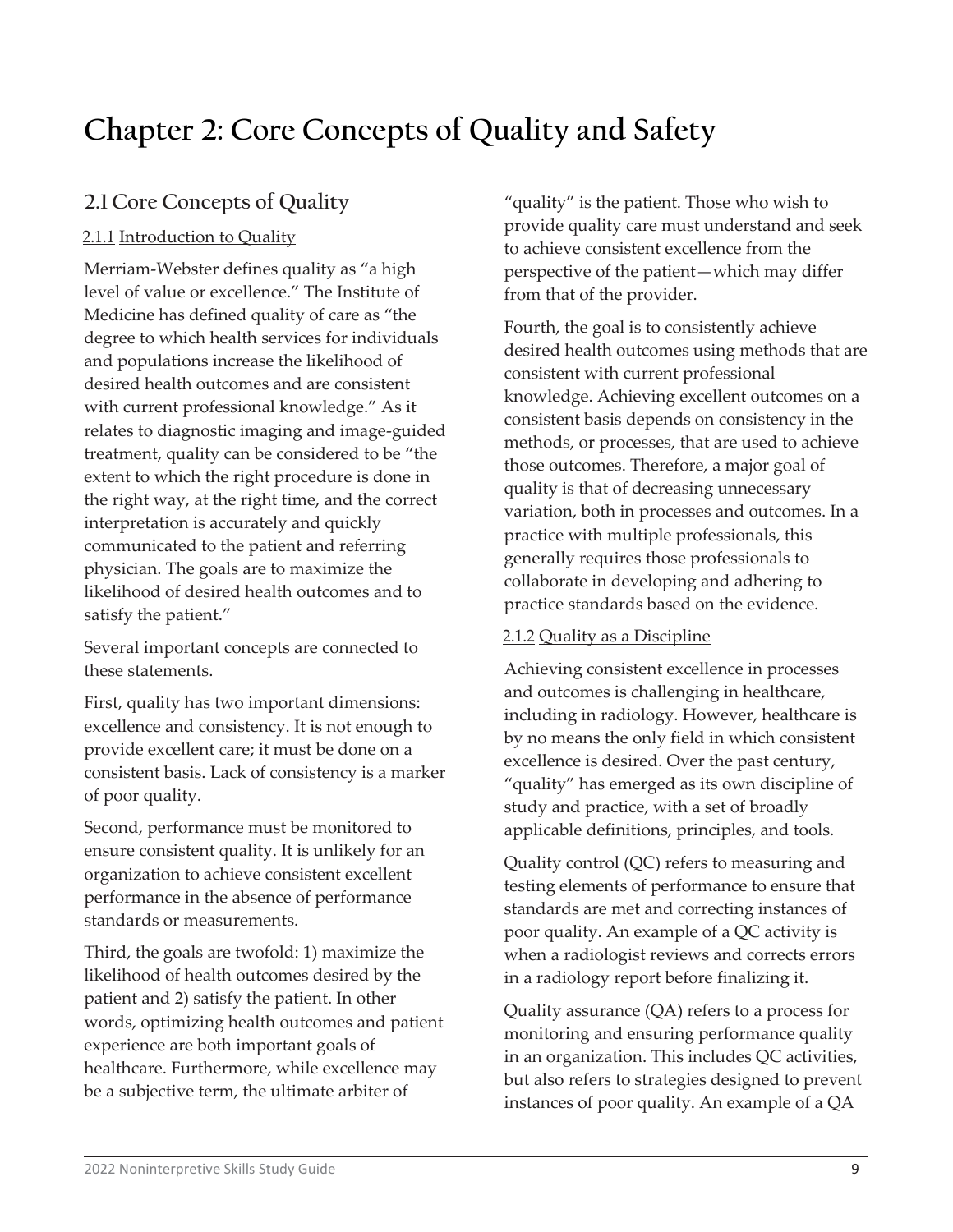activity is the use of standardized report templates to minimize errors in reporting accompanied by verification of appropriate use with audit-based performance metrics.

*Quality improvement* (QI) refers to activities designed to improve performance quality in an organization in a systematic and sustainable way. This requires a deliberate effort within an organization to agree on a measurable performance objective, measure the relevant performance, understand the causes of poor performance, develop and implement strategies to improve performance, and ensure that those strategies are embedded in the organization such that performance will not relapse. An example of QI is a project whereby radiologists agree to improve consistency in reporting using standardized radiology report templates, implement those templates, monitor radiology reports and make necessary adjustments, and ensure that consistency is maintained through feedback and accountability.

QC is generally considered to be the most basic level of quality-related activities in an organization. QA is more comprehensive than QC and is required to maintain consistently high performance levels in an organization. However, QA typically is designed to maintain rather than improve performance, implying that quality was presumed to be adequate in the first place. QI, on the other hand, assumes that quality is not as good as it could be and employs strategies to successfully improve quality through a variety of means, including changes in processes, systems, and even organizational structure. As organizations' focus has transitioned in recent decades from seeking to maintain the status quo to seeking to constantly improve performance, the field of quality has transitioned from relying solely on a QA approach to one of *continuous quality improvement* (CQI).

Quality methods and philosophies have evolved in several other important ways in the past several decades:

- Rather than being solely the purview of a "quality department," quality has come to be recognized as the responsibility of everyone in the organization—especially organizational leaders.
- The focus has shifted from detecting and correcting errors that have already occurred to improving processes and systems to prevent errors from happening or from causing harm.
- Frontline staff are increasingly engaged to help improve processes.
- The value of making errors visible rather than quietly fixing them without sharing them with the staff is increasingly recognized. Exposing errors allows them to be more easily detected so they can be corrected and their causes addressed.

### 2.1.3 2001 Institute of Medicine Report, *Crossing the Quality Chasm*

In 2001, the Institute of Medicine (IOM) published a report entitled, "Crossing the Quality Chasm: A New Health System for the 21st Century." In this report, the IOM committee members maintained that all healthcare constituencies, including policymakers, purchasers, regulators, health professionals, health- care trustees and management, and consumers, should commit to a shared explicit purpose to continually reduce the burden of illness, injury, and disability, and improve the health and functioning of the people of the United States.

The committee asserted that healthcare should be: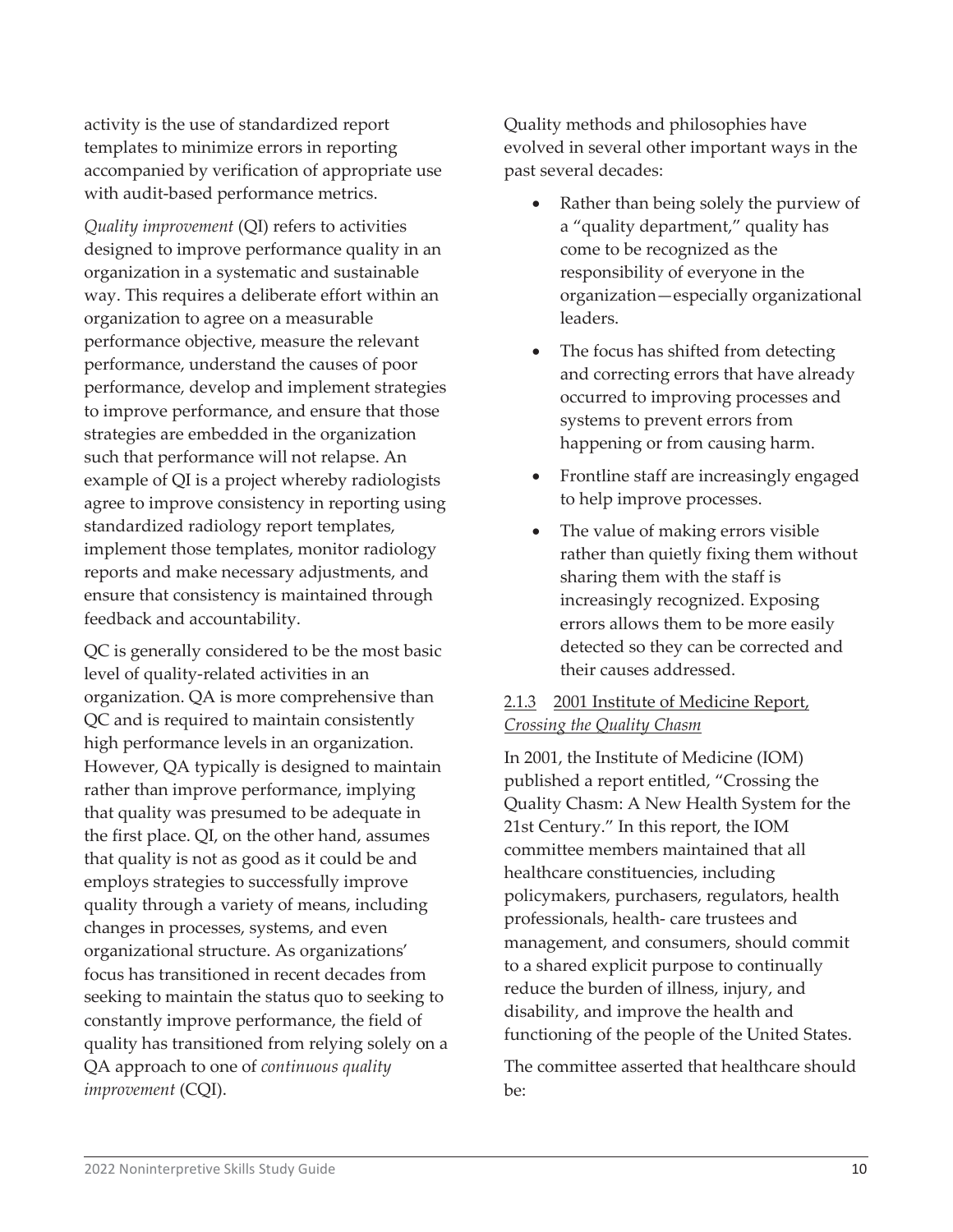- *Safe*—avoiding injuries to patients from the care that is intended to help them.
- *Effective*—providing services based on scientific knowledge to all who can benefit and refraining from providing services to those not likely to benefit (avoiding underuse and overuse).
- *Patient-centered*—providing care that is respectful of and responsive to individual patient preferences, needs, and values and ensuring that patient values guide all clinical decisions.
- *Timely*—reducing waits and potentially harmful delays for both those who receive and those who give care.
- *Efficient*—avoiding waste, in particular waste of equipment, supplies, ideas, and energy.
- *Equitable*—providing care that does not vary in quality because of personal characteristics.

Since its publication, the IOM "Chasm" report, which was itself a follow-up to a 2000 IOM report on medical error, has provided a road map for individuals and organizations in healthcare to focus their improvement efforts.

## 2.1.4 Core Competencies of the ABMS and ACGME

To encourage active physician participation in advancing the goals of continuous improvement, in 1999 the Accreditation Council for Graduate Medical Education (ACGME) and the American Board of Medical Specialties (ABMS), which is composed of subspecialty boards including the American Board of Radiology, described six core competencies that all physicians should attain.

• *Practice-based Learning and Improvement:*  Show an ability to investigate and evaluate patient care practices, appraise and assimilate scientific evidence, and improve the practice of medicine.

- *Patient Care and Procedural Skills:* Provide care that is compassionate, appropriate, and effective treatment for health problems and promote health.
- *Systems-based Practice:* Demonstrate awareness of and responsibility to the larger context and systems of healthcare. Be able to call on system resources to provide optimal care (e.g., coordinating care across sites or serving as the primary case manager when care involves multiple specialties, professions, or sites).
- *Medical Knowledge:* Demonstrate knowledge about established and evolving biomedical, clinical, and cognitive sciences and their application in patient care.
- *Interpersonal and Communication Skills:*  Demonstrate skills that result in effective information exchange and teaming with patients, their families, and professional associates (e.g., fostering a therapeutic relationship that is ethically sound; using effective listening skills with nonverbal and verbal communication; and working both as a team member and, at times, as a leader).
- *Professionalism:* Demonstrate a commitment to carrying out professional responsibilities, adhering to ethical principles, and being sensitive to diverse patient populations.

By establishing this set of competencies, the ACGME and ABMS assert that the skills necessary to effectively practice medicine in a modern complex healthcare environment extend beyond the traditional domains of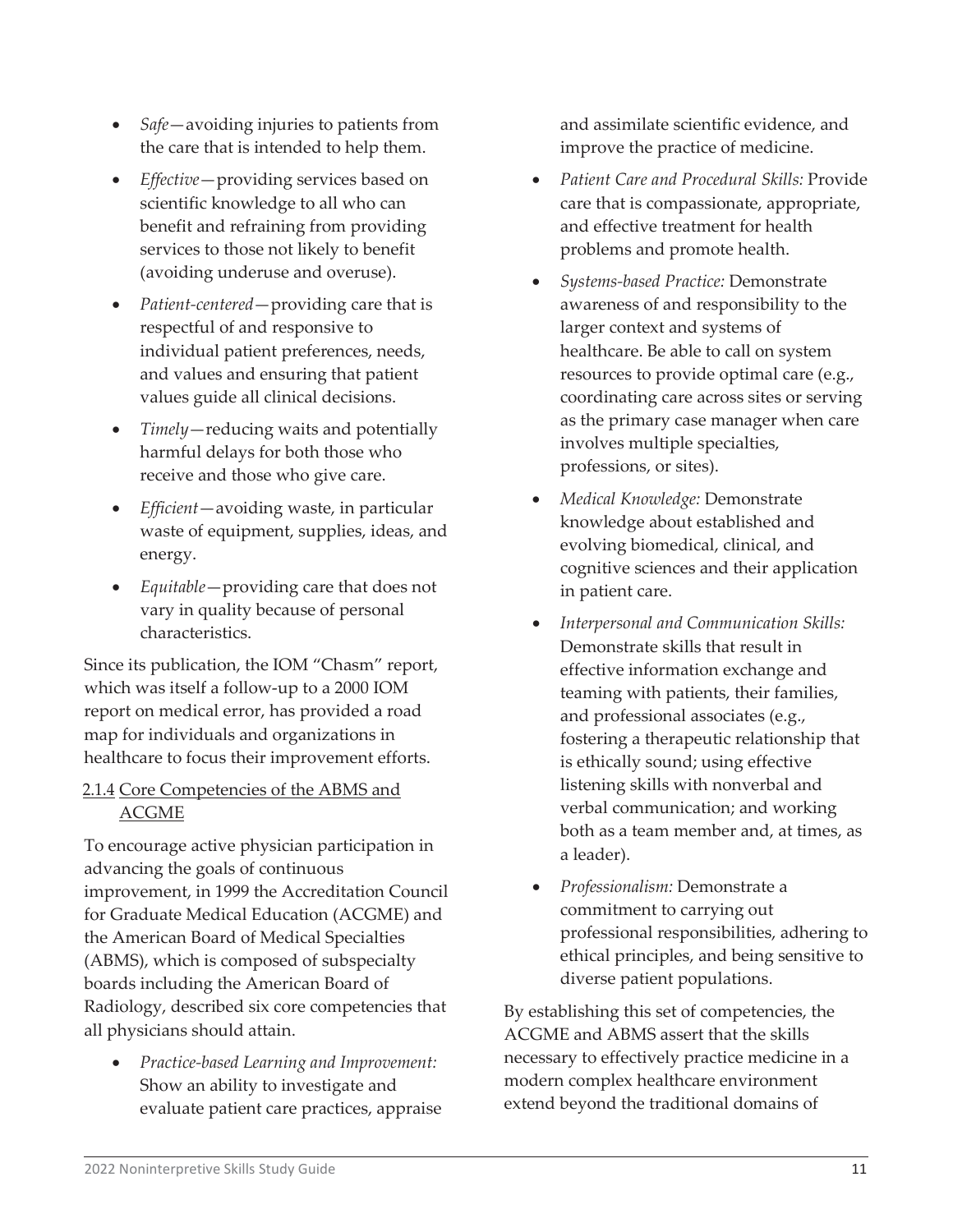medical knowledge and individual practice. It is not enough for professionals to gain adequate knowledge; they must also continuously improve their knowledge and practice for the duration of their careers. They must be not only technically competent, but also compassionate and ethical. They must practice effectively not only as individuals, but also as members of teams, organizations, and systems of care. Organizations and leaders who are responsible for certifying competence of practitioners must demonstrate adequacy of the professional's competence in all domains.

# **2.2 Core Concepts of Safety**

# 2.2.1 2000 Institute of Medicine Report, *To Err is Human*

In 1998, the National Academy of Sciences' Institute of Medicine (IOM) initiated the Quality of Health Care in America project to develop a strategy that would result in improved quality of care in the United States. To Err is Human: Building a Safer Health System, published in 2000, was the first in a series of reports arising from this project. The report's findings that between 44,000 and 98,000 in-hospital deaths per year were attributable to medical errors made national headlines, including a suggestion that an epidemic of death from medical errors exceeded that from motor vehicle accidents, breast cancer, or AIDS. The report projected total societal costs of medical errors to be between \$17 billion and \$29 billion.

The report defined medical error as the failure of a planned action to be completed as intended or the use of a wrong plan to achieve an aim, with the highest risk for errors occurring in high-acuity environments such as the intensive care unit, operating room, and emergency department. The report identified several

fundamental factors contributing to the errors, including the following: 1) the decentralized nature of the healthcare delivery system (or "nonsystem," as the report calls it); 2) the failure of licensing systems to focus on errors; 3) the impediment of the liability system to identify errors; and 4) the failure of third- party providers to provide financial incentive to improve safety.

The report authors emphasized that most errors are multifactorial; most errors can be attributed to unsafe systems and processes of care as well as to human error. Therefore, the only strategy to decrease medical errors that is likely to be both successful and sustainable in the long run is to design safety into systems and processes of care. Blaming and "rooting out the bad apples," the authors contended, is not a viable strategy to decrease error.

## 2.2.2 2015 Institute of Medicine Report, *Improving Diagnosis in Health Care*

In 2015, the IOM issued what it considered to be a follow-up report to its 2000 report on medical error, this time focusing on diagnostic error. In this report, Improving Diagnosis in Health Care, the IOM committee defined diagnostic error as "the failure to establish an accurate and timely explanation of the patient's health problem(s) or (b) communicate that explanation to the patient." The definition is purposely patient-focused because, according to the report, patients are considered to be key team members in the collaborative efforts required to prevent diagnostic error.

Quickly establishing a correct diagnosis is critical to the provision of safe and effective patient care. The problem of diagnostic error tends to be underappreciated, for several reasons. Data on diagnostic error are sparse, few reliable measures exist, and often the error is identified only in retrospect. The best estimates indicate that nearly all Americans will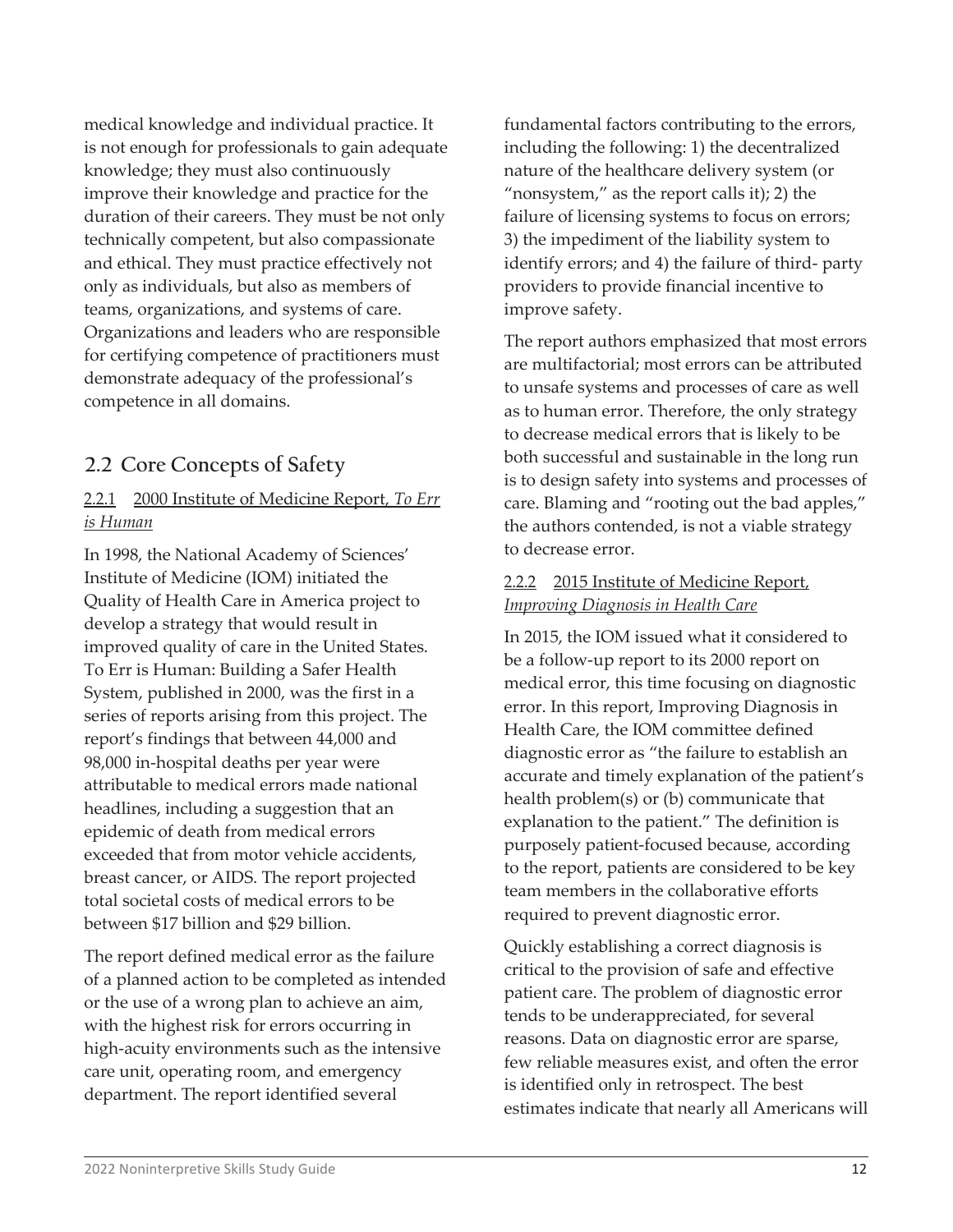likely experience a meaningful diagnostic error in their lifetimes. A poll commissioned by the National Patient Safety Foundation in 1997 found that approximately one in six of those surveyed had experience with diagnostic error, either personally or through a close friend or relative.

On average, 10% of postmortem exams were associated with diagnostic errors that might have affected patient outcomes. The report authors maintained that reducing diagnostic error should be a key component of quality improvement efforts by healthcare organizations.

Similar to the 2000 IOM report, this report called for objective, nonpunitive efforts to understand error and to improve systems and processes accordingly. This includes learning from both errors and near misses on one end of the spectrum and from exemplary accurate and timely diagnoses on the other end. The report authors viewed the diagnostic process as a collaborative activity, often between numerous professionals and professional groups. Therefore, improving diagnosis often requires collaborative efforts between professionals to understand error and improve performance.

The report authors made eight specific recommendations for improvement in the diagnostic processes:

- 1. Facilitate more effective teamwork among healthcare professionals, patients, and their families. Radiologists and pathologists are an integral part of the diagnostic team.
- 2. Enhance healthcare professional education and training in the diagnostic process.
- 3. Ensure that health information technologies support patients and healthcare professionals.
- 4. Develop and deploy organizational approaches to identify, learn from, and reduce diagnostic errors and near misses in clinical practice.
- 5. Establish a work system and culture that supports the diagnostic process and improvements in performance. This may include redesigning payment structures since fee for service (FFS) payments lack incentives to coordinate care among team members, such as communication among treating clinicians, pathologists, and radiologists about diagnostic test ordering, interpretation, and subsequent decision making.
- 6. Develop a reporting environment and medical liability system that facilitates improvement.
- 7. Design a payment and care delivery environment that supports the diagnostic process. Specifically, oversight bodies should require that healthcare organizations have programs in place to monitor the diagnostic process and identify, learn from, and reduce diagnostic errors and near misses in a timely fashion.
- 8. Provide dedicated funding for research on the diagnostic process and diagnostic errors.

With respect to radiology, the 2015 IOM report identified failures in communication as being a significant contributor to diagnostic error. The report authors made several recommendations for IT professionals and organizational leaders to improve communication, including the following:

Standardize communication policies and definitions across networked organizations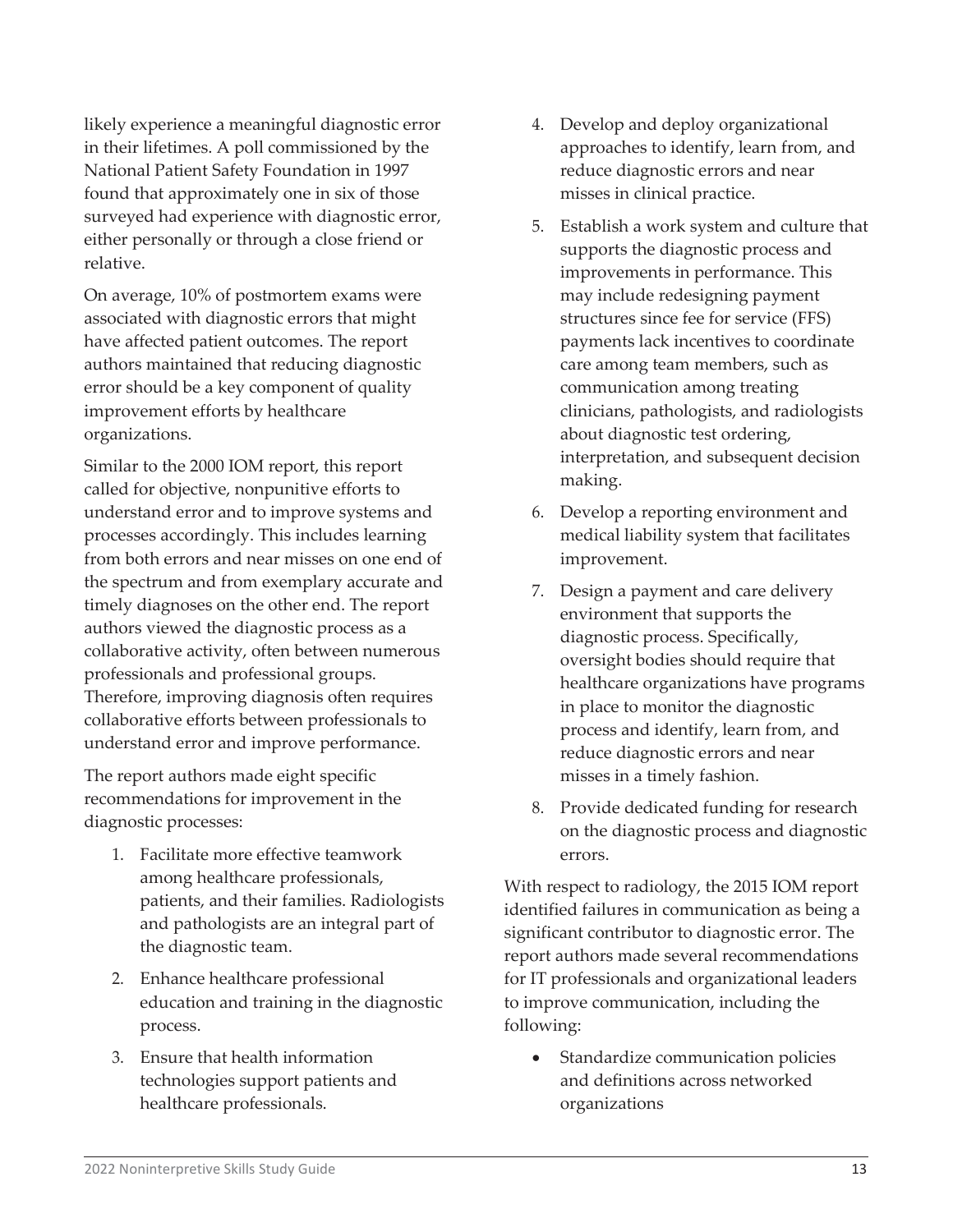- Ensure clear identification of the patient's care team to facilitate contact by the radiology team
- Implement effective results management and tracking processes
- Develop shared quality and reporting metrics

## 2.2.3 Human Factors

### *Background*

An obstetric nurse connects a bag of pain medication intended for an epidural catheter to the mother's intravenous (IV) line, resulting in a fatal cardiac arrest. Newborns in a neonatal intensive care unit are given full-dose heparin instead of low-dose flushes, leading to three deaths from intracranial bleeding. An elderly man experiences cardiac arrest while hospitalized, but when the code blue team arrives, the team is unable to administer a potentially life-saving shock because the defibrillator pads cannot be connected to the defibrillator itself.

Busy healthcare workers rely on equipment to carry out life-saving interventions with the underlying assumption that technology will improve outcomes.

But as these examples illustrate, the interaction between workers, equipment, and the environment can actually increase the risk of consequential errors. Each of these safety hazards ultimately was attributed to a relatively simple, yet overlooked, problem with system design.

The bag of epidural anesthetic was similar in size and shape to IV medication bags, and, crucially, the same catheter could access both types of bags. Full-dose and prophylactic-dose heparin vials appeared virtually identical, and both concentrations were routinely stocked in automated dispensers at the point of care.

Multiple brands of defibrillators exist that differ in physical appearance as well as functionality; a typical hospital may have many different models scattered around the building, sometimes even on the same unit.

# *Human Factors Engineering*

Human factors engineering as a discipline attempts to identify and address such problems in a systematic way. It takes into account human strengths and limitations in the design of interactive systems that involve people, equipment, technology, and work environments to ensure safety, effectiveness, and ease of use. A human factors engineer examines a particular activity in terms of its component tasks and then assesses the human physical, mental and skill demands in the context of team dynamics, work environment (e.g., adequate lighting, limited noise, or other distractions), and device design required to optimally perform a task.

In essence, human factors engineering focuses on how systems work in actual practice, with real—and fallible—human beings at the controls. It attempts to design systems that optimize safety and minimize the risk of error in complex environments.

Human factors engineering has long been used to improve safety in many industries, including aviation and nuclear power. Its application to healthcare is relatively recent; pioneering studies of human factors in anesthesia were integral to the redesign of anesthesia equipment, significantly reducing the risk of injury or death in the operating room.

### *Standardization*

Human factors engineering asserts that equipment and processes should be standardized whenever possible to increase reliability, improve information flow, and minimize cross-training needs. Standardizing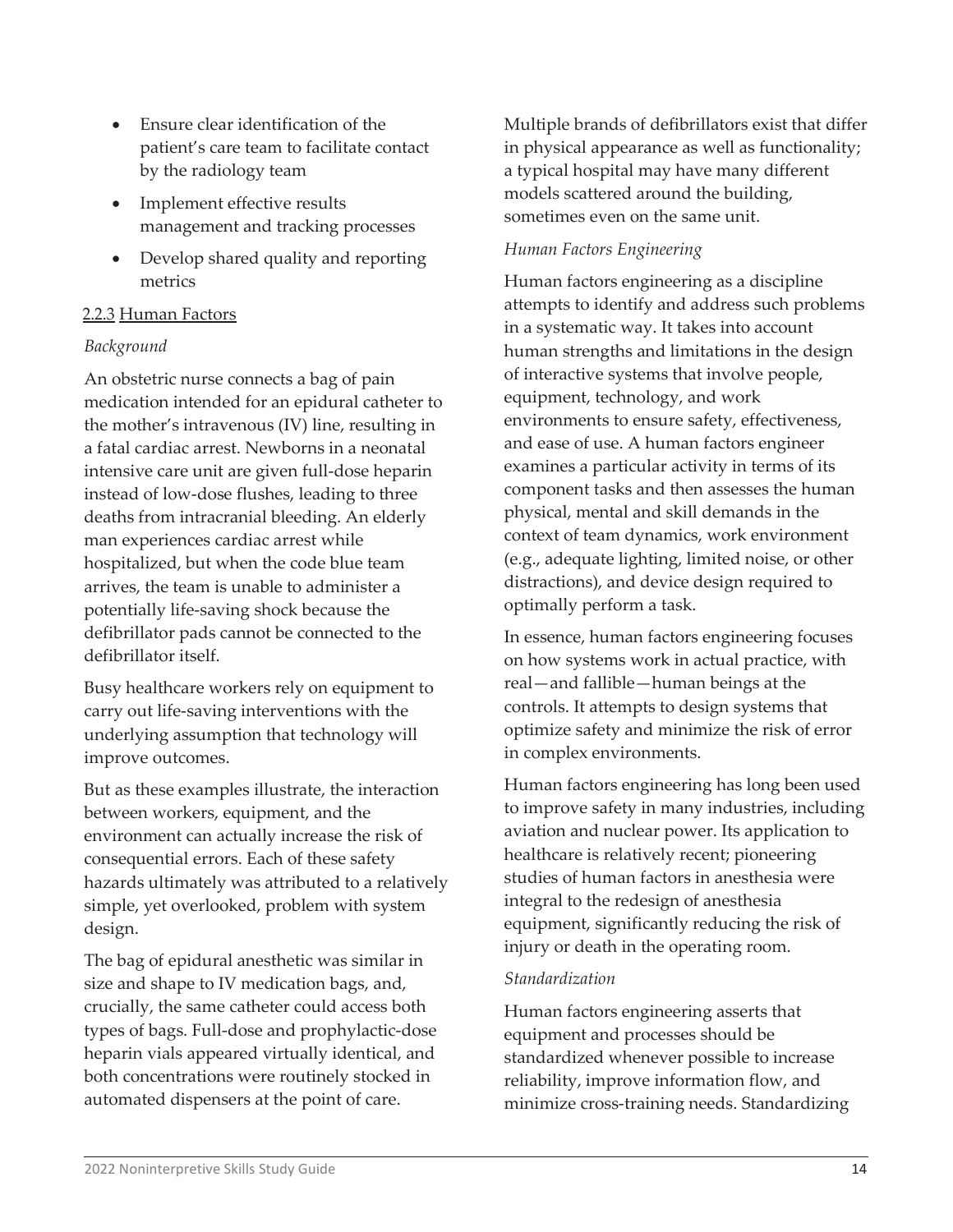equipment across clinical settings is one basic example, but standardized processes are increasingly recognized as a requirement for safety. The use of checklists as a means of ensuring that safety steps are performed, and performed in the correct order, has its roots in human factors engineering principles. Establishing an agreed- upon, standardized approach for the basic elements of a procedure allows team members to identify when unintended variances from that approach occur (which may represent errors) and frees the team members to better focus on the unique aspects of the case.

#### *Communication*

Effective communication is a critical aspect of quality and safety in any complex environment. Communication can be defined as the meaningful exchange of information between individuals or groups of individuals; it is often bidirectional or multidirectional and is successful when it results in shared understanding of meaning. Communication consists of two major parts: 1) *conveyance* transmission of information from a sender to a receiver, and 2) *convergence*—verification, discussion, and clarification until both parties recognize that they mutually agree (or fail to agree) on the meaning of the information. Convergence activities are especially critical when information is ambiguous or when the negative impact of a miscommunication would be severe.

### *High Reliability Organization (HRO)*

In modern medicine, care delivery is frequently performed in a high complexity setting. A socalled "high reliability organization (HRO)" is an organization that, despite operating in a high-stress, high-risk, complex environment, continually manages its environment mindfully, adopting a constant state of vigilance that results in the fewest number of

#### errors.

Many healthcare organizations are attempting to adopt high-reliability behaviors and organizational strategies to reduce medical errors for their patients.

According to the authors of the concept, HROs maintain resilience through stressful situations by both *anticipating* unexpected events and containing their impact when they occur. Anticipation has three elements: *preoccupation with failure, reluctance to simplify,* and *sensitivity to operations.* Containment has two elements: *commitment to resilience* and *deference to expertise*. These can be described as follows:

### Anticipation

- 1. **Preoccupation with failure.** Members of the organization recognize that even minor lapses can have severe consequences and tend to be deliberately watchful for clues that indicate trouble. The organizations have processes in place to enable individuals, teams, and systems to quickly detect and respond to potential threats before they result in harm.
- 2. **Reluctance to simplify.** When problems arise, rather than accept simple explanations, individuals are expected to dig deeper to understand the source of the problem.
- 3. **Sensitivity to operations.** Members of the organization—especially the leaders—continuously understand the messy reality of the details of what is *actually happening* in the place of work rather than what is *supposed to be happening* and respond accordingly.

### Containment

1. **Commitment to resilience.** It is assumed that unexpected trouble is both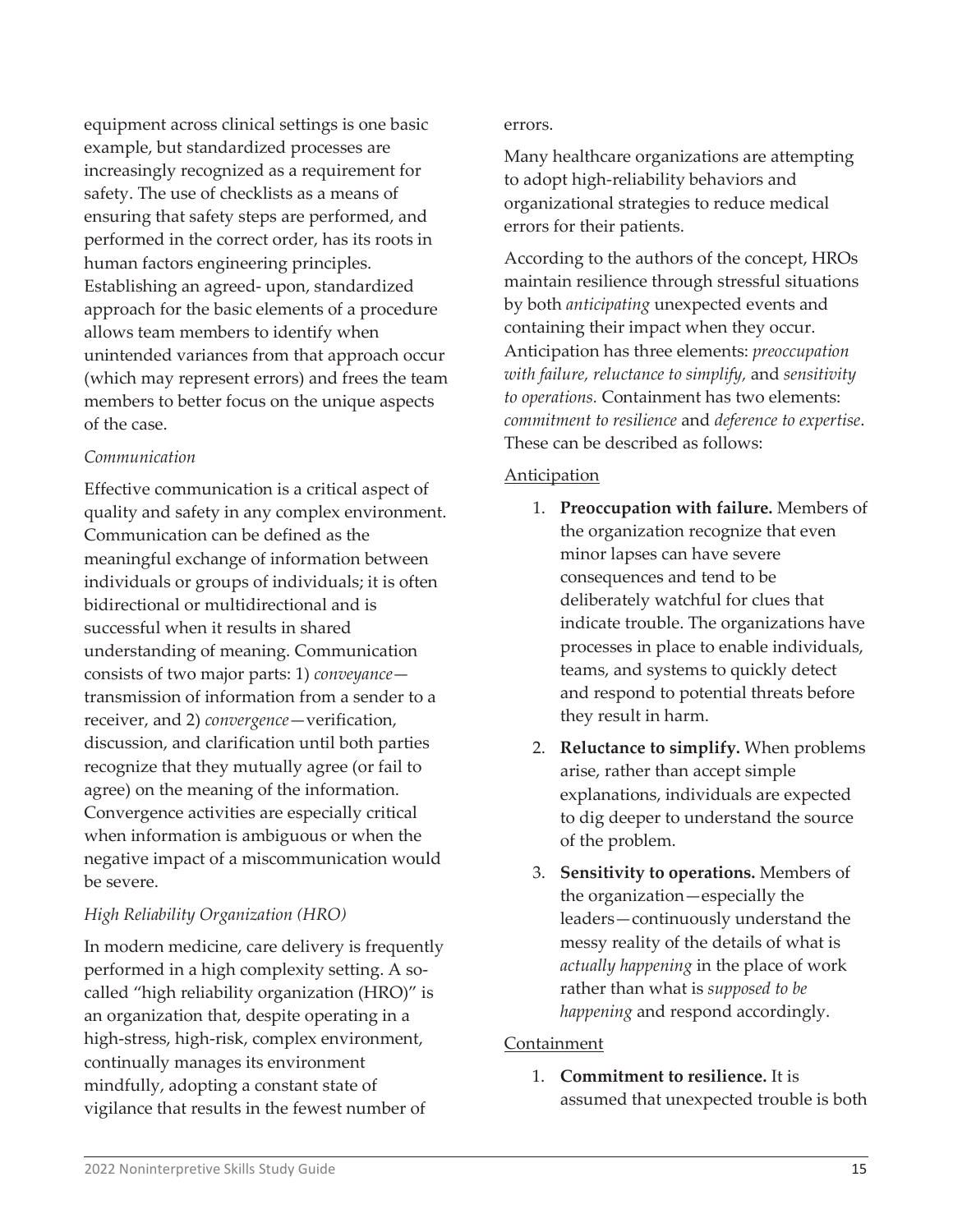ubiquitous and unpredictable. HROs recognize that they can never fully anticipate each unexpected event, so they empower individuals to adjust and innovate as necessary and then seek to learn from those situations.

2. **Deference to expertise.** No one individual ever knows everything about any situation. People with greater authority often have less useful knowledge about a situation than those with lesser authority. HROs overcome the dangers of hierarchy by enabling leaders to defer to the relevant expertise, regardless of its source, while preserving the organizational structure.

#### 2.2.4 Human Error

People are prone to error, but not all errors are identical.

A commonly used human error classification scheme is the "skill-rule-knowledge" (SRK) model. This model refers to the cognitive mode in which the individual is operating when he or she commits an error. Actions that are largely performed automatically, requiring little conscious attention, are considered *skill-based actions*, such as tying one's shoes or driving on the open freeway. Actions that require an intermediate level of attention are considered *rules-based actions*, such as deciding which clothes to wear or when to proceed at a fourway stop. Actions that require a high level of concentration, usually in the setting of situations that are new to the individual, are knowledge-based actions, such as playing a sport for the first time or driving in poor visibility conditions in an unfamiliar city.

Appropriate strategies for ensuring safety in the face of human error depend on the type of error committed. Skill-based errors tend to be amenable to behavior- shaping constraints that make it hard to perform the wrong action (i.e., forcing functions, such as a microwave that cannot be operated with the door open) and enablers that make it easy to perform the right action (i.e., affordances, such as installing a door handle for pulling and a plate for pushing). Rules- and knowledge-based errors tend to be amenable to increased supervision, additional training and coaching, deliberate practice, and intelligent decision support.

Note that additional training is generally less effective for skill-based errors, and behavior shaping constraints are less effective for rulesor knowledge-based mistakes. For example, a radiologist who accidentally dictates "100 mg" instead of "100 μg" is unlikely to benefit from an educational course on units of measure in the metric system. Conversely, a simple clinical decision-support rule that forces a physician to order ultrasonography when he or she thinks that magnetic resonance imaging is warranted is more likely to be ignored and thus less likely to be successful than education and consensusbuilding efforts. Thus, in learning from an error, it is important to determine the cognitive mode in which the individual was operating at the time.

#### 2.2.5 Culture of Safety

#### *Background*

The concept of *safety culture* originated in studies of high reliability organizations. High reliability organizations maintain a commitment to safety at all levels, from frontline providers to managers and executives. According to the Agency for Healthcare Research and Quality (AHRQ), this commitment establishes a "culture of safety" that encompasses the following key features:

• Acknowledgment of the high-risk nature of an organization's activities and the determination to achieve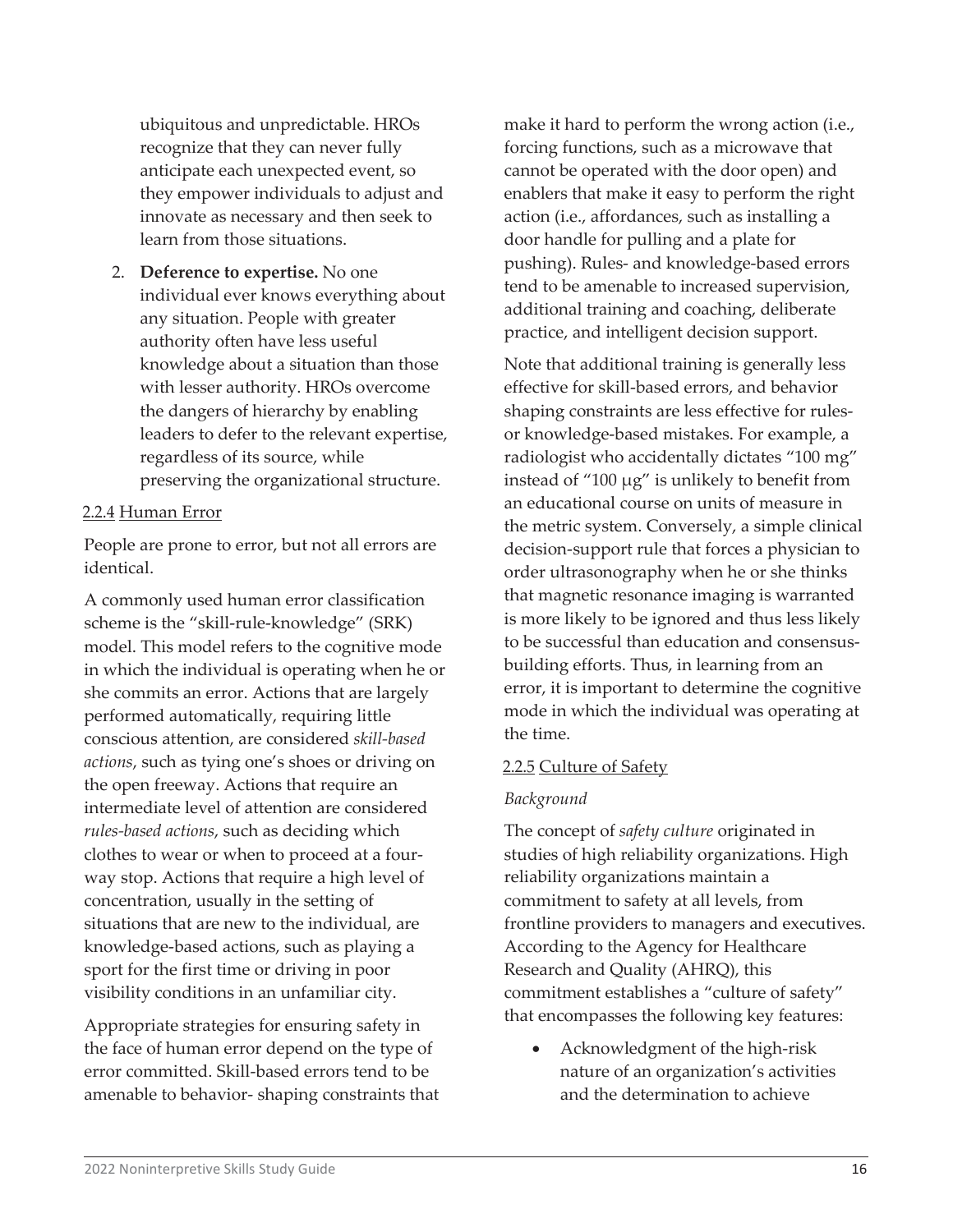consistently safe operations

- A blame-free environment where individuals are able to report errors or near misses without fear of reprimand or punishment
- Encouragement of collaboration across ranks and disciplines to seek solutions to patient safety problems
- Organizational commitment of resources to address safety concerns

Studies have documented considerable variation in perceptions of safety culture across organizations and job descriptions. Historically, nurses have often complained of the lack of a blame-free environment and providers at all levels have noted problems with organizational commitment to establishing a culture of safety. The underlying reasons for the underdeveloped healthcare safety culture include poor teamwork and communication, a "culture of low expectations," and the presence of steep authority gradients.

#### *Authority Gradient*

In an organization with steep authority gradients, especially where there is fear of punishment for errors, quality and safety problems are rarely reported to senior leadership. In this way, such authority gradients not only undermine the safety culture, but increase the difficulty of accurately measuring error rates.

### *Measuring and Achieving a Culture of Safety*

Perceptions by the staff of poor safety culture have been linked to increased error rates. Safety culture can be measured by surveys of providers at all levels. Available validated surveys include the AHRQ's Patient Safety Culture Surveys and the Safety Attitudes Questionnaire.

#### *Just Culture*

The traditional culture of individual blame, which still dominates some healthcare organizations, impairs the advancement of a safety culture. However, while blame is generally an undesirable approach to safety, individuals need to be held accountable for their actions to a certain degree. In an effort to reconcile the need for reducing a focus on blame and maintaining individual accountability, the concept of "just culture" was proposed by David Marx. The just culture model distinguishes between human error (e.g., slips), at-risk behavior (e.g., taking shortcuts), and reckless behavior (e.g., flaunting firmly established safety rules). In this model, the response to an error or near miss is predicated on the type of behavior associated with the error, not the outcome or severity of the event.

For example, reckless behavior, in which firmly established safety norms are willfully ignored, such as a physician who refuses to perform a time out before surgery, may merit firm possibly punitive—action, even if no patients were harmed. In contrast, a person who makes an innocent human error, even if this error resulted in significant patient harm, would be consoled since human errors are considered to be inevitable and not necessarily the result of negligence. In the middle ground, those persons who engage in at-risk behavior— e.g., workarounds of convenience, such as failing to communicate critical results, that could subvert established safety precautions—probably underestimate the risks of their actions. These persons are counseled or coached in the Just Culture Model **(Table 2.1)**.

A safety coach or champion is a person in the organization who takes ownership of the processes and fosters the creation and maintenance of the safety culture, including oversight of safety-reporting systems whereby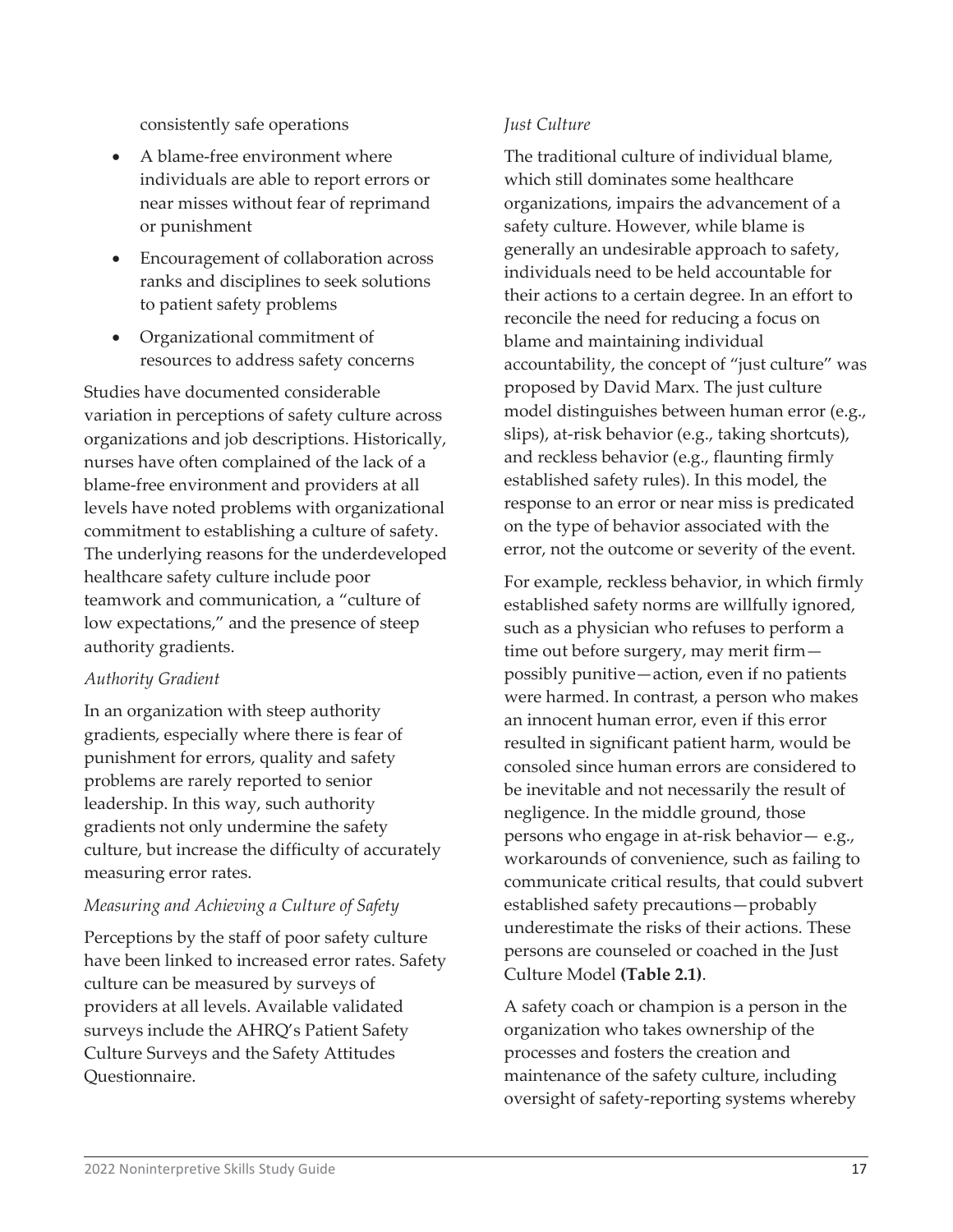safety incidents and near-miss events are reported and archived. In a safety-reporting system, the primary focus is on the patient, the event, and the processes and systems to identify opportunities for sustainable improvement. The individual who made the error should not be the focus of the investigation, as long as the individual was not acting recklessly. In other words, the reporting system should not be used as a means of instigating punitive action.

The term "second victim" has been coined for a healthcare worker who is traumatized by an error or adverse patient event in which they were involved.

These individuals often feel an intense sense of guilt, sorrow, and anxiety, and may even exhibit signs similar to post-traumatic stress disorder. Many hospitals have begun to develop internal programs to identify, console, and advocate on behalf of such individuals.

| Three Manageable Behaviors of the Just Culture Model                 |                                                                                                                                         |                                                                                                                   |                                                                                         |  |  |
|----------------------------------------------------------------------|-----------------------------------------------------------------------------------------------------------------------------------------|-------------------------------------------------------------------------------------------------------------------|-----------------------------------------------------------------------------------------|--|--|
| <b>Behavior or event</b>                                             | Human Error                                                                                                                             | At-risk Behavior                                                                                                  | Reckless Behavior                                                                       |  |  |
| Definition                                                           | A product of our current A choice where the risk<br>system design and our<br>behavioral choices                                         | is believed to be<br>insignificant or justified                                                                   | A conscious disregard<br>for a substantial and<br>unjustifiable risk                    |  |  |
| <b>Management Strategies</b>                                         | • Modify available<br>choices<br>• Change processes/<br>workflows<br>• Improve training<br>programs<br>• Redesign system or<br>facility | • Counsel individual<br>Better incentivize<br>correct behavior<br>• Modify processes,<br>training, etc. as needed | • Remediate or remove<br>from the environment<br>• Take punitive action as<br>warranted |  |  |
| Recommended<br>approach to the<br>individual                         | Console                                                                                                                                 | Coach                                                                                                             | Punish/Sanction                                                                         |  |  |
| Table 2.1 Outline of the Just Culture Model. Adapted from Marx 2009. |                                                                                                                                         |                                                                                                                   |                                                                                         |  |  |

| 2022 Noninterpretive Skills Study Guide |  |
|-----------------------------------------|--|
|-----------------------------------------|--|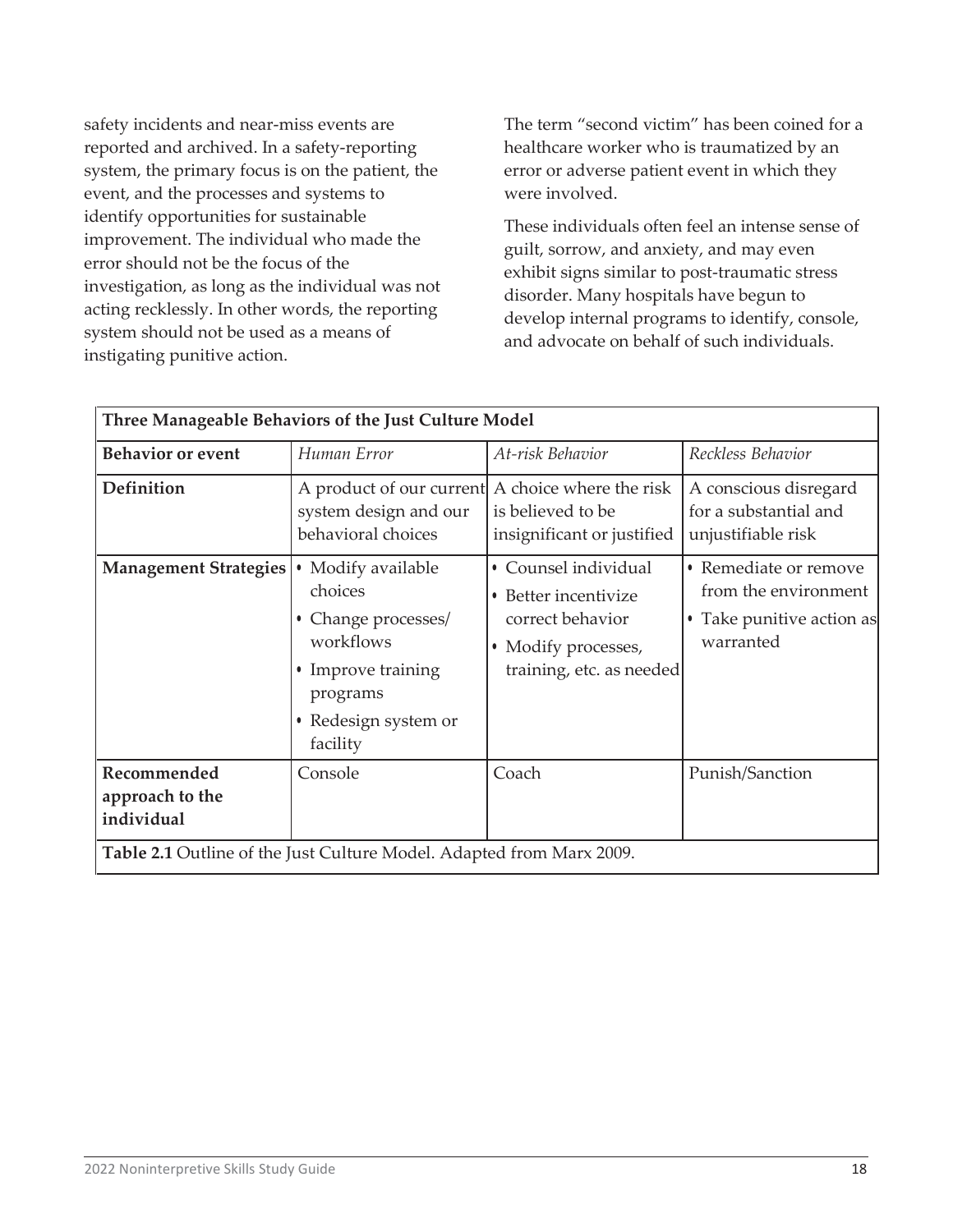#### **References**

- 1. Balogh EP, Miller BT, Ball JR, eds. Board on Health Care Services, Institute of Medicine. Improving diagnosis in health care. Washington, DC: The National Academy of Sciences, The National Academies Press, 2015.
- 2. Committee on Quality of Health Care in America; for the Institute of Medicine. Crossing the quality chasm: a new health system for the 21st century. Washington, DC: National Academy Press, 2001.
- 3. Hillman BJ, Amis ES Jr, Neiman HL, FORUM participants. The future quality and safety of medical imaging: proceedings of the third annual ACR FORUM. *J Am Coll Radiol* 2004;1(1):33-39.
- 4. Kelly AM, Cronin P. Practical approaches to quality improvement for radiologists. *Radiographics* 2015;35(6):1630-1642.
- 5. Kohn LT, Corrigan JM, Donaldson MS, eds. Committee on Quality of Health Care in America,

Institute of Medicine. To err is human: building a safer health system. Washington, DC: National Academy Press, 2000.

- 6. Kruskal JB, Anderson S, Yam CS, Sosna J. Strategies for establishing a comprehensive quality and performance improvement program in a radiology department. *Radiographics* 2009;29(2):315-329.
- 7. Kruskal JB, Eisenberg R, Sosna J, Yam CS, Kruskal JD, Boiselle PM. Quality initiatives: Quality improvement in radiology: basic principles and tools required to achieve success. *Radiographics* 2011;31(6):1499-1509.
- 8. Larson DB, Froehle CM, Johnson ND, Towbin AJ. Communication in diagnostic radiology: meeting the challenges of complexity. *AJR Am J Roentgenol*  2014;203(5):957-964.
- 9. Larson DB, Kruskal JB, Krecke KN, Donnelly LF. Key concepts of patient safety in radiology. *Radiographics* 2015;35(6):1677- 1693.
- 10. Marx D. Console, coach, or punish? In: Whack-

a-mole: the price we pay for expecting perfection. Plano, TX: By Your Side Studios, 2009;47–55.

11. A Trusted Credential: Based on Core Competencies. American Board of Medical Specialties Website. [www.abms.org/board](http://www.abms.org/board-certification/a-trusted-credential/based-on-core-competencies/)[certification/a-trusted-credential/based-on](http://www.abms.org/board-certification/a-trusted-credential/based-on-core-competencies/)[core-](http://www.abms.org/board-certification/a-trusted-credential/based-on-core-competencies/) [competencies/.](http://www.abms.org/board-certification/a-trusted-credential/based-on-core-competencies/) Accessed October 1, 2016.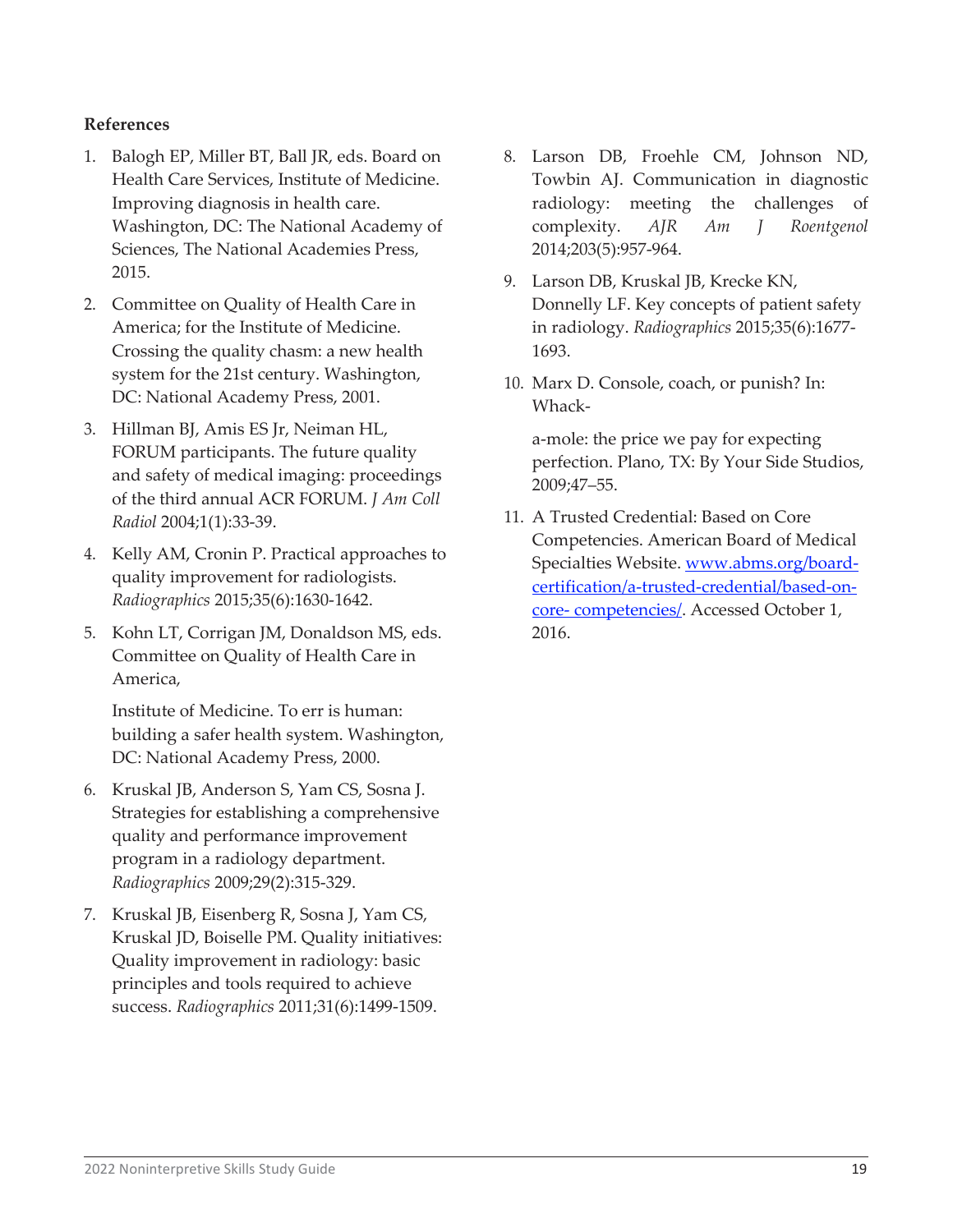# **Chapter 3: Practical Quality and Safety Applications in Healthcare**

# **3.1 Practical Quality Applications in Healthcare**

Quality improvement activities can be divided into two aspects: 1) frequent small improvement efforts conducted in close association with the management of the day-today clinical operations and 2) dedicated improvement projects to address areas of performance that generally require more focused improvement efforts.

## 3.1.1 Daily Management Systems

A daily management system (DMS) provides a day- to-day operating framework for leaders to engage with staff to solve problems on a continuous basis. The objective of the DMS is to facilitate communication and coordination within and across organizational units and roles in the organization. For example, in a radiology department, a DMS allows for coordination and communication between 1) radiologists, technologists, nurses, medical assistants, IT professionals, administrators, etc.; 2) front line staff, managers, and leaders; and 3) the radiology department and other units such as the emergency department, inpatient units, medical and surgical specialties, etc.

A DMS can be implemented in a variety of ways to meet local organizational needs. However, DMS programs tend to have a few core elements that help them achieve the programs' objectives.

### *Tiered Huddles*

A huddle is a brief structured meeting occurring in an organizational unit in which participants review what has recently occurred, the current status of the unit, and what is

anticipated in the near future. First-tier huddles are held within local units and involve all frontline staff on service for the day. Unit leaders then attend huddles at a higher tier, whose leaders in turn attend huddles at a higher tier, up to the executive team. Huddles generally take place at a *visibility board* (often simply an organized white board), which tracks important elements of the daily management huddles for all staff members to see.

## *Goal and Metrics Review*

Organizational goals help focus the members on making tangible progress toward better fulfillment of the organization's missions. Performance metrics enable members of the organization to objectively determine how well those goals are being met. Ideally such goals and metrics should be aligned with the stated values of the organization, including excellence in care, patient safety, patient and family experience, efficiency, etc. A brief review of quantitative metrics at the huddle on a regular basis helps the organization make iterative improvements to facilitate continued progress toward the goals.

### *Daily Readiness Assessment*

A daily readiness assessment reviewed at the huddle helps the staff be aware of the number and types of patients to be seen that day and to determine whether they are prepared to accommodate their needs. Topics that are typically reviewed include 1) methods: ensuring that the proper protocols and plans are in place to accommodate patients, especially those with special needs, 2) equipment: reviewing whether all of the equipment is operational and staff have appropriate training,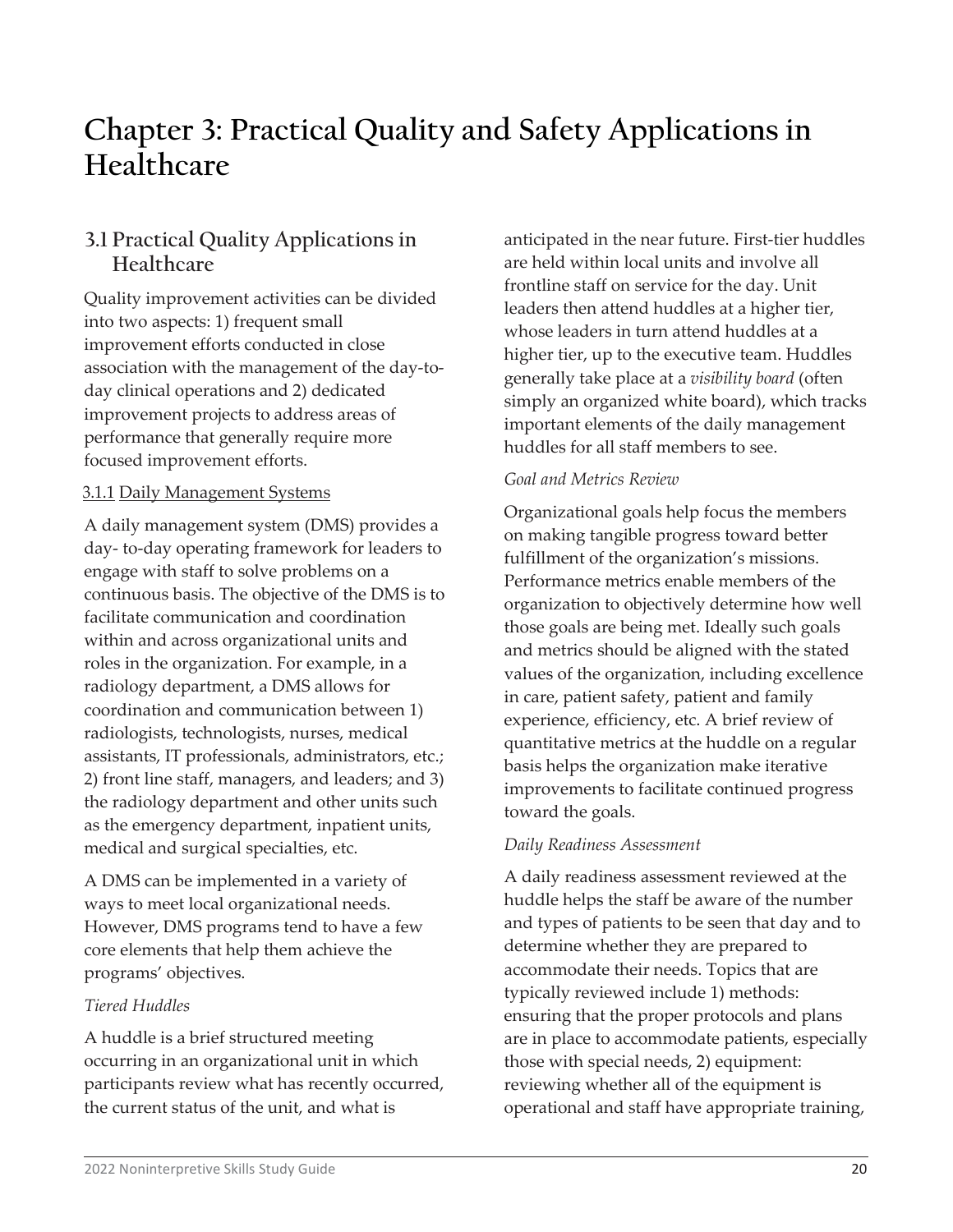3) supplies: ensuring that all needed supplies are available for use, and 4) associates: ensuring that appropriate staff are in place to meet patient needs and that any staff shortages have been accommodated.

*Problem Management and Accountability Cycle*  Continuous problem solving is a critical element of the DMS. Staff are encouraged to identify problems at the daily huddle. Problems are documented on the visibility board, along with an "owner" of the problem and an expected resolution date. Problems that are more complex often are listed on a separate board along with the owner of the problem, the date the issue was first identified, and a date on which the owner is expected to make a progress report.

## *Regular Follow-up*

The regular cadence of the daily huddles, along with the tracking of assignments on the visibility board, provides a mechanism to routinely follow up on assignments.

This visibility and follow-up greatly increases the likelihood that assignments will be completed or revised as needed.

## *Frequent Visits to the Workplace*

A core tenet of effective management is that one must see what is happening in the workplace to truly understand it. Managers and leaders are encouraged to minimize the time spent in closed-door meetings in favor of spending time where the work is done. When individuals visit the workplace, they are expected to respectfully observe and ask questions to learn about the work; they should not give direction, solve problems, or otherwise interfere with the work during this time.

## 3.1.2 Project-based Improvement Methods

Problems that are too difficult to solve using routine daily problem-solving methods may be more amenable to dedicated improvement projects. Several well-known improvement models exist, including Lean, Six Sigma, and the Model for Improvement. Each of these models uses a similar approach to structuring improvement projects, though framed in different ways. The following sections summarize the major steps that the models share.

## *Identifying a Problem*

As it relates to improvement, the term "problem" can be interpreted two ways: 1) something that is difficult to deal with, a source of trouble, worry, etc. and 2) something to be worked out or solved, such as an arithmetic problem.

The fact that the problem is a source of trouble is what drives the organization to decide to focus improvement in a specific area. Before beginning the project, leaders should make sure that it addresses a problem that is of high importance to the organization, so that it will receive needed support when challenges arise.

Framing the problem as a challenge to be solved helps depersonalize the issue and turn it into an opportunity for improvement. Clearly defining the problem is the first step in solving the problem, helping to ensure that the project team remains focused and aligned as team members evaluate causes and consider possible solutions.

## *Forming a Team*

To effectively carry out the project, a dedicated team is organized for a limited period of time and given the guidance, resources, instruction, and authority needed to make process and other organizational changes to improve performance in a sustainable way. Project roles typically include the following:

• *Project Sponsor*: This individual provides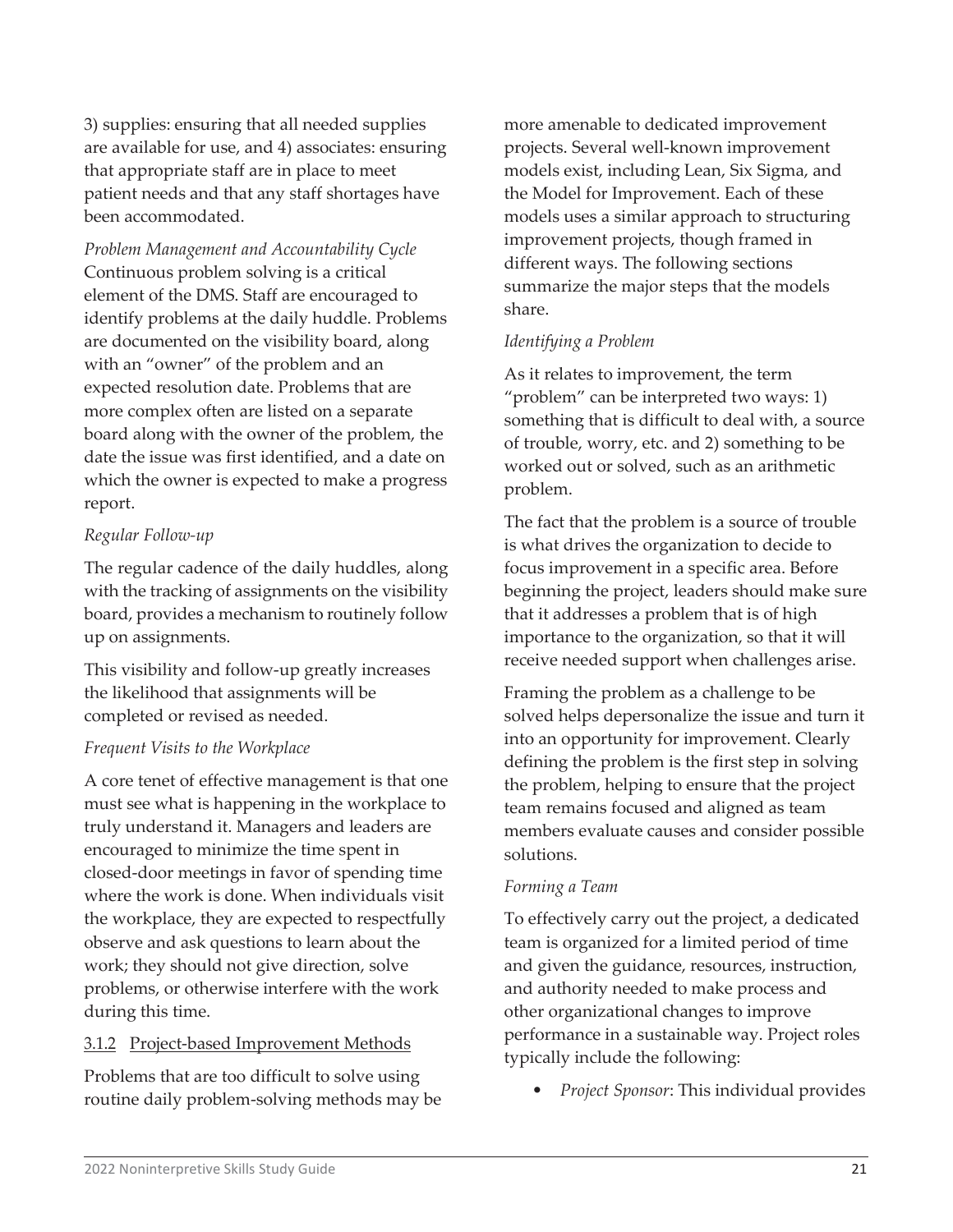organizational oversight and support, removing barriers as they arise. The sponsor should have the organizational authority to provide resources and resolve interpersonal conflicts. Projects may have more than one sponsor. While sponsors may provide general guidance and suggestions, they should be careful to avoid overstepping their bounds and assuming the project leader's role.

- *Project Leader:* The project leader's role is to direct and coordinate activities of the project to ensure its success. The leader helps assemble the team, manage the project, delegate and follow up on assignments, report on progress, alert the project sponsor when more help is needed, and ensure the timely completion of the project. Project leaders should have strong organizational and leadership skills.
- *Project Participants:* Participants should be selected from the areas targeted for improvement; each organizational unit included in the process targeted for improvement must be represented on the team. It is generally more effective to select "front-line" staff who perform the work on a daily basis rather than supervisors, managers, or other organizational leaders. Participation should be voluntary.
- *Project Coach:* The project coach is an expert in improvement methods who advises and supports the team. The coach helps guide the project leader and team, facilitates communication with the sponsor, and alerts organizational leaders when the project appears to be veering off track. However, the coach

should avoid encroaching on the role of project leader or performing tasks of the project participants.

#### *Assessing Current Performance*

Improvement project team members are expected to visit the workplace and spend at least several hours quietly observing and taking notes. Team members should respectfully ask questions to deeply understand the process: what is done and why it is done that way. They should convene and discuss their observations, mapping out the process, and then revisit the workplace to validate their observations. They should, to the extent possible, observe all steps in the process at different times of day and days of the week.

#### *Measuring Performance*

To be able to assess performance in an objective and repeatable fashion, team members should develop performance measures. These may include *outcome measures,* including those of *end outcomes* such as morbidity, patient satisfaction, and costs, as well as those of *intermediate outcomes*, such as service times, error rates, and supply utilization. In addition to outcomes measures, *process measures* can be used such as adherence to standard work, equipment utilization rates, and times for each process step.

After one or more quantitative measures are established, performance should be tracked and monitored. Performance can be monitored with a *run chart*, which displays data over time. The run chart should display the mean before the beginning of the project and at the end of the project, as well as the performance goal. An *annotated run chart* is a run chart that also indicates the dates and the nature of interventions implemented during the project **(Fig. 3.1)**.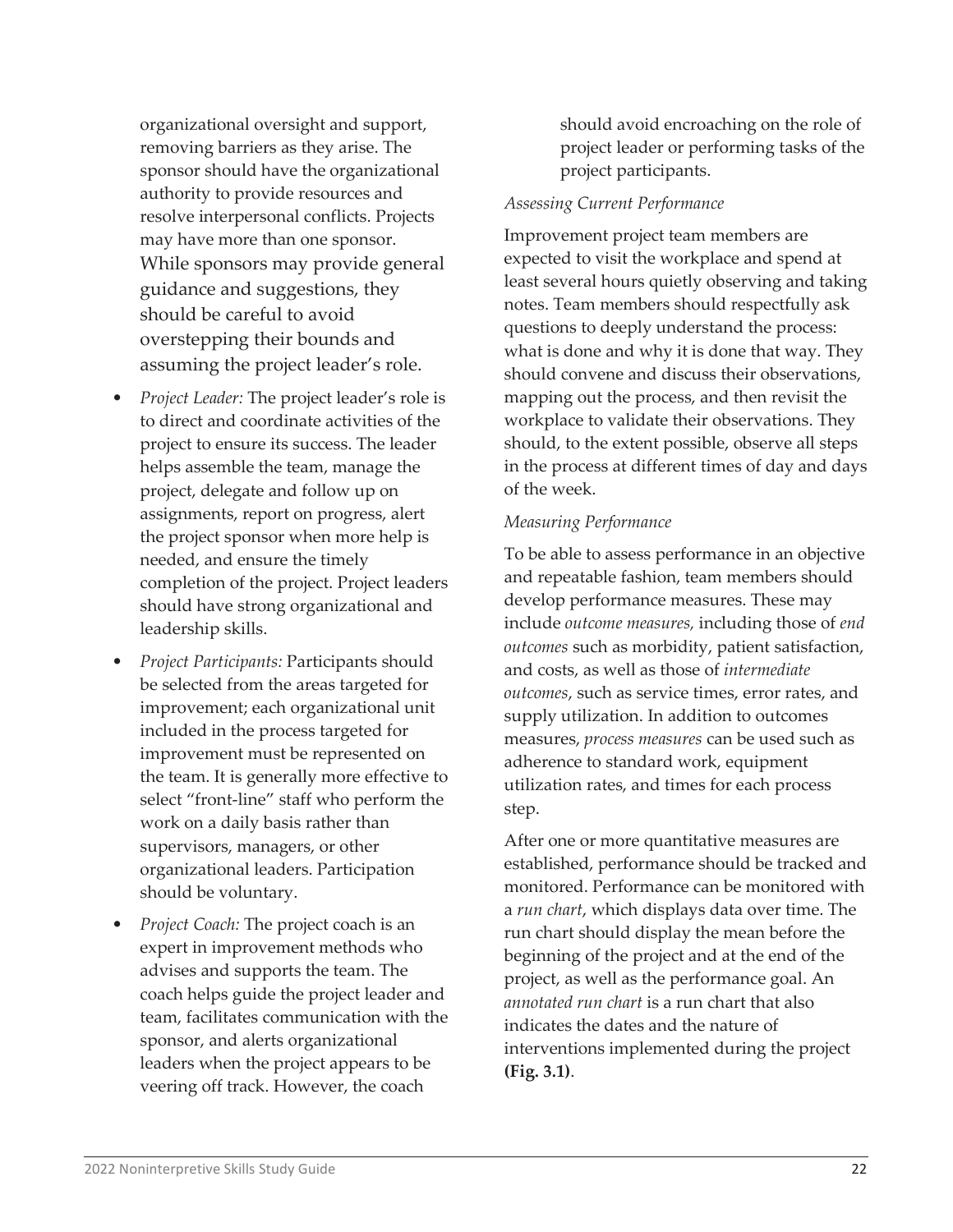

**Figure3.1**Exampleofanannotatedrunchart.Eachpointrepresentsthe mean daily examination completion time. Dates that interventions were implemented are plotted on the chart and described in the key. The goal for this hypothetical project was to decrease mean daily examination completion time from 120 minutes to 30 minutes. Source: Larson and Mickelsen. *AJR Am J Roentgenol* 2015.

#### *Establishing a Specific Goal*

The project team should establish a performance goal (often referred to as an aim statement). A commonly used acronym to describe the attributes of the goal is "SMART," meaning that the goal should be specific, measurable, achievable, relevant, and timebound. The goal should state the beginning performance, the end performance, and the date (i.e., "from what, to what, by when"). For example, the goal might state, "Our goal is to decrease mean daily examination completion

time from 120 minutes to 30 minutes by July 1, 2018."

### *Identifying Causes of Problems*

After establishing a measure and a goal and observing the process in detail, the project team should seek to discover and document the causes of problems that negatively impact performance. A tool for documenting these causes is a *cause-and-effect diagram*, also known as a *fishbone diagram* **(Fig. 3.2)**.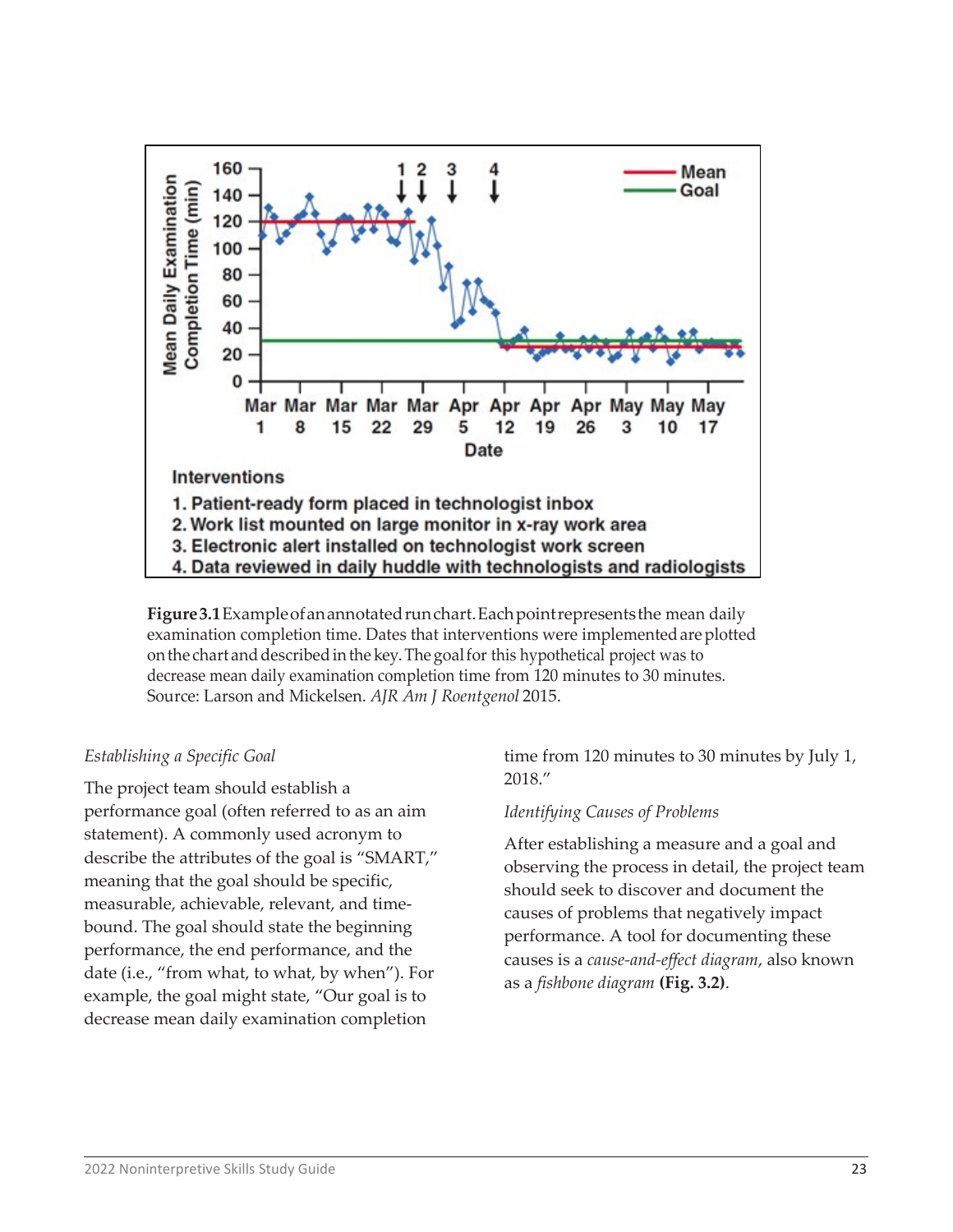

**Figure 3.2.** Cause-and-effect diagram or fishbone diagram. This diagram lists and categorizes possible contributing causes to the problem of over-ordering of CT scans in the emergency department (ED). Source: Kruskal et al. *Radiographics* 2011.

## *Prioritizing Problem-solving Efforts*

After possible causes of problems are documented, the frequency of those causes should be measured in some way. Often this is accomplished with a simple tally sheet, in which staff members document every time the problem occurs over a period of time along with the cause for the occurrence. These can then be plotted in a Pareto chart **(Fig. 3.3)**, which illustrates which causes occur most frequently. The Pareto principle, also known as the "80/20 rule," states that a few causes are usually responsible for the majority of the problems. Problem-solving efforts can then be

### prioritized accordingly.

### *Developing Solutions through Iterative Testing*

After the problem has been thoroughly investigated, including likely causes, it is the project team's task to develop strategies to solve the problem by making process changes. However, such changes are rarely successful in the form in which they are originally conceived and typically require multiple revisions before they can be fully implemented. The process of iteratively testing, refining, and validating process changes is known as the Plan-Do-Study-Act (PDSA) cycle.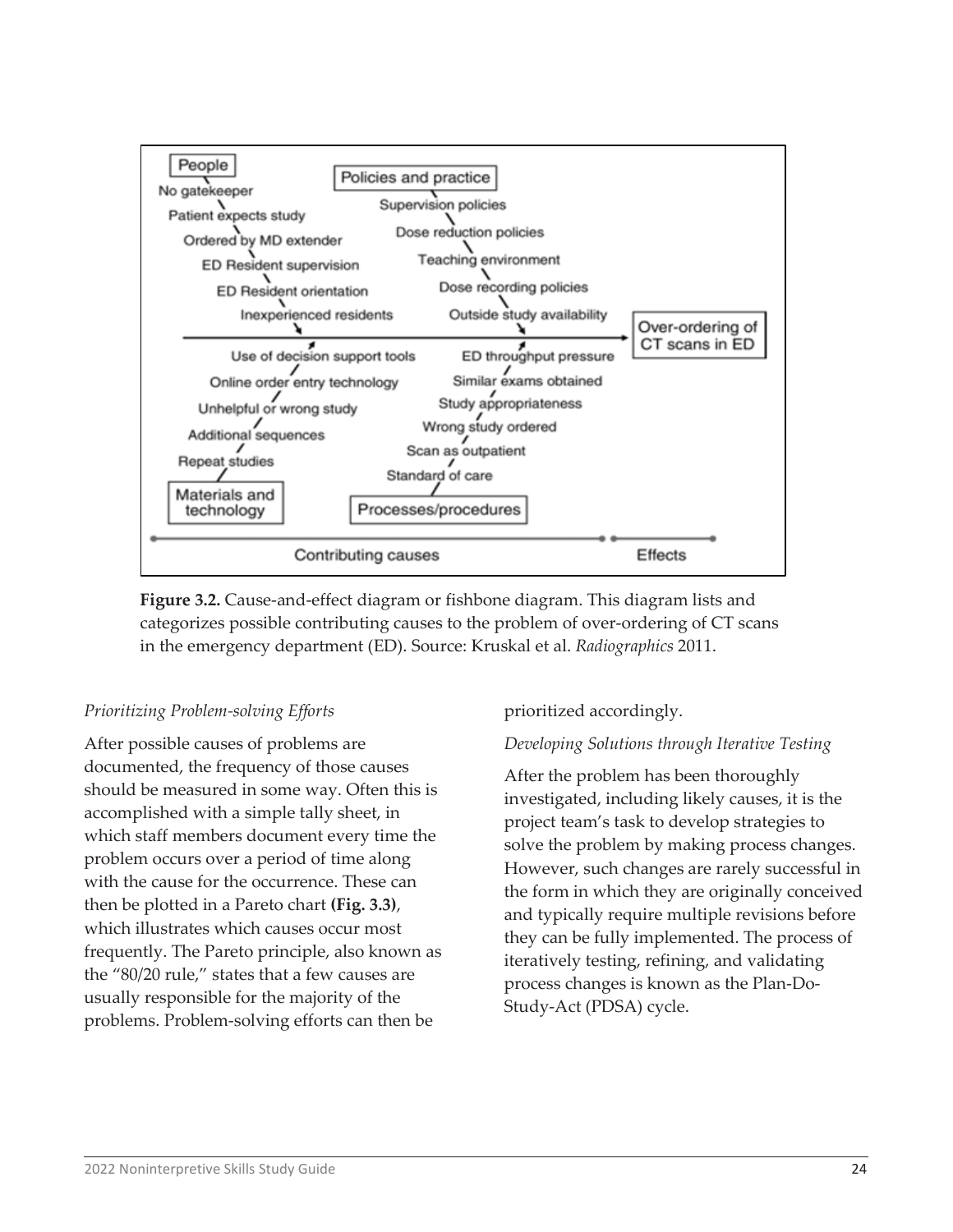

**Figure 3.3.** Pareto chart. This chart illustrates which causes are most commonly responsible for the problem. In this case, the team was seeking to identify the most common types of unhelpful emergency department (ED) exams. Source: Kruskal et al. *Radiographics* 2011.

The PDSA cycle is essentially a restatement of the scientific method. A synonym for a PDSA cycle is a planned test of change. A cycle starts with a hypothesis of how a process change will lead to a desired outcome. The steps include developing a plan to test that hypothesis (planning the test), testing the hypothesis (doing the test), analyzing the data (studying the results), and drawing actionable conclusions and determining next steps (acting accordingly).

Because the effects of process changes are not known in advance, initial changes are typically tested on as small a scale as possible and in a relatively protected environment. It is expected that many of these proposed changes will be unsuccessful. For this reason, the team is wise to generate a number of potential changes through brainstorming. When a test of change does not result in the desired outcome, the project team may wish to modify the approach and test it again or abandon it altogether and

try a different approach.

Changes are tested on a larger scale only after they have been proven successful on a smaller scale. The final determination of whether the changes are effective in practice is if they result in improved performance. Hence, it is critical to continuously monitor performance throughout the life of an improvement project.

Improvement is generally most effective when multiple PDSA cycles are run in parallel or in rapid succession. With each test, the improvement team gains greater insight and knowledge of how specific changes impact outcomes—for better and for worse. Only after the problems have been worked out and the team is confident that the changes will result in the desired improved outcomes are the changes fully implemented. Despite the fact that multiple PDSA cycles are needed for most successful improvement projects, if they are executed well and kept as small and brief as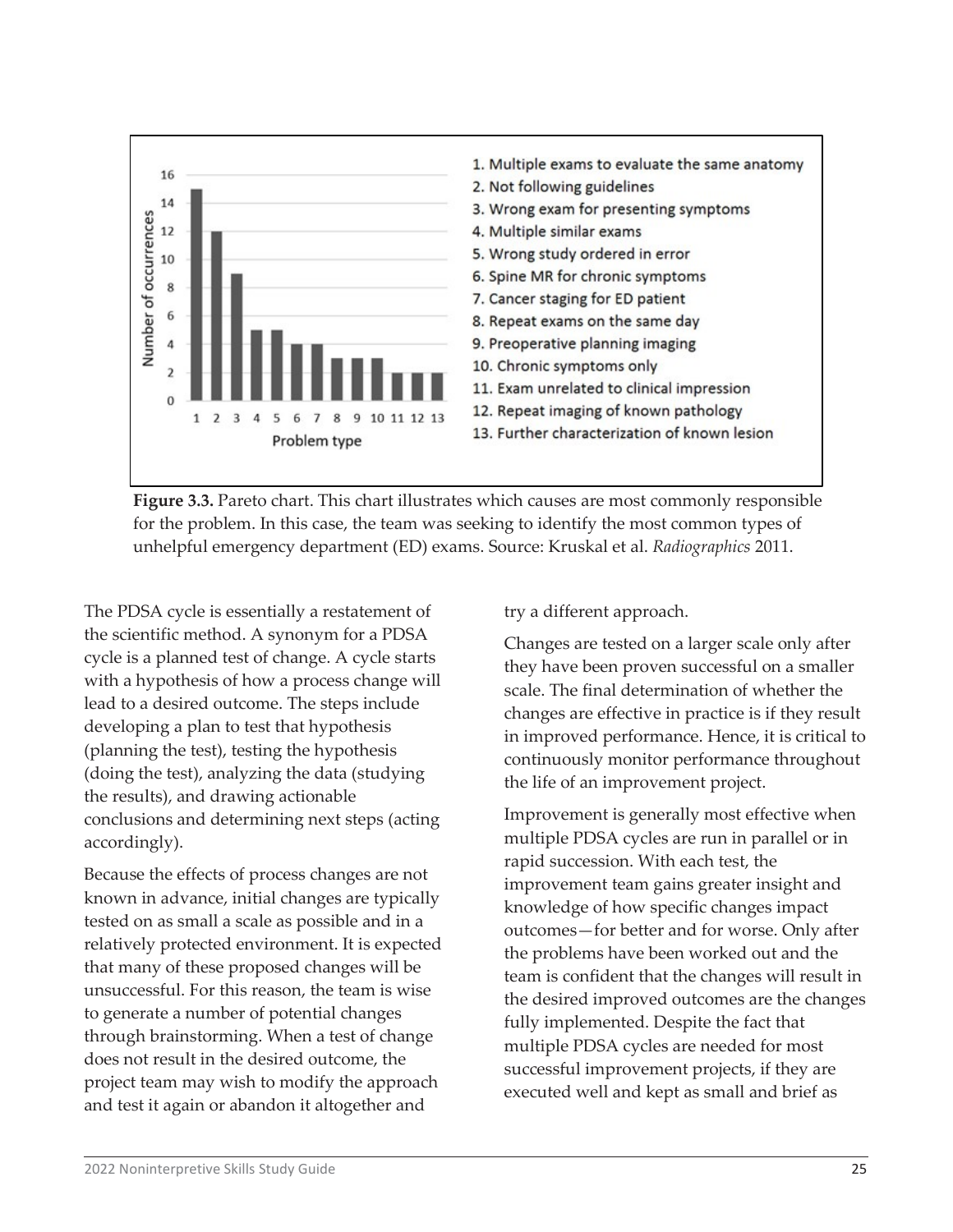possible, the process of testing, refining, and validating changes need not be protracted.

#### *Sustaining the Improvement*

Without deliberate mechanisms to sustain improvements, performance usually reverts to the initial state. Strategies to increase the likelihood that results will be sustained include 1) establishing regular measurement and feedback, 2) using handoffs to enforce standards by ensuring that all staff expect the same standard, 3) establishing the practice of stopping the process and summoning immediate supervisors whenever a problem is encountered, 4) embedding checks into the process, and 5) using high-reliability solutions.

*High-reliability Solutions*: Process changes may take many forms, including education and feedback, standardization of procedures, and infrastructure and system changes. In general, processes that rely on education and feedback tend to result in lower consistency in outcome, or reliability, than those that rely on standardization of procedures, which in turn tend to result in lower consistency of outcome than those that rely on changes to infrastructure and organizational culture. As a general rule, high-reliability process changes are more effective and require less effort by the process owner to sustain than low-reliability solutions.

### *QI Project Management*

A project is defined as "a temporary group activity, designed to produce a unique product, service, or result." Project management is the "application of knowledge, skills, and techniques to execute projects effectively and efficiently." Effective project management techniques bring order to what can otherwise be a chaotic process, to help ensure that projects meet their objectives.

Examples include 1) task management: defining each task, clearly setting expectations of what is

to be done by whom and by when, and following up on each task; 2) progress tracking: keeping people apprised of project progress, reminding individuals as deadlines approach, and alerting appropriate individuals when milestones are missed; 3) conducting effective meetings; and 4) avoiding mistakes common to quality improvement.

# **References**

- 1. Donnelly LF. Daily management systems in medicine. *Radiographics* 2014;34(2):549-555.
- 2. Kruskal JB, Eisenberg R, Sosna J, Yam CS, Kruskal JD, Boiselle PM. Quality initiatives: Quality improvement in radiology: basic principles and tools required to achieve success. *Radiographics* 2011;31(6):1499-1509.
- 3. Kruskal JB, Reedy A, Pascal L, Rosen MP, Boiselle PM. Quality initiatives: lean approach to improving performance and efficiency in a radiology department. *Radiographics* 2012;32(2):573-587.
- 4. Larson DB, Kruskal JB, Krecke KN, Donnelly LF. Key concepts of patient safety in radiology. *Radiographics* 2015;35(6):1677- 1693.
- 5. Larson DB, Mickelsen LJ. Project management for quality improvement in radiology. *AJR Am J Roentgenol*  2015;205(5):W470-W477.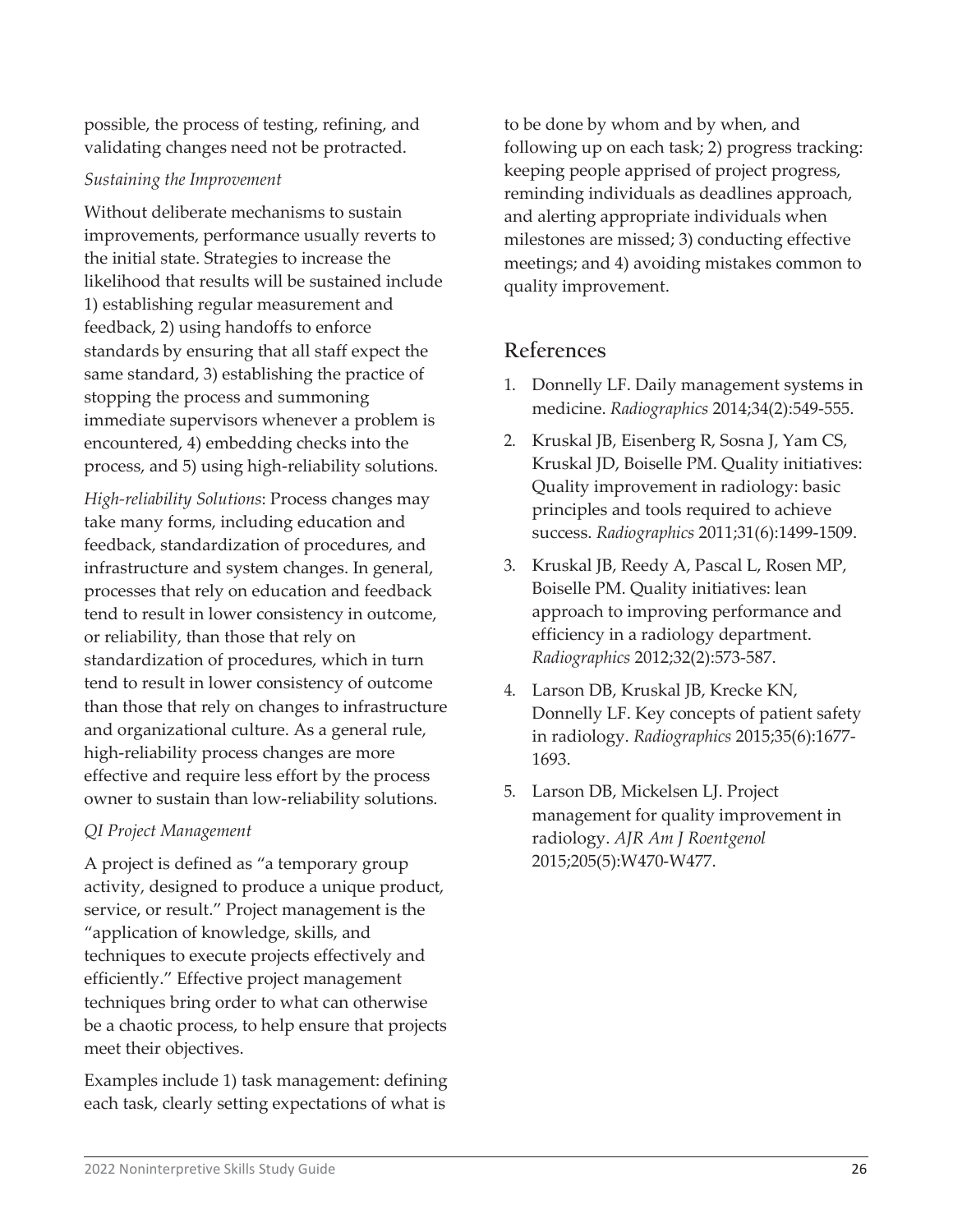# **3.2 Practical Safety Applications in Healthcare**

## 3.2.1 Periprocedural Care

## *Patient Identifiers*

Patient identification is critical to ensure that the right patient receives the right treatment, medication, invasive or noninvasive procedure, and blood products, as well as to reduce the chance of unnecessary radiation exposure. At least two patient identifiers should be used before every procedure. Identifiers can include patient name, assigned identification number, telephone number, or other person-specific identifier (e.g., date of birth, government-issued photo identification, and last four digits of the social security number). Transient factors such as patient's location or room number cannot be used. Sources of identifiers may include the patient, a relative, a guardian, a domestic partner, or a healthcare provider who has previously identified the patient. In the case of a discrepancy between identifiers, the practitioner should stop and seek additional information to confirm the identity before proceeding.

### *Patient Assessment*

Before sedation is initiated, a patient must be assessed and approved for sedation. Recent oral intake, recent illness, pulmonary status (including upper airway), cardiac status, baseline vital signs, level of consciousness, pulse oximetry, capnography (if available), and electrocardiography (when applicable) should be obtained and documented.

### *Sedation*

The Joint Commission and the American Society of Anesthesiologists have defined four levels of sedation, analgesia, and anesthesia:

**1. Minimal Sedation or Anxiolysis**. A drug- induced state, created by the

administration of medications to reduce anxiety, during which the patient responds to verbal commands. In this state, cognitive function and coordination may be impaired, but ventilatory and cardiovascular functions are unaffected.

- **2. Moderate Sedation/Analgesia.** A mildly depressed level of consciousness, induced by the administration of pharmacologic agents, in which the patient retains a continuous and independent ability to maintain protective reflexes and a patent airway and to be aroused by physical or verbal stimulation.
- **3. Deep Sedation/Analgesia.** A druginduced depression of consciousness during which the patient cannot be easily aroused but responds purposefully after repeated or painful stimulation. Independent ventilatory function may be impaired. The patient may require assistance in maintaining a patent airway. Cardiovascular function is usually maintained.
- **4. General Anesthesia.** A controlled state of unconsciousness in which there is a complete loss of protective reflexes, including the ability to maintain a patent airway independently and to respond appropriately to painful stimulation.

It is important to recognize that these "levels" are actually a continuum. Patients may rapidly move between the levels and may reach a deeper level of sedation than desired. Sedation may result in the loss of protective reflexes. Thus, all sedated patients require monitoring regardless of the intended level of sedation.

Patients who are candidates for sedation by a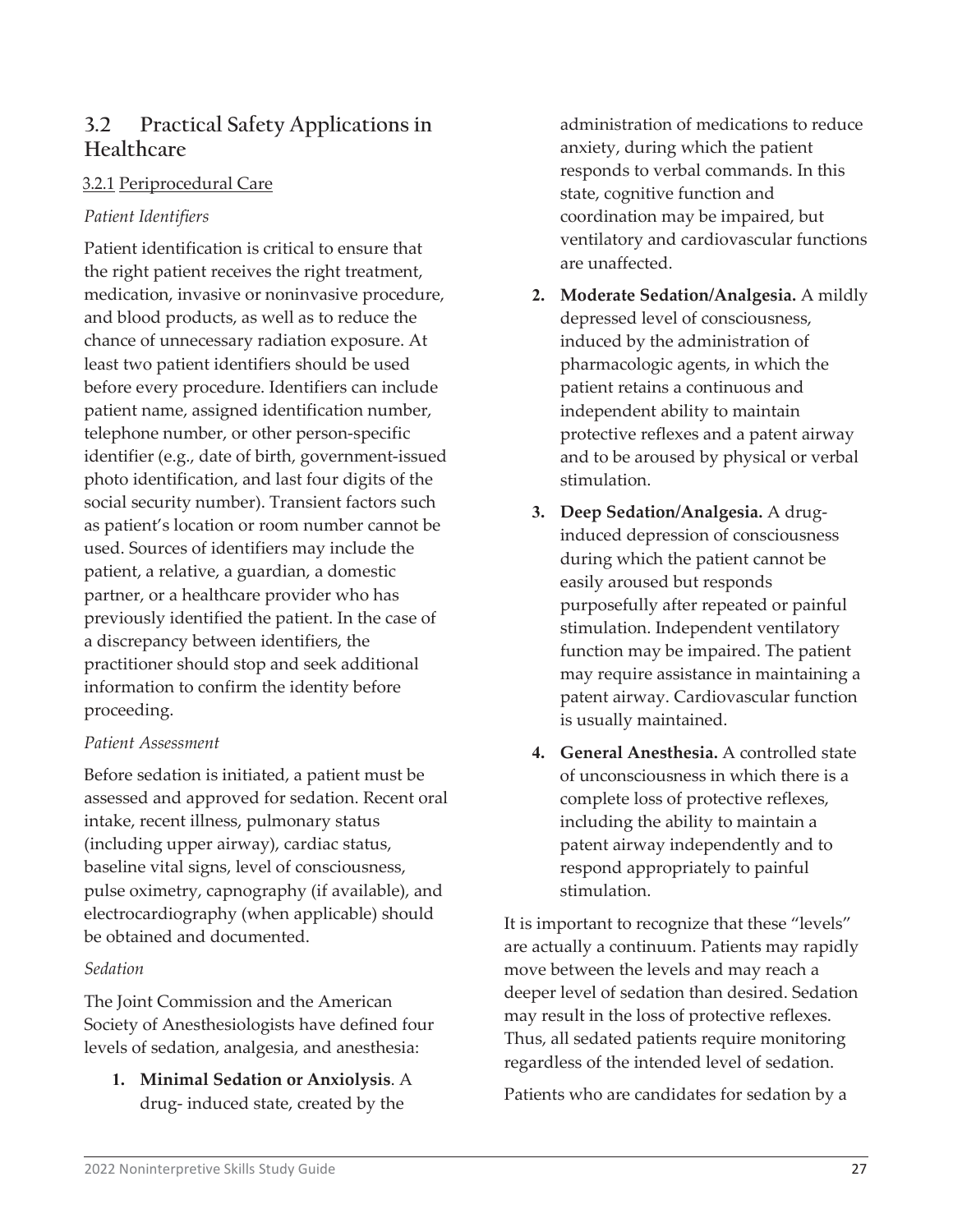non- anesthesia provider such as a radiologist must be screened to determine if they have risk factors that may increase the likelihood of an adverse outcome. Such risk factors include, but are not limited to, congenital or acquired abnormalities of the airway, liver failure, lung disease, congestive heart failure, symptomatic brain stem dysfunction, apnea or hypotonia, a history of adverse reaction to sedating medications, morbid obesity, and severe gastroesophageal reflux.

The patient's American Society of Anesthesiologists (ASA) Physical Status Classification should also be assessed. This is a six-level classification as follows:

- Class I A normal healthy patient
- Class II A patient with mild systemic disease
- Class III A patient with severe systemic disease
- Class IV A patient with severe systemic disease that is a constant threat to life
- Class V A moribund patient who is not expected to survive without the operation
- Class VI A declared brain-dead patient whose organs are being removed for donor purposes

Patients in Classes III and IV or with other significant risk factors may require a consultation with anesthesiology or the performance of sedation by an anesthesiologist or anesthetist. Patients in Class V should not be sedated by non-anesthesiologists.

When sedation is performed under the supervision of a radiologist, there must be a separate qualified healthcare professional whose primary focus is the monitoring, medicating, and care of the patient. The patient must have intravenous access. Continuous monitoring should include, at a minimum, level of consciousness, respiratory rate, pulse oximetry, blood pressure (as indicated), heart rate, and cardiac rhythm. Similar monitoring is needed in the recovery period from sedation. The supervising physician should have sufficient knowledge of the pharmacology, indications, and contraindications for the use of sedative agents, including the use of reversal agents. A key point related to reversal agents is that their duration of effect may be shorter than that of the sedating agent, leading to a risk of relapse into a deeper level of sedation. It is recommended that consciousness and vital signs return to acceptable levels and remain at those levels for a period of two hours from the time the reversal agent was administered before monitoring ends and the patient is discharged.

#### *Informed Consent*

Informed consent is required for invasive image- guided procedures. Apart from legal or regulatory requirements, patients have the right to be informed about the procedures they undergo and may request to speak with a radiologist even when local policy does not require the radiologist to initiate an informed consent process.

Despite the fact that a consent form is often used to document the discussion, the *ACR-SIR Practice Parameter on Informed Consent for Image-Guided Procedures* states that "informed consent is a process and not the simple act of signing a formal document." Consent can also be documented by a note in the patient's medical record, by a recording on videotape, or by another similar permanent modality. Consent should be obtained from the patient or the patient's legal representative by a physician or other healthcare provider performing the procedure. The final responsibility for answering the patient's questions and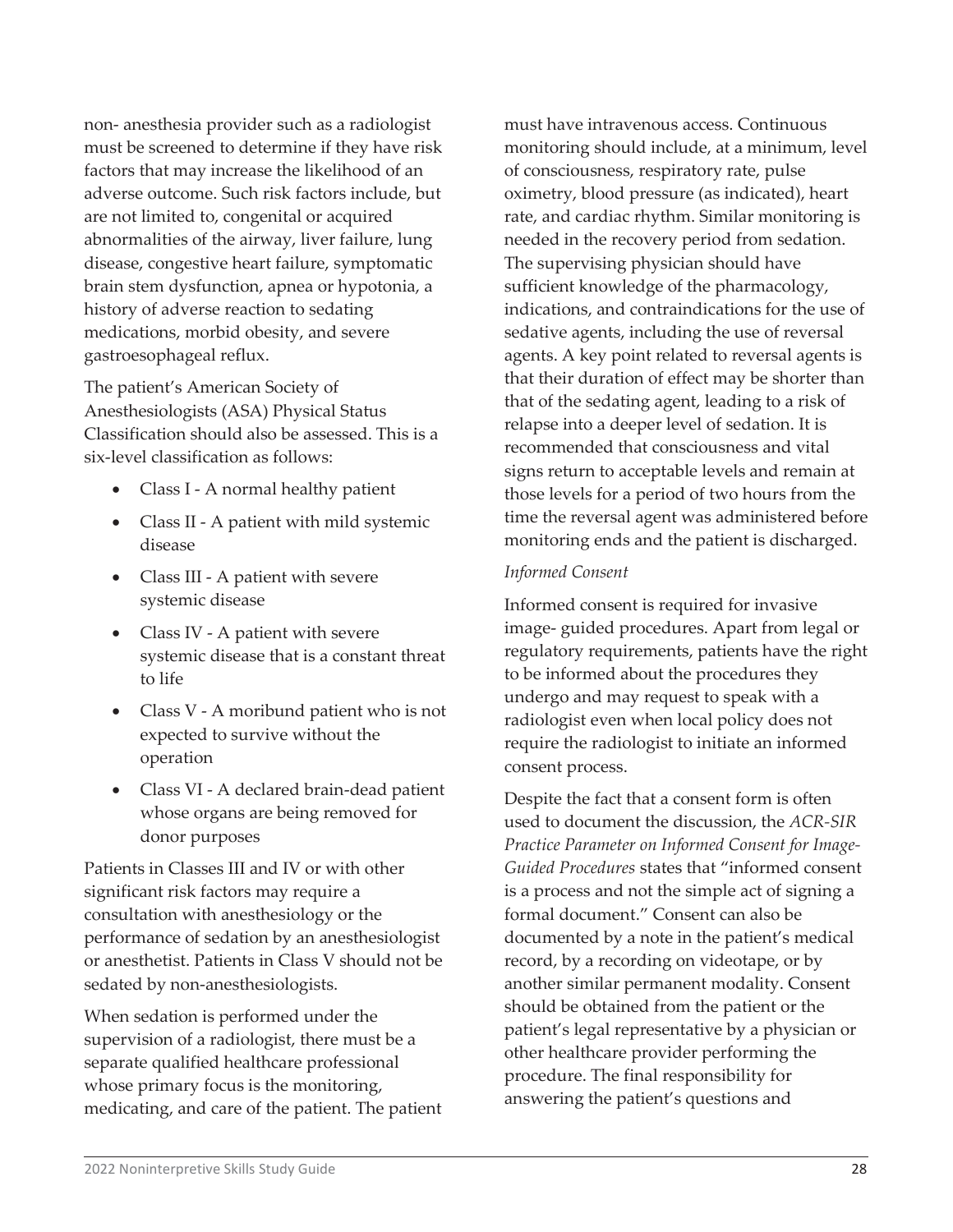addressing any patient concerns rests with the physician performing or supervising the procedure.

Elements of informed consent include 1) the purpose and nature of the intended procedure, 2) the method by which the procedure will be performed, 3) likely risks, complications, and expected benefits, 4) risks of not proceeding, 5) any reasonable alternatives to the proposed procedure, and 6) the right to decline the proposed procedure. An exception to these steps exists when a delay in treatment would jeopardize the health of a patient who is unable to provide informed consent (e.g., an unconscious trauma patient for whom family has not yet been identified). Since the patient must be able to understand the consent process for it to be valid, consent must be obtained before procedure-related sedation is administered.

When the patient is not able to give valid consent because of short-term or long-term mental incapacity, whether from pain medications or otherwise, or when the patient has not achieved the locally recognized age of majority, consent should be obtained from the patient's appointed healthcare representative, legal guardian, or appropriate family member. In emergency situations when the patient needs immediate care, the patient's predetermined wishes are not known or appropriately documented, and consent cannot be obtained from the patient's representative, the physician may provide treatment or perform a procedure "to prevent serious disability or death or to alleviate great pain or suffering."

*Minors' Rights in Medical Decision Making* Courts in the United States have recognized that children younger than 18 years deserve a voice in determining their course of medical treatment if they show maturity and competence. However, rules that govern the

issue of parental rights versus minors' rights vary from state to state. States and courts have never allowed children younger than 12 years to make medical decisions and exercise selfdetermination, whereas adolescents between ages 12 and 18 (or 19 in some states) experience a gradual transition to self- determination. Factors that impact the determination of adolescents' rights include the following:

- **1. Legal determination of maturity,** such as married status, parenthood, selfsufficiency, or active duty in the armed services.
- **2. Evidence that the child is sufficiently mature to make his or her own decisions,** such as age greater than 14 years; evidence that the minor has the ability to understand the implications of treatment, including risks, benefits, likely short- and long-term consequences, and alternatives; and evidence that the minor can make an informed decision without coercion.
- **3. Conditions exempting parental**  consent, such as seeking testing or treatment for sexually transmitted diseases, included HIV; seeking contraception, prenatal care, or abortion; or seeking mental health treatment, emergency care, or treatment of alcohol or drug abuse after the age of 12 years.

#### *Universal Protocol*

Universal protocol refers to the three-part process of *conducting a preprocedure verification, marking the procedure site,* and *performing a preprocedure time out*. Note that site marking may be performed before completing the preprocedure verification.

**1. Preprocedure verification**. This is an ongoing process of information gathering and confirmation before the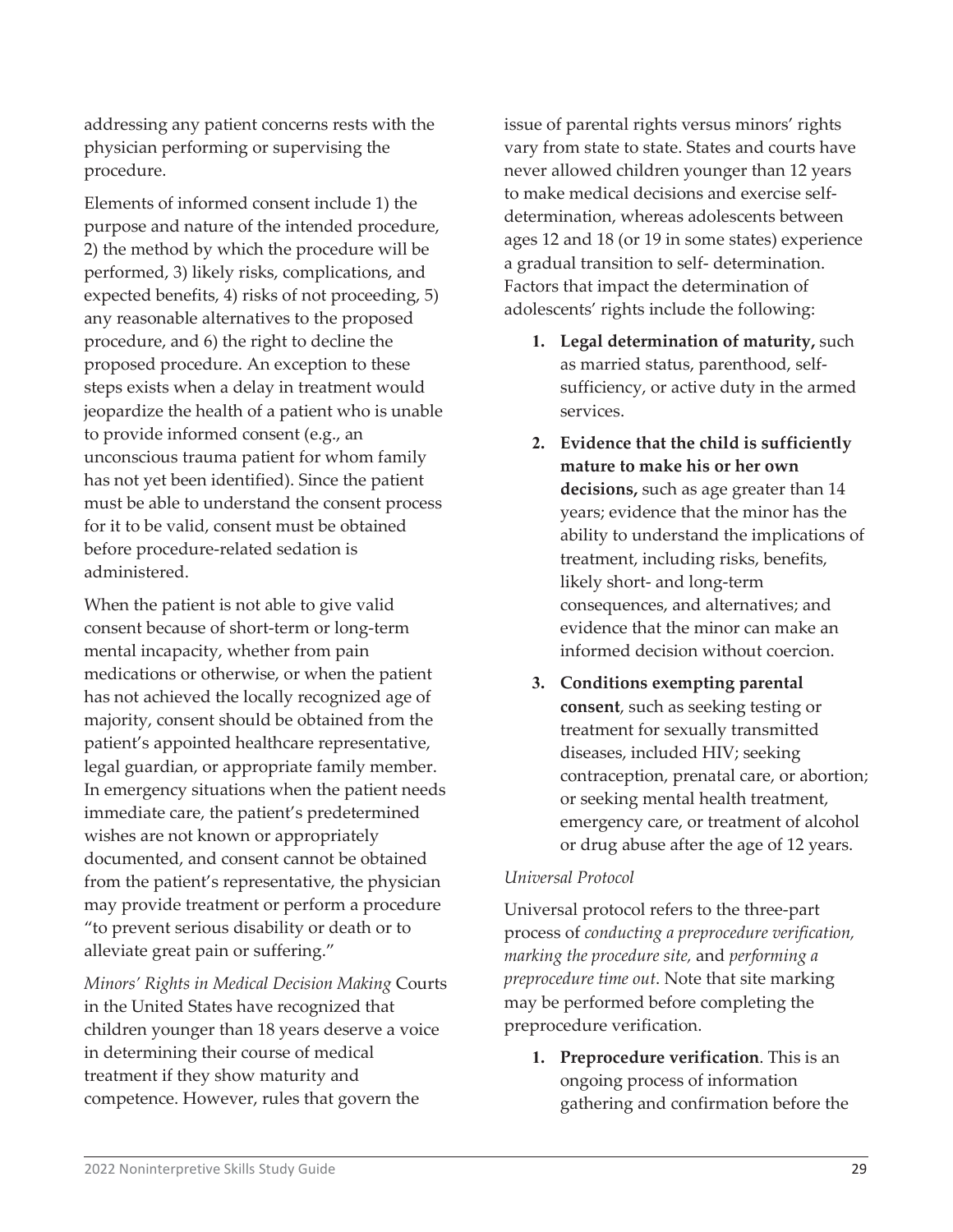procedure. The purpose is to ensure that all relevant information and equipment are 1) available before the start of the procedure, 2) correctly labeled, identified, and matched to the patient's identifiers, and 3) reviewed and are consistent with the expectations of the procedure to be performed. Preprocedural verification may occur at more than one time and place before the procedure.

**2. Marking of the procedure site.** At a minimum, a procedure site should be marked when there is more than one possible location for the procedure and when performing the procedure in a different location could harm the patient. If possible, the patient should be involved in the site marking. The site must be marked by a licensed independent practitioner who will be present when the procedure is performed. In limited circumstances, site marking may be delegated to medical residents, physician assistants (PAs), or advanced practice registered nurses (APRNs), but ultimately the licensed independent practitioner is accountable for the procedure, even when delegating site marking.

The mark should be made at or near the procedure site, and should be sufficiently permanent to be visible after skin preparation and draping. It should also be unambiguous and used consistently throughout the organization. An organization should have written alternative processes for situations such as procedures on mucosal surfaces or perineum, minimal access procedures treating a lateralized internal organ, interventional procedure cases for which the catheter or instrument insertion site is not predetermined (such as cardiac catheterization), procedures on teeth, and procedures on premature infants, for whom the mark may cause a permanent tattoo.

**3. Preprocedure time out**. A standardized time out should be conducted immediately before an invasive procedure is started or an incision is made. The designated member of the team starts the time out. The time out should involve the immediate members of the team, including the individual performing the procedure, anesthesia providers, the circulating nurse, the operating room technician, and other active participants who will be present throughout the case. During the time out, all relevant members of the team actively communicate and at a minimum agree on the following: correct patient identity, correct site, and procedure to be done. Documentation of the time out should be performed according to the organization's policy.

#### 3.2.2 Hand Hygiene

Hand hygiene refers to cleaning one's hands by using either handwashing (washing hands with soap and water), antiseptic hand wash, antiseptic hand rub (i.e., alcohol-based hand sanitizer including foam or gel), or surgical hand antisepsis.

Alcohol-based hand sanitizers are the most effective products for reducing the number of bacteria on the hands. When hands are not visibly dirty, alcohol-based hand sanitizers are the preferred method for cleaning one's hands in the healthcare setting. Soap and water are recommended when hands are visibly dirty, before eating, after using a restroom, or after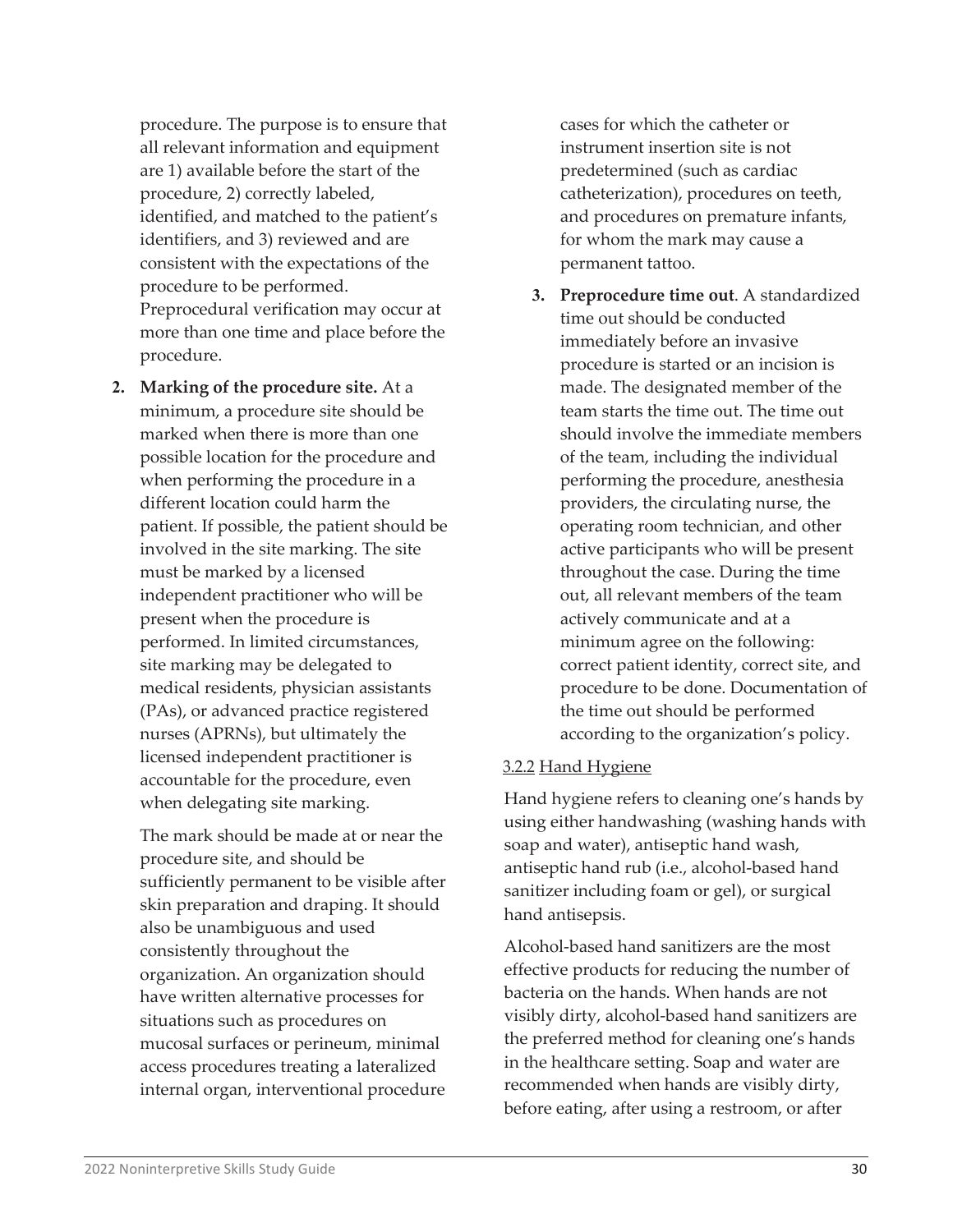Hand hygiene should be performed 1) before eating, 2) before and after having direct contact with a patient's skin, 3) after contact with blood, body fluids or excretions, mucous membranes, nonintact skin, or wound dressings, 4) after contact with inanimate objects in the immediate vicinity of the patient, 5) if hands will be moving from a contaminated-body site to a clean- body site during patient care, 6) after glove removal, and 7) after using a restroom. When hands are cleaned with soap and water, the soap and water should cover all surfaces of the hands and fingers. When alcohol-based hand sanitizer is used, the product should cover all surfaces as hands are rubbed together. Adequate cleansing can be achieved in about 20 seconds via either route.

## 3.2.3 Root Cause Analysis

Root cause analysis (RCA) is a structured method used to analyze serious adverse events to decrease the likelihood of recurrence. The goal of RCA is to identify both active errors (errors occurring at the point of interface between humans and a complex system) and latent conditions (the hidden problems within healthcare systems that increase the likelihood of an adverse event). For example, an active error occurs when a nurse accidentally administers a full dose of heparin rather than a heparin flush; an associated latent condition might be the fact that the two vials appear virtually identical and both are routinely stocked near each other in the same cabinet at the point of care.

RCAs should generally begin with data collection to create an objective narrative of the event based on a review of the medical record and interviews with people involved. A multidisciplinary team should then analyze the sequence of events leading to the error, with the goals of identifying how the event occurred (active errors) and underlying conditions that contributed to the event (latent conditions). It should be recognized that serious adverse events are almost never the result of a single cause, and often are associated with numerous contributing factors. The RCA should culminate in an analysis of issues that should be addressed to decrease the likelihood of recurrence and a plan for addressing those issues, including a timeline and individual responsibility.

In the setting of a serious adverse event, immediate interventions may be implemented to quickly reduce the risk of recurrence of a similar error. However, such quickly generated solutions typically do not address the root cause and should only serve as a placeholder until more reliable and sustainable solutions can be developed, tested, and implemented.

# **References**

- 1. American College of Radiology, Society of Interventional Radiology. ACR-SIR practice parameter for sedation/analgesia. American College of Radiology, Society of Interventional Radiology. [https://w](https://www.acr.org/-/media/ACR/Files/Practice-Parameters/sed-analgesia.pdf)ww.acr.org/- /media/ACR/Files/Practice-Param[eters/sed](https://www.acr.org/-/media/ACR/Files/Practice-Parameters/sed-analgesia.pdf)[analgesia.pdf.](https://www.acr.org/-/media/ACR/Files/Practice-Parameters/sed-analgesia.pdf) Accessed June 13, 2018.
- 2. Brook OR, Kruskal JB, Eisenberg RL, Larson DB. Root cause analysis: learning from adverse safety events. *Radiographics*  2015;35(6):1655-1667.
- 3. Centers for Disease Control and Prevention. Hand hygiene in healthcare settings. Centers for Disease Control and Prevention Website. [http://www.cdc.](http://www.cdc.gov/handhygiene/providers/index.html) [gov/handhygiene/providers/index.html.](http://www.cdc.gov/handhygiene/providers/index.html)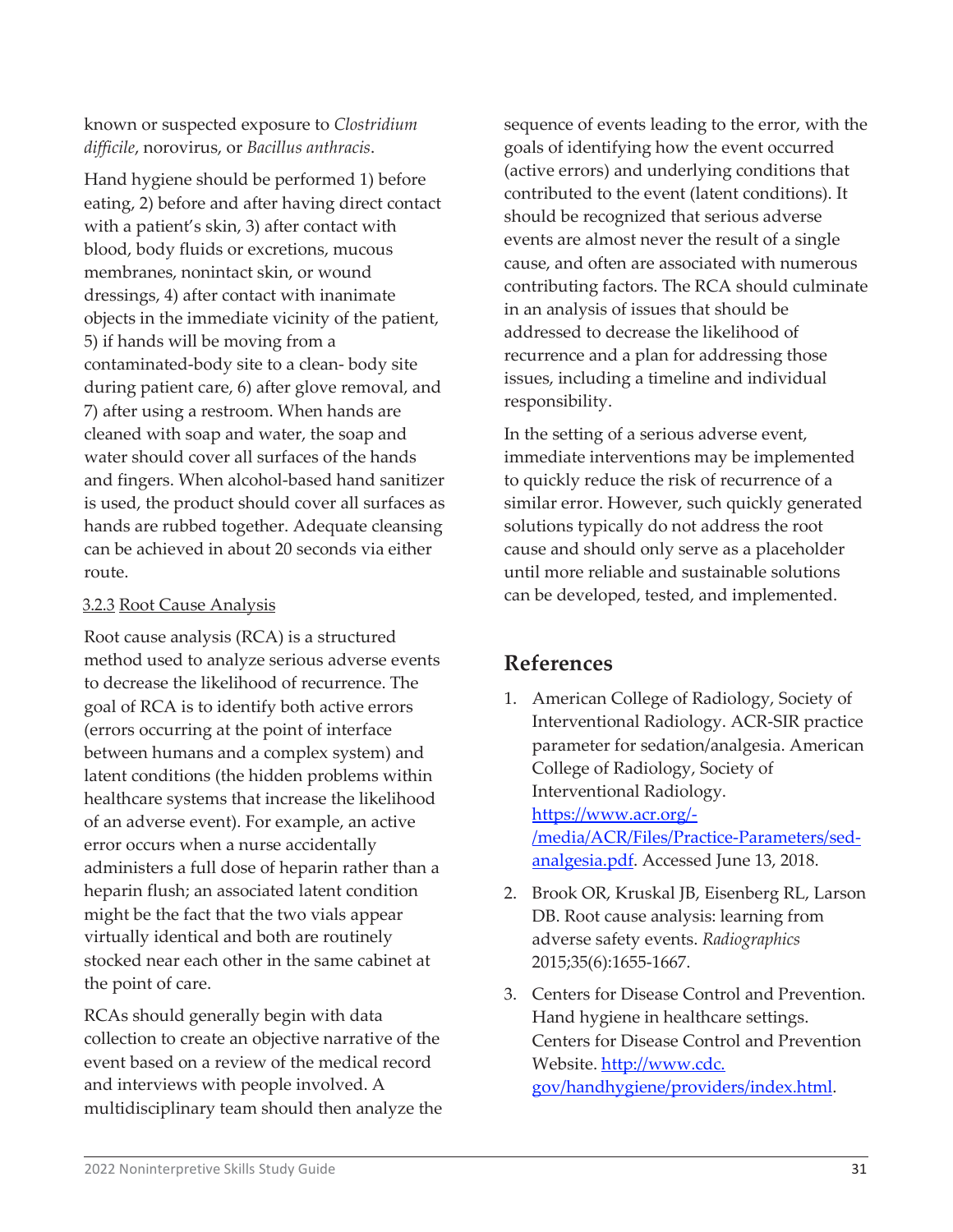Accessed October 1, 2016.

- 4. Hickey K. Minors' rights in medical decision mak- ing. *JONA's Healthcare, Law, Ethics, and Regulation* 2007;9(3):100-104.
- 5. The Joint Commission. National patient safety goals effective January 1, 2016. The Joint Commission Website. [https://www.jointcommission.org/assets/1/6](https://www.jointcommission.org/assets/1/6/2016_NPSG_HAP.pdf) [/2016\\_NPSG\\_HAP.pdf.](https://www.jointcommission.org/assets/1/6/2016_NPSG_HAP.pdf) Accessed October 1, 2016.
- 6. The Joint Commission. Speak UP. The Joint Commission Website. www.jointcommission.org/as[sets/1/18/UP\\_Poster1.PDF.](http://www.jointcommission.org/assets/1/18/UP_Poster1.PDF) Accessed October 1, 2016.
- 7. Kohi MP, Fidelman N, Behr S, Taylor AG, Kolli K, Conrad M, Hwang G, Weinstein S. Periprocedural Patient Care. *Radiographics*  2015;35(6):1766-1778.
- 8. Weick KE, Sutcliffe KM. Managing the unexpected: resilient performance in an age of uncertainty. San Francisco, Calif: Jossey-Bass, 2007.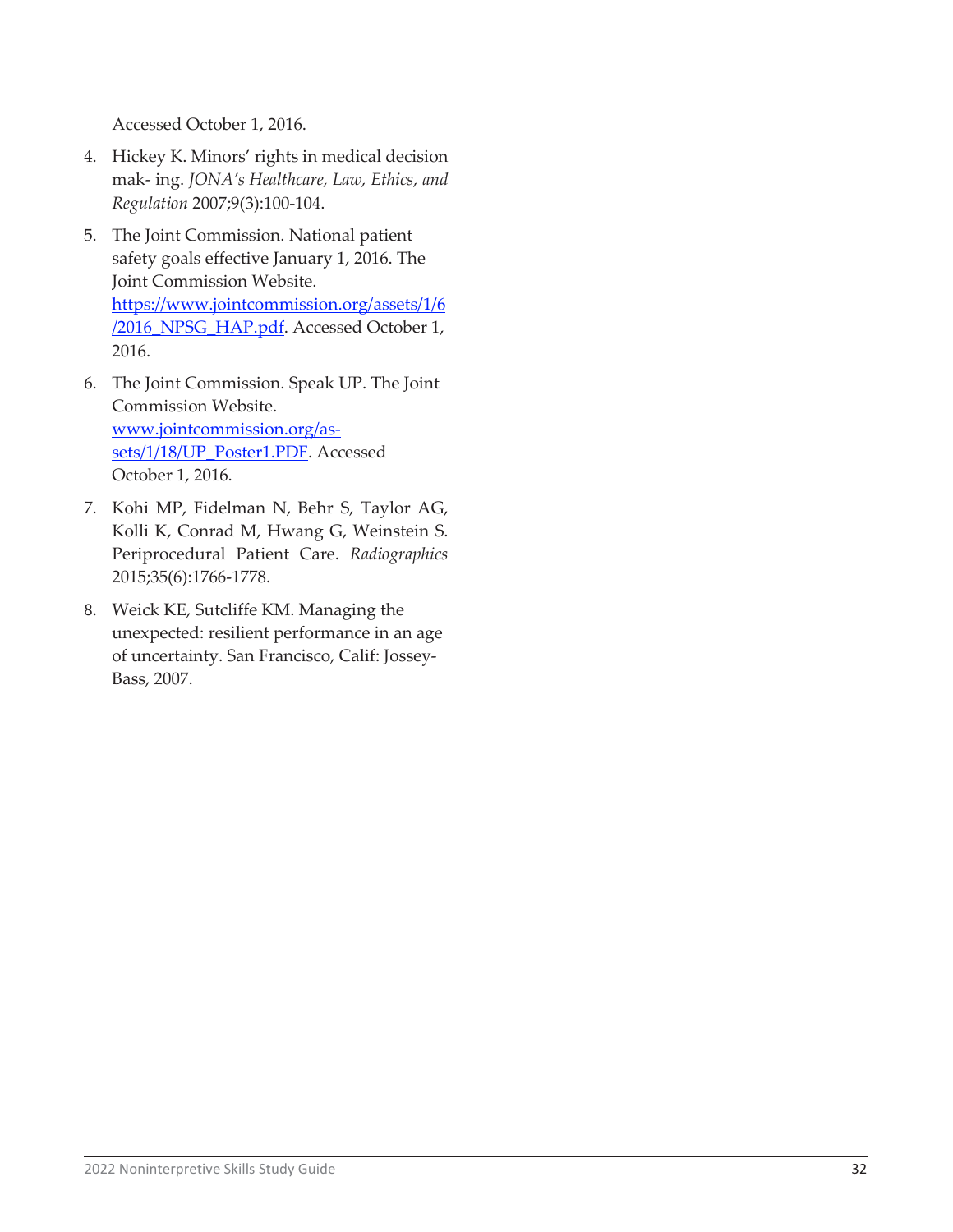# **Chapter 4: Practical Safety Applications in Radiology**

# **4.1MR Safety**

Three unique magnetic fields in MRI, the static magnetic field  $(B<sub>0</sub>)$ , time-varying radiofrequency magnetic field (B1), and timevarying gradient magnetic field (dB/dt) all contribute to specific MR safety challenges. Because the strong static magnetic field is always on, the MR environment is associated with unique safety issues. Safety must be ensured for all in the MR environment, including patients, research subjects, MRI personnel, and visitors to the MR environment. Greater risk can be presumed related to non-MR personnel who do not regularly work in the MR environment. This includes physicians and nurses who rarely enter the MR suite but may do so in urgent situations related to acute patient decompensation. Improperly trained and inadequately screened security and cleaning personnel may unknowingly bring ferromagnetic materials into the MR environment. Patients' family members may be overlooked in screening programs. To address these and other issues, the American College of Radiology (ACR) Manual on MR Safety exists in the form of a free online document which will be periodically updated.

Management of MR safety is now recommended to include 3 specific roles: a designated physician MR Medical Director for MR safety (MRMD); MR safety officer (MRSO); and MR safety expert (MRSE). The MRMD assumes ultimate responsibility for a site's operational MR safety and the safe execution of all MR examinations. They appoint MRSOs and MRSEs, maintain MR safety policies and procedures, and appropriately investigate any MR safety adverse events. The MRSO role, typically filled by a technologist, ensures that policies and procedures are followed,

emergency procedures are in place and trained for, education is appropriate and completed, among other responsibilities. The MRSE, typically an MR physicist, is a resource for the MRMD and MRSOs, rendering expertise related to the safe use of MR equipment, and recommendations for appropriate scanning conditions for patients with implanted devices, among other roles.

## 4.1.1 Zoning and Screening

A key concept in MR safety is the conceptual division of the MR site into four zones, with progressive monitoring and restriction of entry into the higher numbered, more controlled zones. These zones are defined as follows:

**Zone I:** Access is unrestricted. This zone includes all areas that are freely accessible to the public. This is the area through which patients and others access the controlled MR environment.

**Zone II:** This is the interface between the uncontrolled Zone I and the strictly controlled Zones III and IV. Zone II may be used to greet patients, obtain patient histories, and screen patients for MR safety issues. Patients in Zone II should be under the supervision of MR personnel.

**Zone III:** This is the area where there is potential danger of serious injury or death from interaction between unscreened people or ferromagnetic objects and the magnetic field of the scanner. The scanner control room is typically in Zone III. Access to Zone III must be strictly restricted and under the supervision of MR personnel, with physical restriction such as locks or passkey systems.

**Zone IV:** This is the MR scanner magnet room and therefore is the highest risk area.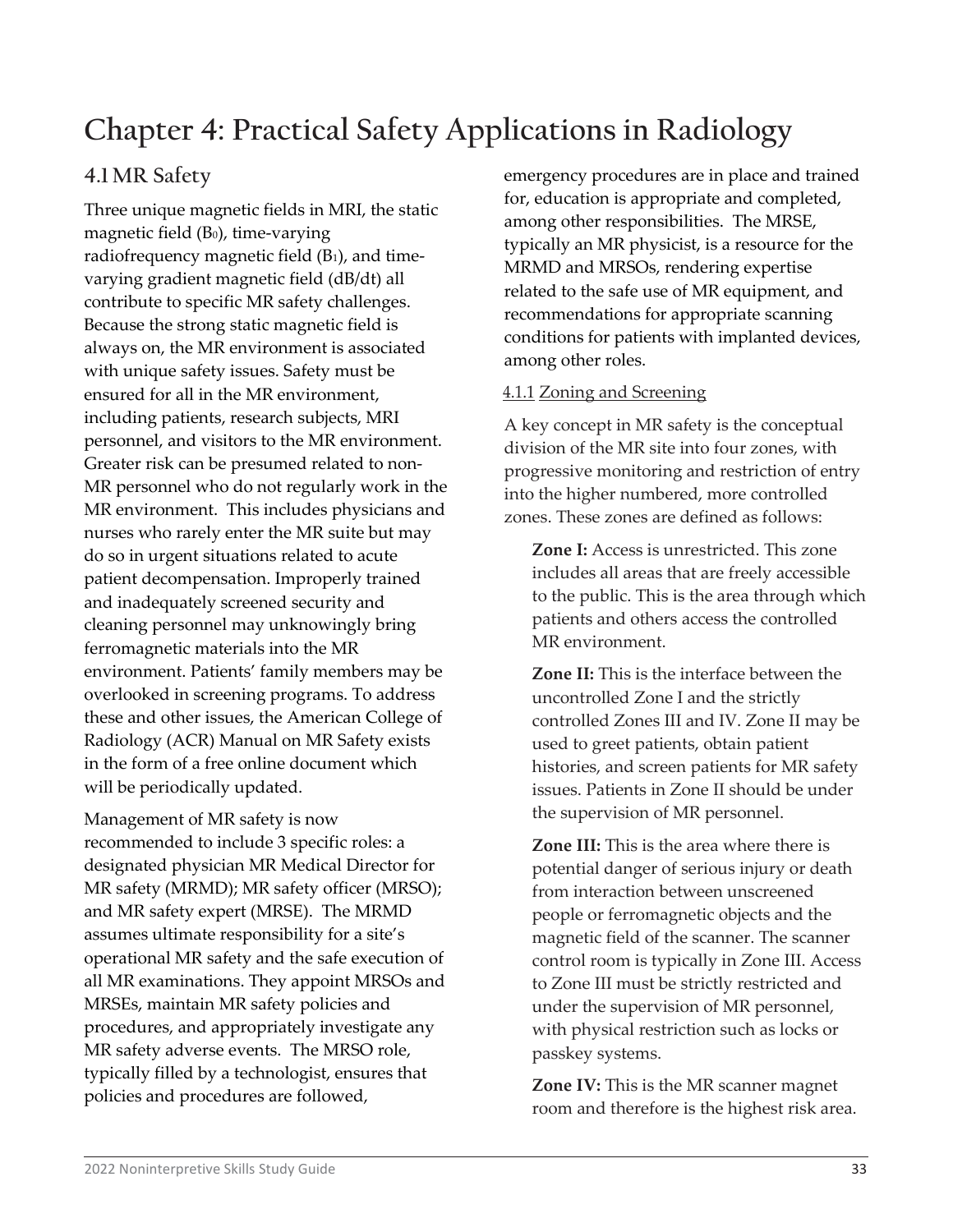This zone should be clearly demarcated and marked as potentially hazardous because of the strong magnetic field. Access to Zone IV should be under the direct observation of MR personnel. When a medical emergency occurs, MR trained and certified personnel should begin basic life support or CPR if required, while urgently moving the patient from Zone IV to a magnetically safe location, and securing the door to Zone IV. The ACR Committee on MR Safety now recommends that other than when the door is open for personnel and patient transit across the threshold, the door is to be closed, or is to be protected by a physical barrier, such as a retractable safety strap, plastic chain, or specific doorway gate device.

The major transition happens from Zone II to Zone III. MR personnel working within Zone III and Zone IV should have specific education on MR safety and pass an MR safety screening process. Therefore, there are two safety levels of MR personnel which are characterized as Level 1 and Level 2. Level 1 personnel have passed the facility's MR safety education requirements to ensure that they would not be a danger to themselves or others. Level 1 personnel are not to be independently responsible for the safety of others in Zone IV. Level 2 personnel are more extensively trained, including topics such as radiofrequency (RF)-induced heating, etc. Level 2 personnel can be independently responsible for the safety of others in Zone IV.

All other non-MR personnel and patients entering Zone III should be appropriately screened. MR screening begins with a focused history to identify potential metallic foreign objects and medical implants. This may be supplemented as needed by reviewing any existing radiographs, CT, or MR of the questioned area as well as operative reports

and implanted devices information in electronic medical records. When an object or implant is identified, its MR safety potential should be assessed specific to the field strength of the magnet and specific factors such as RF deposition (e.g., SAR, specific absorption rate). Objects that are nonhazardous in all MR environments, such as a plastic tube, are deemed "MR Safe," whereas those contraindicated, such as a ferromagnetic aneurysm clip, are labeled "MR Unsafe." "MR Conditional" devices can be safely scanned providing the specific conditions for safe scanning are appropriately adhered to, including magnetic field strength (e.g., 1.5T or 3T), specific coils that are permissible (e.g., some device conditions require use of a local transmit/receive coil at a distance from a device, and do not permit use of a receive-only coil using the magnet RF coil), and specific RF deposition parameters (e.g. a defined SAR, such at 1.0 W/kg). Published information is available regarding the MR safety of most medical implants, and it is essential that the manufacturer's most up to date MR safety information defining the MR conditions for safe scanning are used, as these change frequently.

Ferromagnetic objects should be restricted from entering Zone III whenever practical. All MR sites should have a handheld magnet ( $\geq 1000$ Gauss) for testing purposes. Ferromagnetic detection devices, either wall mounted or handheld, can augment safety screening processes in helping identify unknown ferromagnetic objects concealed on a patient, and some superficial internal implants, such as pacemakers. To minimize risk of unsafe items entering Zone IV, and to minimize risk of burns from potential metallic fibers in clothing, the ACR Committee on MR Safety now recommends that all MR patients are changed into MR safe gowns or scrubs.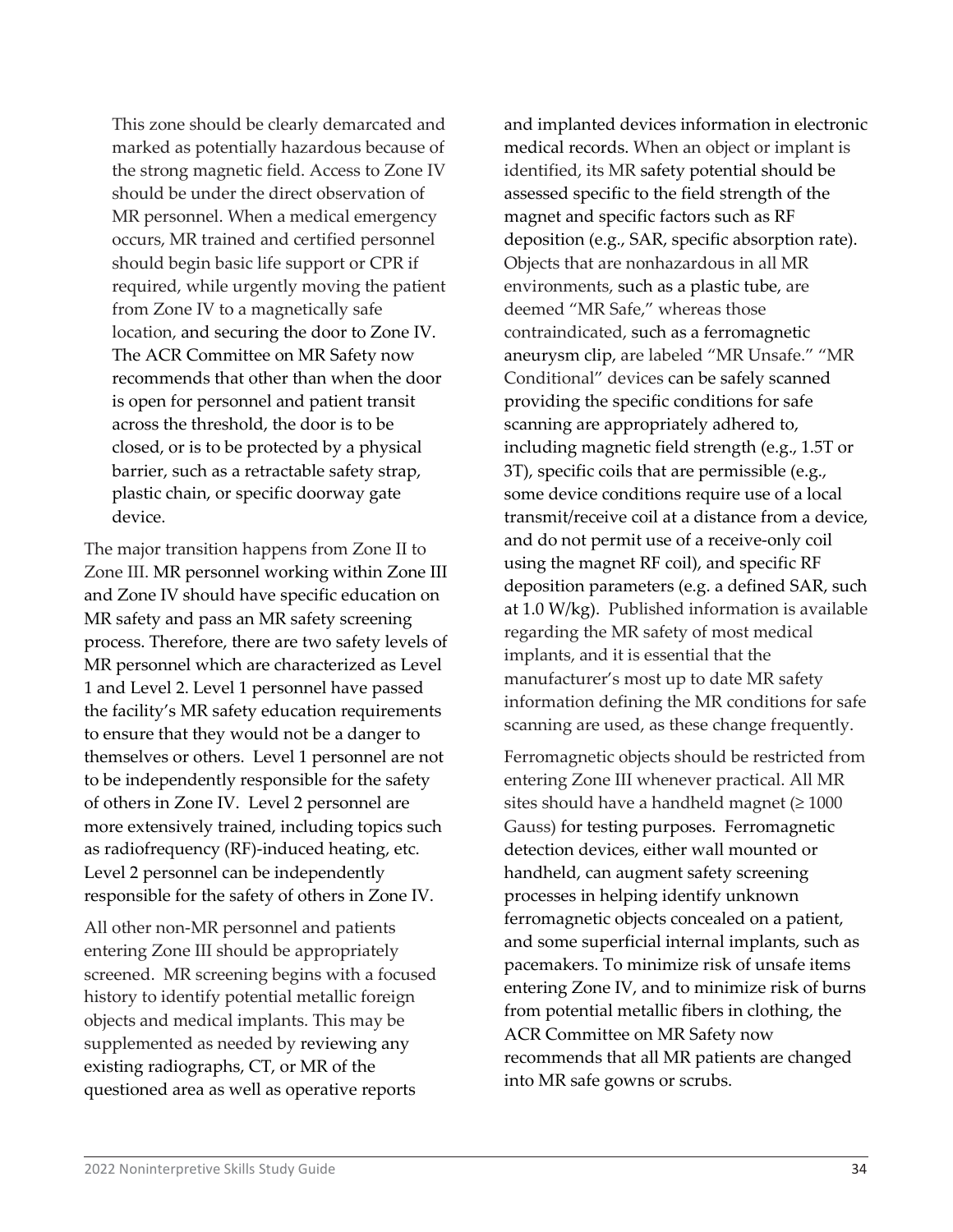Occasionally, devices that are determined to be ferromagnetic and MR unsafe may be permitted into Zone III. These must be appropriately secured or tethered at all times and be under the supervision of trained MR personnel.

The strong magnetic field inherent to an MR scanner can pose a risk for projectile injury if a ferromagnetic object (e.g., hospital gurney, scissors, cell phone) is brought too close in proximity. There have been reports of projectile injuries from anesthetic gas or oxygen cylinders, and even patient deaths. In addition to injuring patients, projectiles may also cause extensive damage to the MR unit. It is important to understand that magnetic attraction does NOT increase linearly as one approaches the magnet. The spatial gradient magnetic field increases very steeply in close proximity to the magnet such that in a short distance one can perceive very little magnetic pull on a ferromagnetic object, and then when only a short distance closer, the object is subjected to a tremendously higher attractive force, typically ripping an object from one's grasp in an uncontrolled manner.

Screening is more difficult when the patient is unconscious or otherwise unable to provide a reliable history. In such cases, screening should be performed as effectively as possible from other sources, such as family members and the medical record, and the urgency of the examination should be balanced with the level of uncertainty of the screening process. An examination by trained MR personnel should be performed to assess for surgical scars that may warrant additional evaluation. Radiography may be required to assess for foreign bodies, implants, or devices.

The 5 Gauss line is the point at which the magnetic field begins to affect electromagnetic devices such as pacemakers. This line should be marked on the floors or walls for safety, particularly when it extends beyond the walls of the MR scanner room. It is important to remember that the magnetic field is threedimensional. Thus, the restricted area may extend through the floor and/or ceiling to adjacent floors.

#### 4.1.2 Implanted devices

Medical devices contain varying amounts of ferromagnetic material and can be subject to translational and rotational forces when interacting with the magnetic field of an MR unit. In addition, presence of any conducting metal can result in current generation from the radiofrequency B<sub>1</sub> field and interactions with the gradient dB/dt field. All metal-containing implants are considered either MR unsafe (e.g., a ferromagnetic aneurysm clip), or MR conditional (e.g., a titanium aneurysm clip, a nitinol stent, an MR conditional cardiac pacemaker system). There has been at least one documented case of a fatality due to rotation of an MR unsafe ferromagnetic aneurysm clip while the patient was in the MR scanner. If a patient is identified to have an intracranial aneurysm clip(s), MRI should not be performed until the specific manufacturer, model, and type of (each) aneurysm clip is definitively identified, and its MR safety conditions identified. Although a patient may previously have undergone an MR examination with an aneurysm clip, that fact alone is not sufficient to conclude that the clip is MR Conditional.

Cardiac implantable electronic devices (CIED) similarly can be adversely affected by the  $B_0$ ,  $B_1$ , and dB/dt fields, potentially leading to complications, including failure to pace, induction of ventricular fibrillation, and heating of cardiac tissue adjacent to the leads; these complications can potentially be fatal. FDAlabeled MR Conditional pacemakers became available in February 2011 If MRI is performed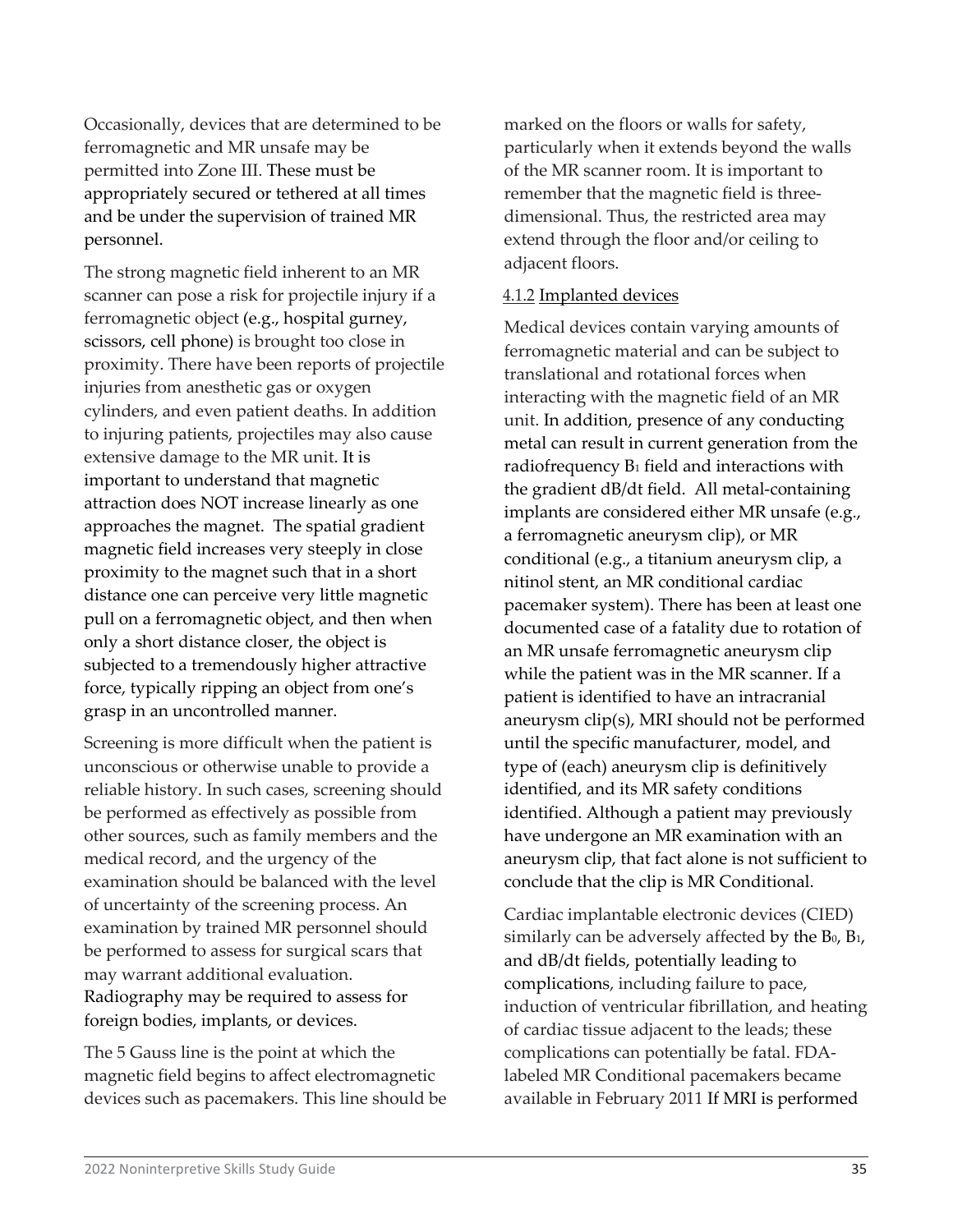on a patient with a MR conditional CIED, the conditions for scanning must be followed in their entirety, including attention to magnet field strength, scanning parameters, and cardiology programming of the device, and monitoring the patient throughout the exam in the presence of ACLS trained personnel, with ready availability of a crash cart should resuscitation be necessary. Of note, CIED systems not specifically labeled as MR conditional are being scanned at some centers in an informed consent manner following guidelines established by the Heart Rhythm Society and the ACR. Some of the specific elements that must be in place for this to occur include: 1) there is to be an institutional protocol in place with a responsible MRMD and CIED MD using a Radiology / Cardiology team approach; 2) medical necessity for the exam; 3) patient monitoring of ECG and pulse oximetry; 4) defibrillator/monitor with external pacing available (outside Zone IV); 5) ACLS personnel in attendance during exam; and 6) appropriate CIED reprogramming post MRI.

The number of active implanted medical devices (devices that contain an energy source such as a battery or can be inductively coupled) continues to rapidly increase, including many types of neurostimulators (e.g., deep brain, spinal cord, hypoglossal nerve, cochlear implants) and medication pumps. It cannot be emphasized enough that there must be precise identification of the make and model of each component of an implanted device system (e.g., in the case of a spinal cord stimulator system, this is to include the implanted pulse generator as well as the leads) and if MR conditional, the conditions for scanning must be strictly adhered to.

#### 4.1.3 MR and Pregnancy

MRI exposure alone, without the administration of gadolinium-based contrast

media, has not been shown to have a detrimental effect on the developing fetus. For this reason, no special consideration is recommended during pregnancy regarding exposure to noncontrast MRI up to 3T at normal operating mode. However, since it is impossible to completely exclude the possibility of any risk whatsoever, patients and clinicians should consider whether it is safe to delay an MR examination until the end of pregnancy. Pregnant healthcare workers may work in an MRI environment during all stages of pregnancy, but they should not remain in Zone IV during data acquisition or scanning.

#### 4.1.4 MR-induced Burns

The possibility of thermal injury and burns, some severe, in MRI is predominantly due to the radiofrequency (RF) fields. Physical contact alone with the inner surface of the bore can produce burns, and insulating pads are necessary to keep skin at least 1 to 2 centimeters from the surface. In a large patient, tightly wedging a sheet in place of a pad between the skin and the bore, not maintaining the requisite distance, creates a distinct risk of burns, and is specifically not recommended in the ACR Manual on MR Safety. RF fields can also induce currents within the body, particularly when a "closed loop" is formed; for example, if there is skin-to-skin contact at the inner thighs. If there is only a small surface area of skin-to-skin contact, greater current density and resistive heating can lead to burns. Skin-to-skin burns have also occurred when overhanging abdominal panniculus in an obese patient contacts the upper thigh. Care must be taken to ensure that padding prevents such situations. Commercial pads are available that have notches in them to keep thighs separated, minimizing this skin-to-skin contact risk.

Other sources of heating can be associated with metallic fibers in clothing, especially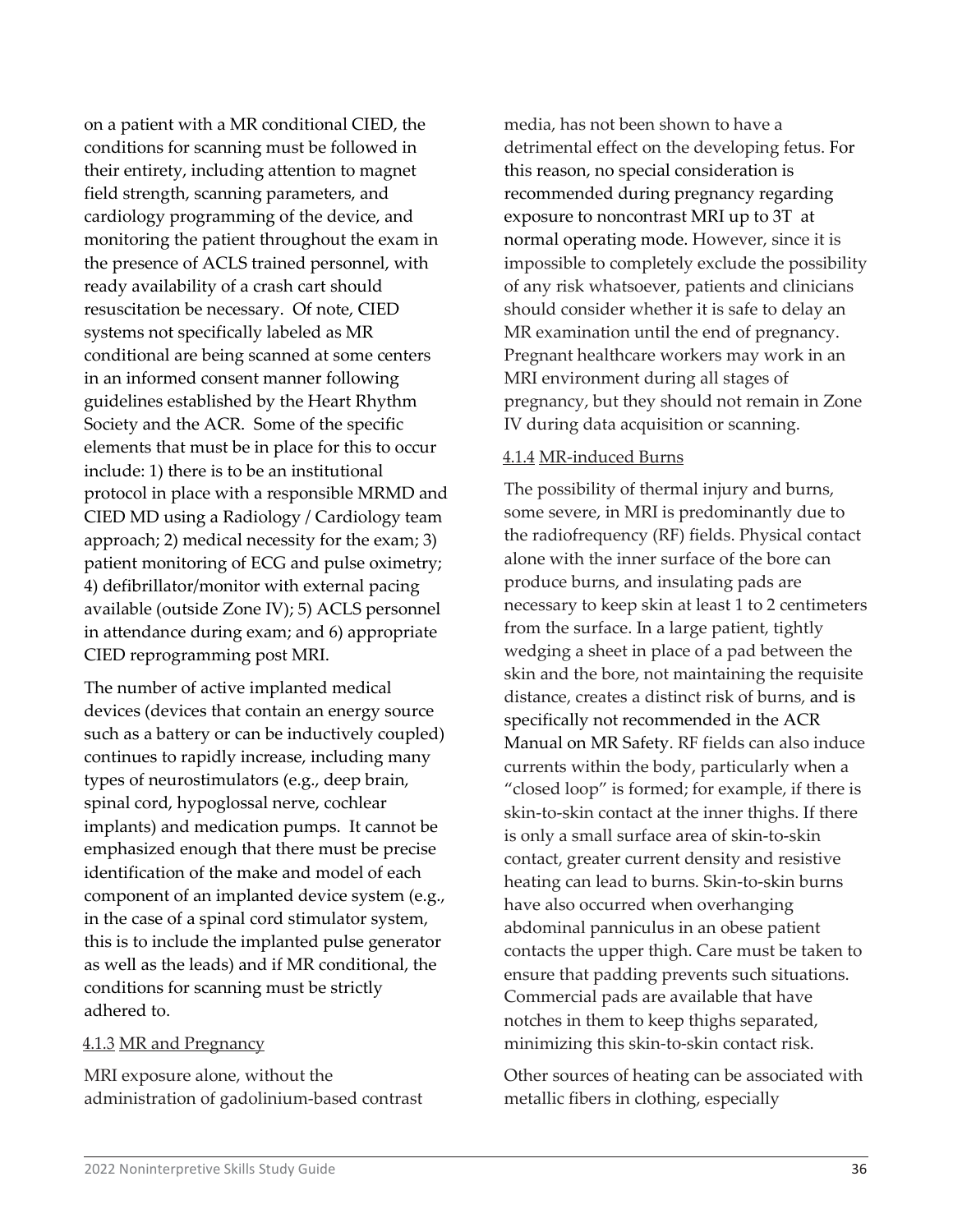undergarments, and burns related to this have been reported. To minimize this risk, it is recommended that patients change out of street clothes into hospital gowns or similar MR safe attire. Loops of metallic wire (e.g., from electronic physiologic monitoring equipment), patches of metal (e.g., in foil backed medication patches), and other electrical conduction circuits may be rapidly heated by RF pulses during normal operation of an MRI system. Because of the risk of burns, care must be taken to prevent such loops or metallic patches from touching patients' skin during routine scanning. As the RF resonant wavelength is a function of magnet field strength (52 cm at 1.5T and 26 cm at 3T), leads or other conductors can have drastically different tendencies to heat in different magnets.

As noted, certain transdermal patches may contain aluminum and other conductive metals that may cause RF burns. If medication patches are removed for MRI, there must be a clear line of communication to ensure medication replacement after the MRI, particularly for some critical medications (e.g., clonidine foil backed patches). Occasionally, large tattoos may undergo heating and cause burns; application of a cold compress or an ice pack may be necessary to reduce the risk of skin burning.

### 4.1.5 Quenching

The main magnetic field is maintained by bathing the electromagnetic coils of the MR scanner in large volumes (typically 1500 to 2000 L) of extremely cold liquid helium (-269°C, 4°K). A "quench" occurs when heating of a segment of the electromagnetic coils makes them no longer superconducting. This produces further heat in the coils, and collectively, these events produce a rapid change of state of the liquid helium into a gas (with a 760-fold increased volume). A specifically designed

quench pipe accommodates the explosive force of the rapidly boiling helium gas, by allowing it to escape into the atmosphere.

If a quench pipe fails during a quench (due to an obstruction or break), the enormous volume of cold helium gas flowing into the magnet room (Zone IV) would be extremely hazardous because it would displace oxygen toward the floor, creating a significant risk of asphyxiation. Cold helium gas flooding the room would form a fog, making it impossible to see. An inwardswinging door to Zone IV would create the risk of positive pressure entrapment. Because of these risks, emergency procedures associated with a quench should always include immediate evacuation of Zone IV. A magnet quench can occur spontaneously due to equipment failure. In a situation when the magnetic field must be shut off immediately (e.g., personnel pinned to the magnet by a ferromagnetic hospital gurney), a quench can be initiated by pressing a quench button.

# **4.2 Management of Intravascular Contrast Media**

### 4.2.1 Iodinated Contrast Media

### *Types of Iodinated Contrast Media*

All iodinated contrast media are derived from tri-iodinated benzene rings. Iodinated contrast media can be classified as ionic or nonionic, and monomeric or dimeric.

Ionic contrast media dissociate into two particles in solution (an anion, which contains the tri-iodinated benzene ring, and a cation, consisting of sodium or methylglucamine [meglumine]). Nonionic contrast media are hydrophilic molecules that do not need to be conjugated with cations to be water soluble. They do not dissociate in solution.

Monomeric contrast molecules contain only one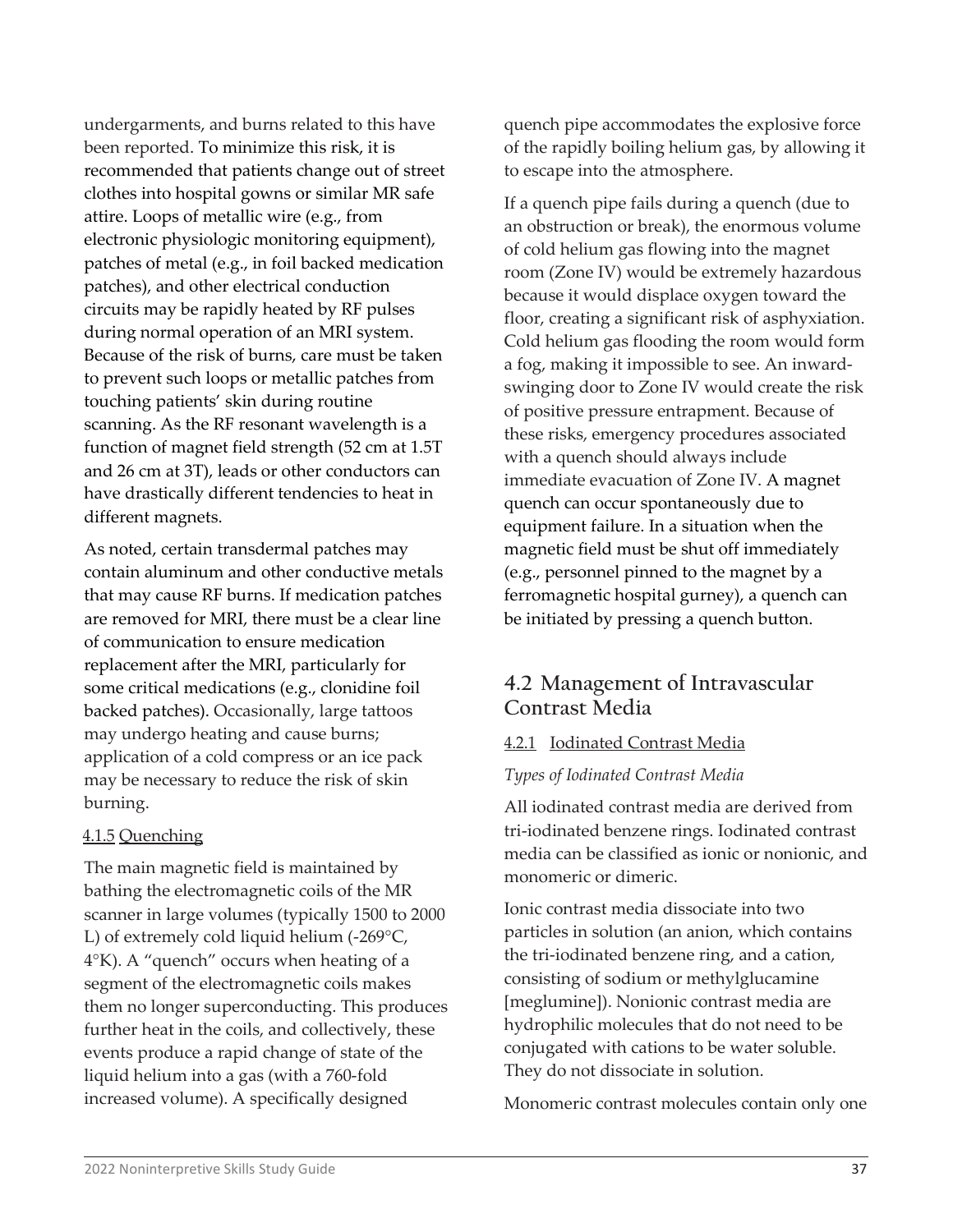tri-iodinated benzene ring, while dimeric contrast molecules contain two joined triiodinated benzene rings.

At standard iodine concentrations, ionic monomeric contrast media have the highest osmolality, roughly four times that of human serum. They are referred to as high-osmolality contrast media. These agents are not employed routinely for intravascular injection in the United States as they are associated with higher rates of adverse reactions than are nonionic monomeric or dimeric contrast media.

Nonionic monomeric contrast media have about half the osmolality of high-osmolality contrast media, and roughly twice that of serum. Nonionic dimers have similar osmolality to that of plasma and are referred to as iso-osmolality contrast media. Iso-osmolality media are sometimes used for intra-arterial injection (and uncommonly for intravenous injection), because they cause less discomfort than do nonionic monomers when injected into the arteries.

Many nonionic contrast media are approved for intravascular use in the United States, including the low-osmolality agents iohexol (Omnipaque®), iopamidol (Isovue®), iopromide (Ultravist®), ioversol (Optiray®), and ioxilan (Oxilan®). Only one iso-osmolality contrast agent has been approved for use: iodixanol (Visipaque®).

#### *Adverse Reactions to Iodinated Contrast Media*

Most patients who receive iodinated contrast media have no adverse effects. Adverse contrast reactions of any type have been reported in up to 3% of patients injected with nonionic contrast material, though some series have reported a much lower frequency.

Acute adverse reactions can be categorized as either physiologic or allergic-like. Physiologic reactions are dose related. These reactions are

less likely to occur, and when they do occur, they are less likely to be severe when lower doses of contrast material are administered. They are believed to represent direct toxic effects of the injected contrast media.

The mechanism of allergic-like reactions is not understood in most patients. However, it is known that in most patients these reactions do not represent the antigen-IgE antibody response characteristic of typical allergic reactions, such as to penicillin. Therefore, sensitization due to prior exposure is not required for an allergic-like reaction to contrast material to occur. Thus, these reactions are generally considered to be "allergic-like" rather than "allergic." Nonetheless, allergic-like reactions present with symptoms similar to those of true allergic reactions. These reactions are idiosyncratic and can occur from any administered volume of contrast media.

Acute adverse reactions are categorized as being mild, moderate, or severe. Examples of some reactions of different types and severity as summarized in the *ACR Manual on Contrast Media* are as follows:

**Mild Reactions:** Signs and symptoms are selflimited and without progression.

- 1. **Mild Physiologic Reactions:** Nausea, vomiting, flushing, warmth, chills, headache, anxiety, altered taste, mild hypertension, and spontaneously resolving vasovagal reaction
- 2. **Mild Allergic-like Reactions:** Few hives, pruritus, limited cutaneous edema, itchy/scratchy throat, nasal congestion, repetitive sneezing, stuffy nose

**Moderate Reactions:** Signs and symptoms are more pronounced and commonly require medical management.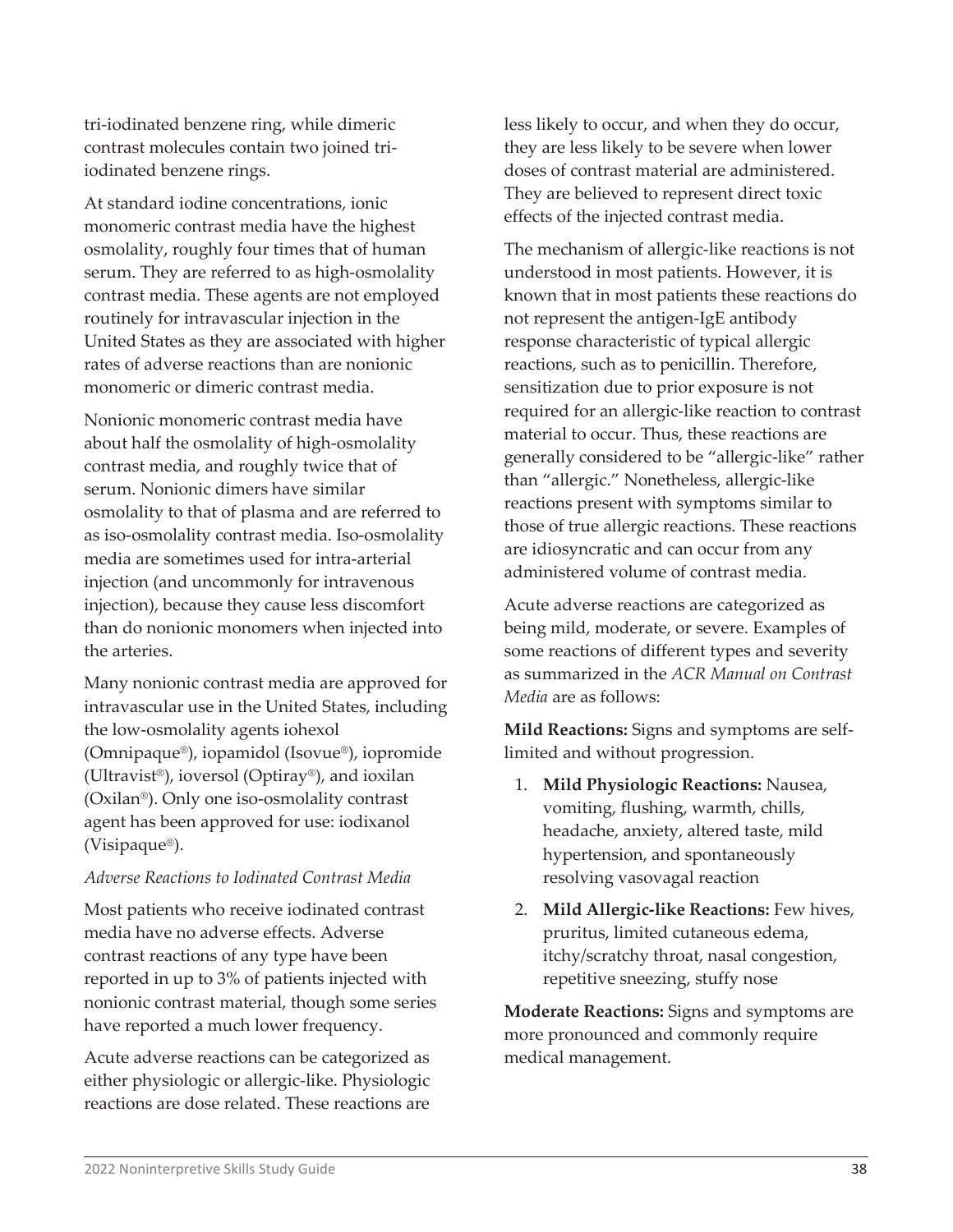- 1. **Moderate Physiologic Reactions:**  Protracted nausea, chest pain, vasovagal reaction that requires and is responsive to treatment
- 2. **Moderate Allergic-like Reactions:** Diffuse hives, diffuse erythema (with stable vital signs), facial edema without dyspnea, wheezing with mild or no hypoxia.

**Severe Reactions:** Signs and symptoms are potentially life threatening and can result in permanent morbidity or death if not managed appropriately.

- 1. **Severe Physiologic Reactions:** Vasovagal reaction resistant to treatment, arrhythmia, seizures, hypertensive crisis, pulmonary edema, cardiopulmonary arrest.
- 2. **Severe Allergic-like Reactions:** Diffuse edema or facial edema with dyspnea, erythema with hypotension, laryngeal edema with stridor and/or hypoxia, wheezing with hypoxia, severe hypotension and tachycardia, pulmonary edema, cardiopulmonary arrest.

As noted above, pulmonary edema and cardiopulmonary arrest can be symptoms of either severe physiologic or severe allergic-like reactions.

Fortunately, a clear majority of acute adverse reactions to contrast media are physiologic, mild, and self- limiting, often consisting of warmth, metallic taste, and nausea. Allergiclike reactions are much less common, encountered in < 1% of injected patients. In one recent series, 0.6% of patients injected with lowosmolality contrast media had allergic-like reactions, most of which were mild. Severe lifethreatening allergic-like reactions are extremely rare, with the incidence of such reactions estimated to be 0.01% to 0.04% of injected patients.

### *Risk Factors for Adverse Reactions*

Several factors increase the likelihood of an adverse reaction to contrast media. Patients with a history of a prior allergic-like reaction to the same class of contrast media (iodinated or gadolinium-based) are believed to have approximately five times the risk of the general population for having another allergic-like reaction to that same class of contrast media. Patients with other allergies and asthma are about two to three times as likely to have an allergic-like reaction. Allergies to shellfish or other iodine-containing products (such as povidone-iodine [Betadine®]) are not believed to increase the risk for an allergic-like contrast reaction beyond that of other allergies. Also, a history of a prior allergic-like reaction to gadolinium-based contrast media (GBCM) is not believed to increase the risk of an allergiclike reaction to iodinated contrast agents above that of other allergies and vice versa.

Some patients' underlying diseases may be exacerbated by administration of contrast media. Such disease exacerbations are considered to be non-allergic-like reactions. These can occur in patients with severe chronic kidney disease (CKD) and acute kidney injury (AKI) (see section on postcontrast AKI), cardiac arrhythmias, congestive heart failure, myasthenia gravis, and severe hyperthyroidism.

Additional attention should be paid to the use of intravascular iodinated contrast media in patients with thyroid cancer or hyperthyroidism who are anticipating treatment with radioactive iodine (131I). Such patients should not receive iodinated contrast in the 4 to 6 weeks before anticipated radioiodine treatment, because the nonradioactive iodine load delivered by the contrast media will saturate the thyroid gland and could render treatment ineffective.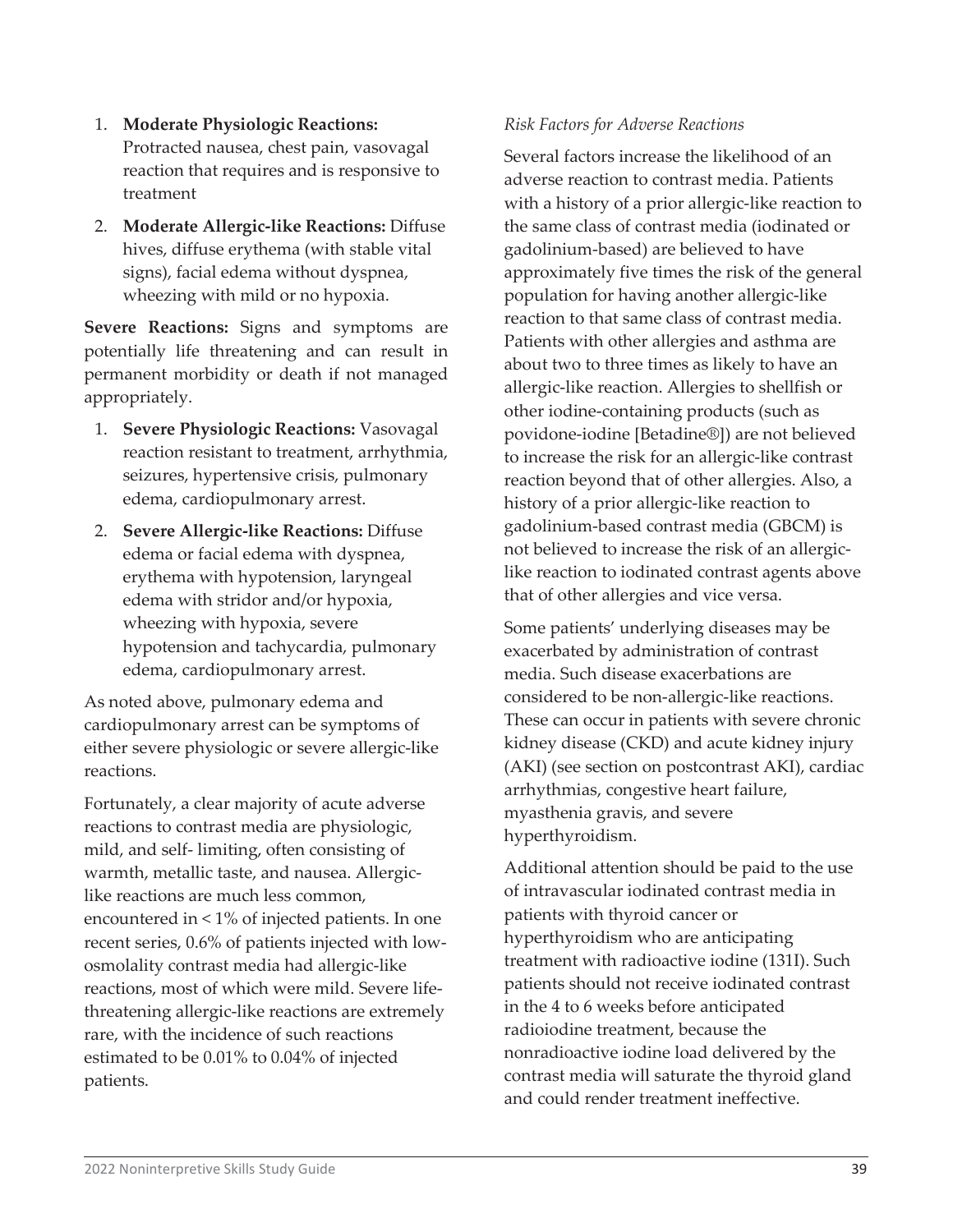### *Screening of Patients before Contrast Media Administration*

Safe administration of contrast media begins with a focused patient history to identify the factors that may increase the likelihood of an adverse reaction to contrast media.

The likelihood of an allergic-like contrast reaction may be reduced by premedication.

### *Premedication*

Premedication may be considered for patients who are at increased risk of an acute allergiclike reaction to contrast media. The ACR Manual on Contrast Media (2020) suggests consideration of premedication only for patients who have had a prior allergic-like or unknown-type reaction to the same class of contrast media as that to be administered. However, policies vary by site, but it is generally agreed in the United States that premedication is indicated at least in patients who have had a previous moderate or severe allergic-like reaction to the same class of contrast media. Surveys have shown that some, but fewer, institutions administer premedication to patients with a history of a mild allergic-like reaction to the same class of contrast media, to patients with a history of allergies to substances other than contrast media, or to patients with a history of asthma.

The most widely accepted premedication regimens, or "preps," involve the use of oral corticosteroids, with the first dose administered 12 to 13 hours before contrast media injection. One common adult regimen involves oral administration of 50 mg of prednisone 13, 7, and 1 hour(s) before contrast media injection, and oral administration of 50 mg of diphenhydramine (Benadryl®) 1 hour before injection. Another common regimen involves oral administration of 32 mg of methylprednisolone 12 and 2 hours before

contrast media injection. While a 12- or 13-hour oral regimen has been proven effective, and a 1 or 2-hour oral regimen has been proven to be ineffective, the precise minimum effective time for premedication is not known.

Premedication can also be administered to children who have had prior allergic-like contrast reactions. One recommended regimen calls for administration of 0.5-0.7 mg/kg of oral prednisone at 13, 7, and 1 hours prior to contrast injection, up to a maximum of 50 mg, with one dose of oral diphenhydramine (Benadryl ®) one hour prior to injection, at a dose of 1 mg/kg, up to a maximum dose of 50 mg.

In some situations, patient health can be seriously jeopardized by having the patient wait 12 or more hours before a contrastenhanced study. In these situations, "rapid" corticosteroid regimens may be utilized, with the understanding that limited evidence supports this approach. The ACR Manual on Contrast Media (2020) suggests using one of these regimens in inpatients and Emergency Room patients. One of the more commonly used rapid preps consists of intravenous (IV) administration of 200 mg of hydrocortisone every 4 hours until the study is performed, preferably deferring imaging until at least two doses of hydrocortisone have been administered. In this rapid prep, 50 mg of diphenhydramine is also administered 1 hour before contrast media injection. In the rare emergency situation where a contrast-enhanced examination must be performed immediately, the contrast media may have to be administered without premedication.

The only proven benefit of corticosteroid premedication regimens is a reduction in the number of mild reactions. Studies showing the reduction in the number of mild reactions after premedication did not have sufficient numbers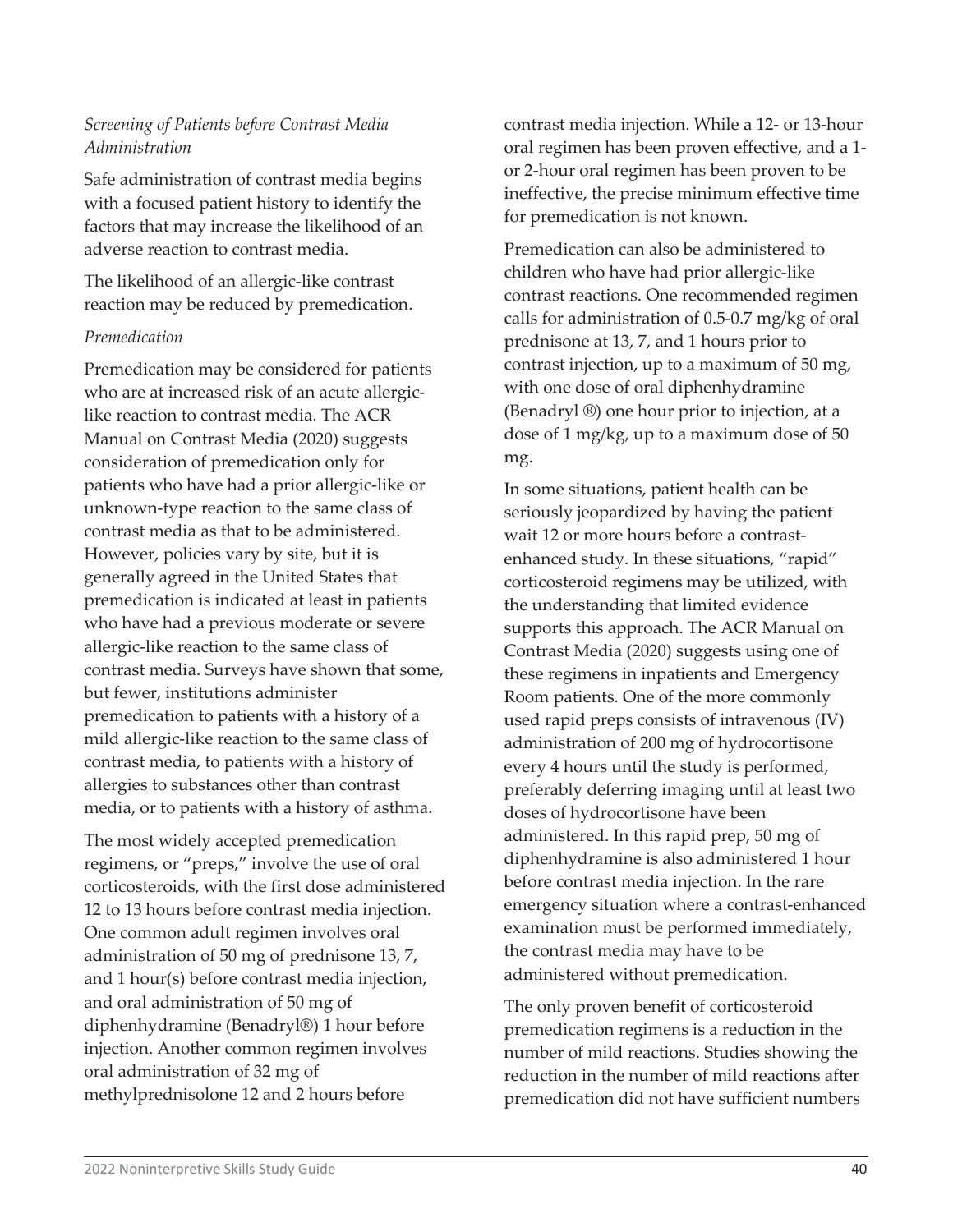of patients with moderate, severe, or lifethreatening reactions to draw statistically significant conclusions about the ability of premedication to reduce those reaction rates. Thus while there is no definite evidence that premedication protects against moderate, severe, or life-threatening reactions, it is typically assumed that there is a positive effect. The rarity of severe reactions makes it difficult to prove a benefit of premedication in this setting.

Premedication likely reduces the risk of a contrast reaction in high-risk patients, but it does not eliminate it. A contrast reaction that occurs despite premedication is called a "breakthrough reaction."

Even with appropriate use of an accepted premedication regimen, breakthrough reactions occur in a small number of high-risk patients. When they do occur, they are of similar severity to the initial reaction about 80% of the time, less severe about 10% of the time, and more severe about 10% of the time.

A patient who has had an allergic-like reaction to contrast media despite steroid premedication can be reinjected in the future after being premedicated again, if clinical circumstances require reinjection. Many such patients will not have a repeat reaction, and if a repeat reaction occurs, it will most likely be of the same severity as the previous breakthrough reaction (e.g., mild subsequent breakthrough reaction if the previous breakthrough reaction was mild).

The greatest risk of corticosteroid premedication to patient health is probably the delay that it causes in the performance of an imaging study (which can delay disease diagnosis, increase cost, and, in inpatients, expose patients to the additional risk of hospital-acquired infections for longer periods of time). For such patients, use of the "rapid" prep has been recommended. While transient

hyperglycemia can occur from three doses of corticosteroids, it is usually mild and is rarely clinically significant. Other complications from a short burst of corticosteroids, such as exacerbation of infection and peptic ulcer disease, steroid psychosis, and tumor lysis syndromes, have been reported, but are very rare.

### *Postcontrast Acute Kidney Injury and Contrastinduced Nephropathy*

Postcontrast acute kidney injury (PC-AKI) is a general term used to describe a sudden deterioration in renal function that occurs after the intravascular administration of iodinated contrast media (with clinical onset detectable within 24 to 48 hours as creatinine accumulates in the serum). Such injury may occur whether or not the contrast medium is determined to have caused the deterioration in renal function. PC-AKI is a correlative diagnosis, meaning that AKI can be correlated to, but not proven to be caused by, the administration of IV contrast.

Contrast-induced nephropathy (CIN) is defined as a sudden deterioration in renal function caused by intra- vascular administration of iodinated contrast media. CIN is a subset of PC-AKI, that is, those cases of PC-AKI in which iodinated contrast media is proven or known to be the cause of the AKI; CIN is more of a statistical concept because it is difficult in practice to identify which individual cases of PC-AKI can be proven to be due to the contrast media. For example, if a group of patients who are administered iodinated contrast media have a higher rate of PC-AKI than a properly chosen control group of patients not receiving iodinated contrast media, then the excess rate is due to CIN, but it is not generally not possible to identify which patients have PC-AKI from CIN and which have PC-AKI from causes other than contrast media.

Nearly all papers published on CIN before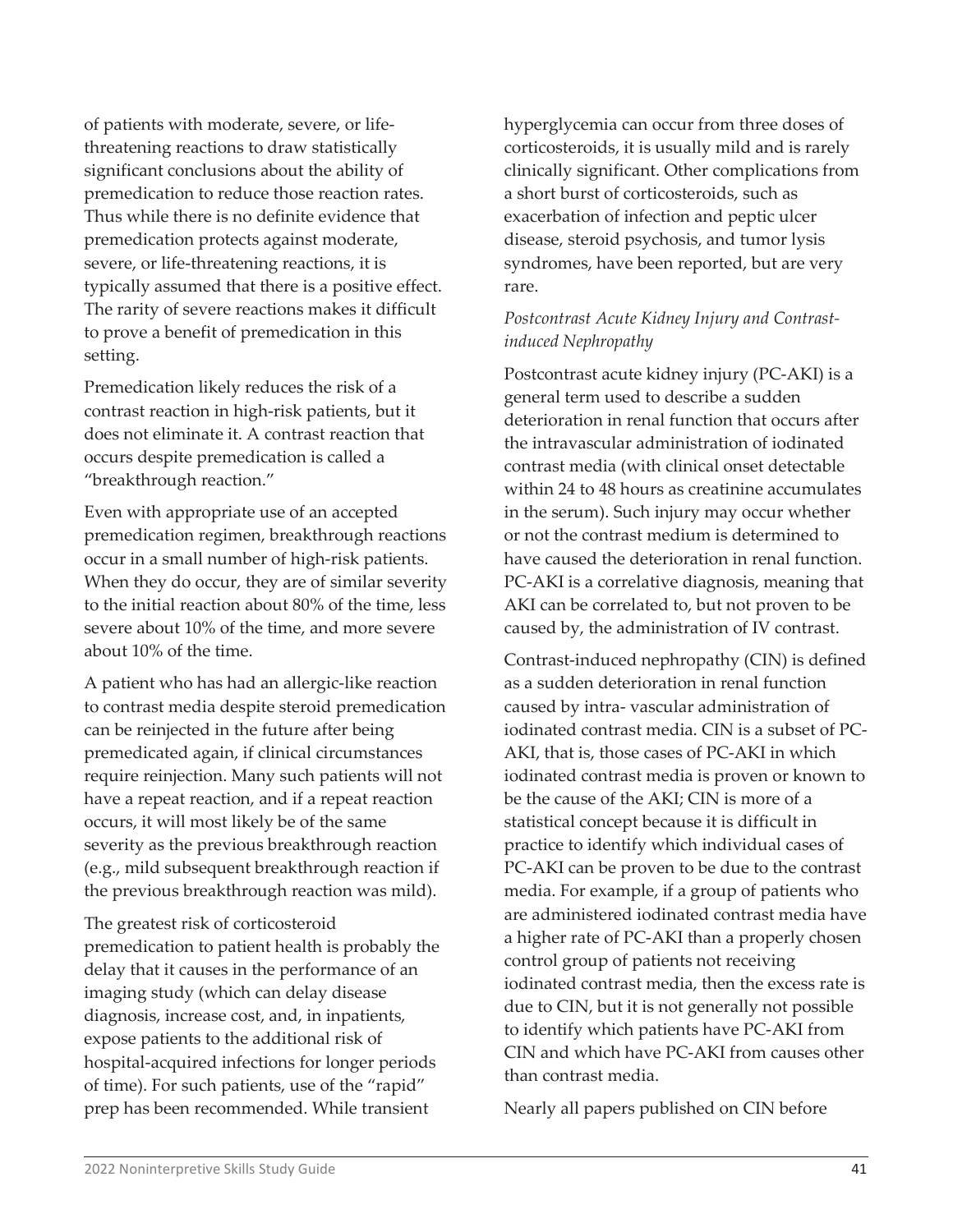2006, and many afterwards, considered all PC-AKI to be CIN. This error has led to substantially inflated estimates of the rate of CIN. It is now known that most PC-AKI is not due to CIN.

CIN was previously believed to be common, because a clear majority of published studies that came to this conclusion did not include control groups of patients who did not receive contrast media. For this reason, distinction between CIN and PC-AKI was not possible in these studies. Additionally, many previous publications studied patients who had undergone arteriography rather than IV contrast media injections. Catheter angiography may be associated with additional risks to the patient that could also affect renal function, including catheter manipulation in the abdominal aorta (i.e., atheroemboli) and exposure of the kidneys to more concentrated contrast media.

With the recent performance of several large propensity-adjusted controlled retrospective studies, it is now understood that true CIN is much less common than previously thought, and if CIN occurs at all, it is most likely to develop in patients who have severe CKD (estimated glomerular filtration rate [eGFR] < 30 mL/min/1.73 m2) or AKI. CIN occurring in patients with an eGFR of 45 mL/min/1.73 m<sup>2</sup> or higher is very unlikely, and in patients with an eGFR between 30 and 45 mL/min/1.73 m<sup>2</sup>, it is questionable. As a result, special precautions for administering intravascular iodinated contrast media are advised only for patients with severe CKD or AKI. Administration of large or multiple doses of contrast media within 24 to 48 hours may also be a risk factor for AKI, although precise risk thresholds are not well defined and likely vary by patient condition, and whether the contrast medium is administered intra-arterially or intravenously.

This dose-toxicity relationship has been consistently shown after coronary arteriography, but has not been conclusively shown for IV administrations.

The historical definition of PC-AKI refers to an absolute increase in serum creatinine from baseline of at least 0.5 mg/dL, or a 25% to 50% increase in the baseline serum creatinine. The Acute Kidney Injury Network (AKIN) has suggested that, regardless of the cause, AKI should be diagnosed whenever there is 1) an absolute serum creatinine increase of at least 0.3 mg/ dL; or 2) a percentage increase in serum creatinine of at least 50% (1.5-fold above baseline); or 3) a reduction in urine output to 0.5 mL/kg/h for at least 6 hours.

The usual clinical course of PC-AKI (including CIN) is a rise in serum creatinine beginning within 24 hours of contrast media administration, peaking at about 4 days and then usually returning to baseline by 7 to 10 days. Most affected patients do not have oliguria. Permanent renal dysfunction is unusual.

In addition to severe renal dysfunction, other previously identified diseases or conditions may predispose patients to develop AKI, but most likely, in and of themselves, they do not specifically predispose patients to develop CIN. These include diabetes mellitus, dehydration, cardiovascular disease, diuretic use, advanced age, multiple myeloma, hypertension, and hyperuricemia.

Although patients with end-stage renal disease who are on chronic hemodialysis could experience additional renal function compromise (resulting in a further decrease in any remaining urine output that might be helpful for managing electrolyte balance), such a risk is theoretical. Many nephrologists agree to inject these patients with intravascular contrast media if a contrast- enhanced study is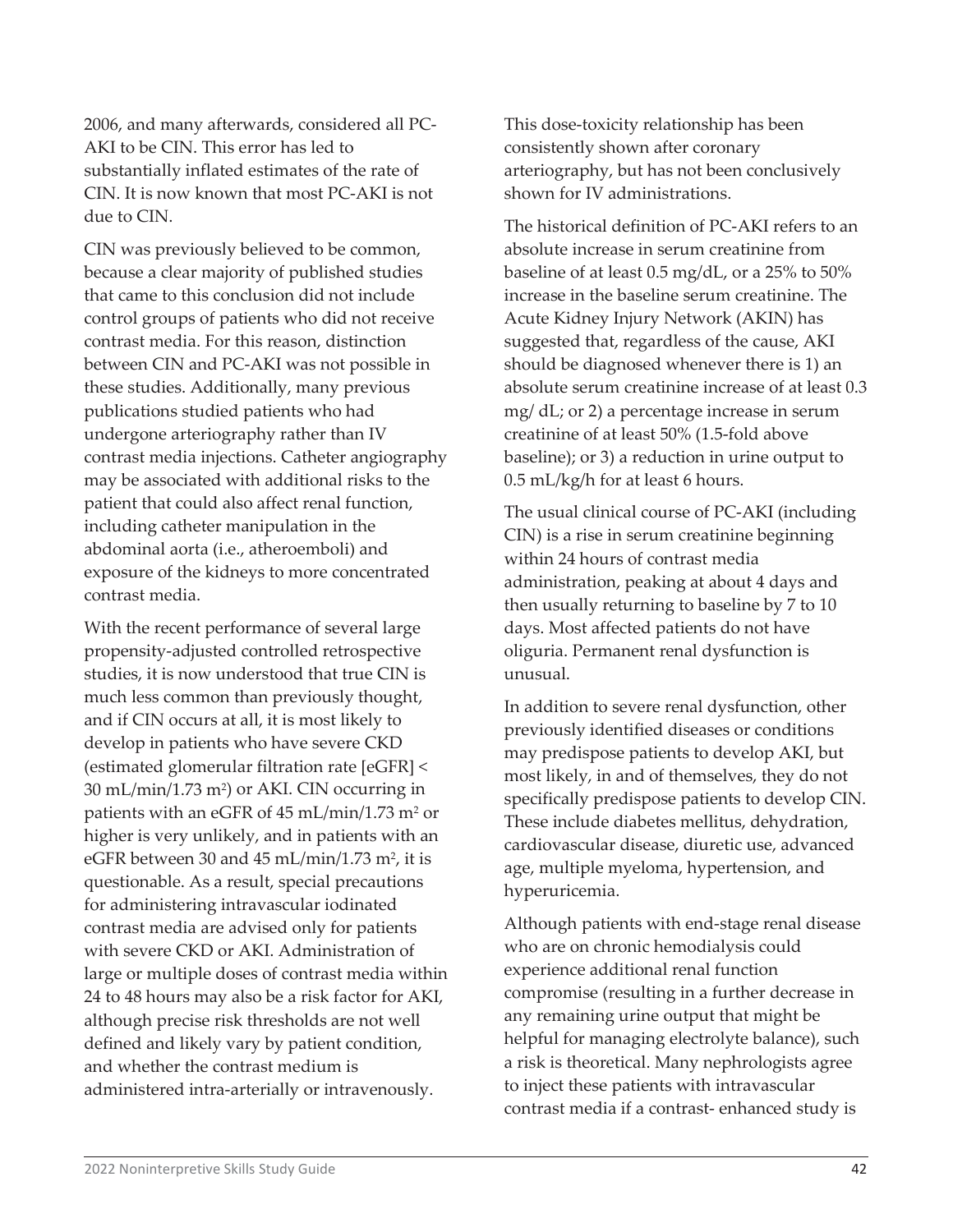necessary. There is also a possibility that such patients, if their fluid status is brittle, could develop fluid overload as a result of the administration of even a relatively small volume of hyperosmolality contrast media.

Because iodinated contrast media have no significant toxicity if retained in the body after injection, there is no requirement that chronic hemodialysis be timed to occur either immediately before or immediately after contrast media administration.

Some nephrologists advocate more caution in administering potential nephrotoxins such as intravascular iodinated contrast to patients on peritoneal dialysis because the urine output of these patients may be more important to their well-being than for patients on chronic hemodialysis.

There is some controversy concerning screening of patients' renal function before contrast media administration if no recent serum creatinine level/eGFR level is available. Suggested indications for obtaining a serum creatinine, from which an eGFR can be determined, have included a history of renal disease (including dialysis, renal transplant, solitary kidney, renal cancer, or renal surgery), hypertension and diabetes mellitus. If a potentially at-risk patient's condition is stable, a creatinine value within 30 days of contrast administration is generally considered sufficient.

In patients with severe CKD or AKI who are considered at increased risk of developing CIN, several prophylactic strategies should be considered. Since most iodinated contrast media are currently administered intravenously for CT scans, alternatives include performing only unenhanced scans or using other modalities such as ultrasound or MR (note that contrast-enhanced MR performed with certain MR contrast media is associated with a risk of nephrogenic systemic fibrosis [NSF] in patients

with severe CKD or AKI —see separate section on NSF). When iodinated contrast media administration is deemed necessary in high-risk patients, the lowest possible dose needed to perform a diagnostic study should be used.

The most widely accepted strategy for minimizing the risk of PC-AKI in at-risk patients is IV volume expansion with isotonic fluids, such as 0.9% saline or Lactated Ringer's solution. Some suggested volume expansion protocols have included administration of volumes of 100 mL/h for 6 to 12 hours before contrast administration and continued for 4 to 12 hours after contrast administration. Volume expansion with sodium bicarbonate solution instead of saline or Lactated Ringer's solution has been used, but it is not clear that this solution is any more efficacious.

Several other prophylactic agents have been suggested, but there is no consistent proof that any of these are effective in preventing PC-AKI or CIN. Administration of N-acetylcysteine has been widely studied and is now thought to be of no value. Other agents, such as mannitol, furosemide, theophylline, etc., have been discredited.

It has recently been shown that prophylactic administration of high-dose statins appears to be effective in reducing the risk of PC-AKI after cardiac catheterization.

#### *Metformin*

Metformin-containing drugs are prescribed as oral agents of choice for treating many patients with diabetes mellitus. Metformin is contraindicated in patients with severe renal dysfunction because a very small percentage of these patients develop lactic acidosis, leading to a reported 50% mortality rate.

There is no direct interaction between iodinated contrast media and metformin; however, if a patient receiving metformin develops AKI, the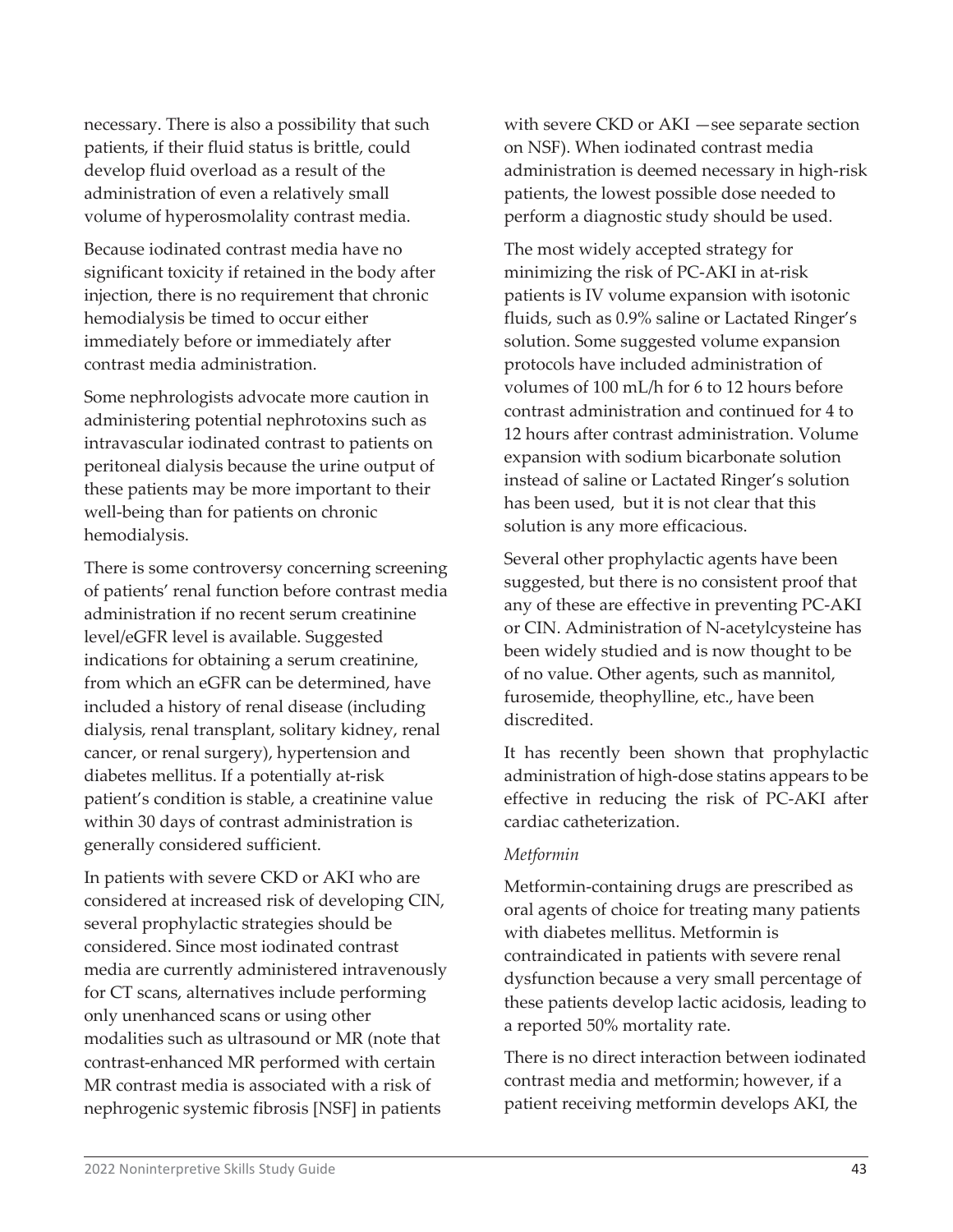possibility of developing lactic acidosis exists. The American College of Radiology Committee on Drugs and Contrast Media currently recommends that no precautions are necessary in diabetic patients taking metformin, unless the patient has CKD and the eGFR is < 30  $mL/min/1.73$  m<sup>2</sup> (in which case the patient should not be taking metformin anyway), the patient has AKI, or the patient is undergoing arterial catheterization with the risk of emboli to the renal arteries. In the latter instances, the drug should be withheld for 48 hours after contrast media administration and only reinstituted if the renal function is reassessed and found to be acceptable.

Thus, metformin itself is not a risk factor for the development of CIN, but patients who develop renal failure while taking metformin are at risk of developing lactic acidosis.

#### *Iodinated Contrast Media in Pregnancy*

Although iodinated contrast media cross the placenta, there is no evidence that maternal exposure to intravascular iodinated contrast media is harmful to the fetus. Specifically, there is no evidence that fetal exposure to iodinated contrast media increases mutagenesis or fetal cancer risk or affects fetal renal function.

### *Iodinated Contrast Media in Women Who Are Breastfeeding*

Only 1% of maternally administered contrast media enters the milk of breastfeeding mothers and, of this, only 1% of the contrast media in breast milk is absorbed through an infant's gastrointestinal tract.

This represents less than 1% of the recommended infant dose of iodinated contrast media that could be used for a contrastenhanced imaging study on that infant.

There is no evidence that this tiny amount of absorbed iodinated contrast media has any

adverse effect on the infant. Although it is generally accepted that no precautions need to be taken, it is recommended that a lactating mother be informed that studies assessing the risks to an infant are limited. If concerned, the mother can abstain from breastfeeding for 12 to 24 hours after a contrast-enhanced study is performed and pump and discard breast milk that is produced during this time.

#### *Extravasation*

Extravasation of IV-administered iodinated contrast media is an occasionally encountered complication of intravascular contrast media administration, usually occurring during CT. The reported overall rate of extravasation with power injection for CT ranges from 0.1% to 1.2%. While extravasations are more likely to occur when poor catheter insertion technique is utilized, they can be encountered even when proper technique is employed.

Patients are believed to be at increased risk for extravasation when more peripheral access sites are used (such as the hand, wrist, foot, and ankle) rather than the antecubital fossa, when utilized indwelling lines have been in place for more than 24 hours (in which case some degree of phlebitis may be present), and when there are multiple punctures into the same vein. Certain risk factors are believed to be associated with an increased volume of extravasated contrast, including inability of the patient to communicate (as is the case with infants, young children, and patients with altered consciousness), severe illness, and debilitation.

Immediately after extravasation of contrast media occurs, most patients complain of swelling or tightness and/or stinging or burning pain at the site of extravasation. Edema, erythema, and tenderness may be found on physical examination. Ninety-eight percent of extravasation injuries resolve with no adverse sequelae. In the remaining 2% of injuries, some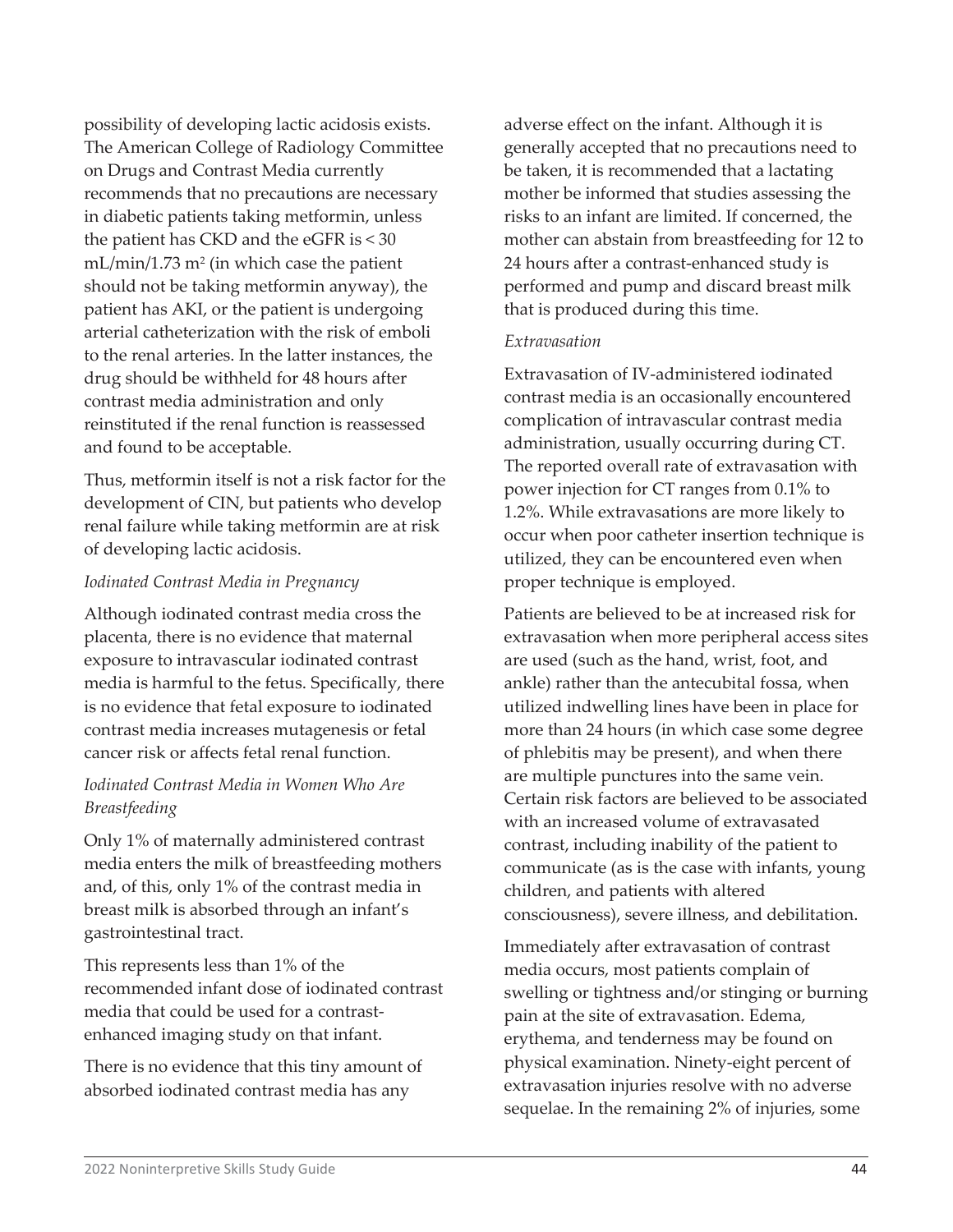patient morbidity develops because contrast media can damage adjacent tissue, likely due to a combination of direct toxic effects and its hyperosmolality. Adverse effects are usually self-limited, most commonly consisting of prolonged pain or swelling.

Severe extravasation injuries occur in < 1% of patients with extravasations. The most common and most potentially devastating severe injuries after extravasation of nonionic contrast media are compartment syndromes, which result from mechanical compression. Skin ulceration and tissue necrosis are less commonly encountered. Other complications, including lymphedema and reflex sympathetic dystrophy, are extremely rare.

Compartment syndromes are more likely to develop when large volume extravasations occur, especially into smaller compartments such as the hand, wrist, or foot, but even largevolume extravasations most often resolve without any adverse effects. The risk of a severe extravasation injury may also be increased in patients with arterial insufficiency or compromised venous or lymphatic drainage.

Severe symptoms may not be evident immediately after the extravasation occurs. They may develop gradually over time. For this reason, patients should be monitored to assure that minor symptoms remain stable or that minor or more significant symptoms are resolving or improving. When a symptomatically stable or improving patient is discharged from the radiology department, he or she must be given clear instructions concerning what new or recurring symptoms may indicate a severe injury and where and how to seek prompt additional treatment if necessary.

Little can be done to mitigate the effects of contrast extravasations after they occur. Elevation of the affected extremity above the level of the heart is recommended to decrease capillary hydrostatic pressure. This may promote resorption of the extravasated contrast media. Cold compresses or ice packs can be applied to the site of extravasation. Attempted aspiration of the extravasated contrast media and injection of medications into the extravasation site (such as corticosteroids or hyaluronidase) are ineffective.

Surgical consultation should be obtained after an extravasation whenever there is concern for a developing compartment syndrome or for tissue necrosis. Ominous symptoms that indicate the need for prompt surgical consultation include progressive swelling or pain, decreased finger mobility, altered tissue perfusion (manifested by decreased capillary refill), change in sensation, or skin ulceration or blistering. In some instances, it may be difficult to recognize the early signs of a compartment syndrome. Symptoms concerning for severe extravasation injury includeworseningpainor failureofexistingpainto improve;decreasingarm, wrist,orfingermotion;lossof sensationor paresthesia inthe affectedextremity; and skin breakdown.

In general, however, the earliest and most reliable sign of a severe injury is severe or progressive pain. It should be noted that there is no extravasation volume threshold above which surgical consultation is considered mandatory.

### 4.2.2 Gadolinium-based Contrast Media (GBCM)

#### *Classification of GBCM*

Most contrast agents used for MRI contain gadolinium bound within a chemical moiety called a chelate.

Gadolinium-based contrast media (GBCM) are classified as linear or macrocyclic, and ionic or nonionic. In general, macrocyclic GBCM, in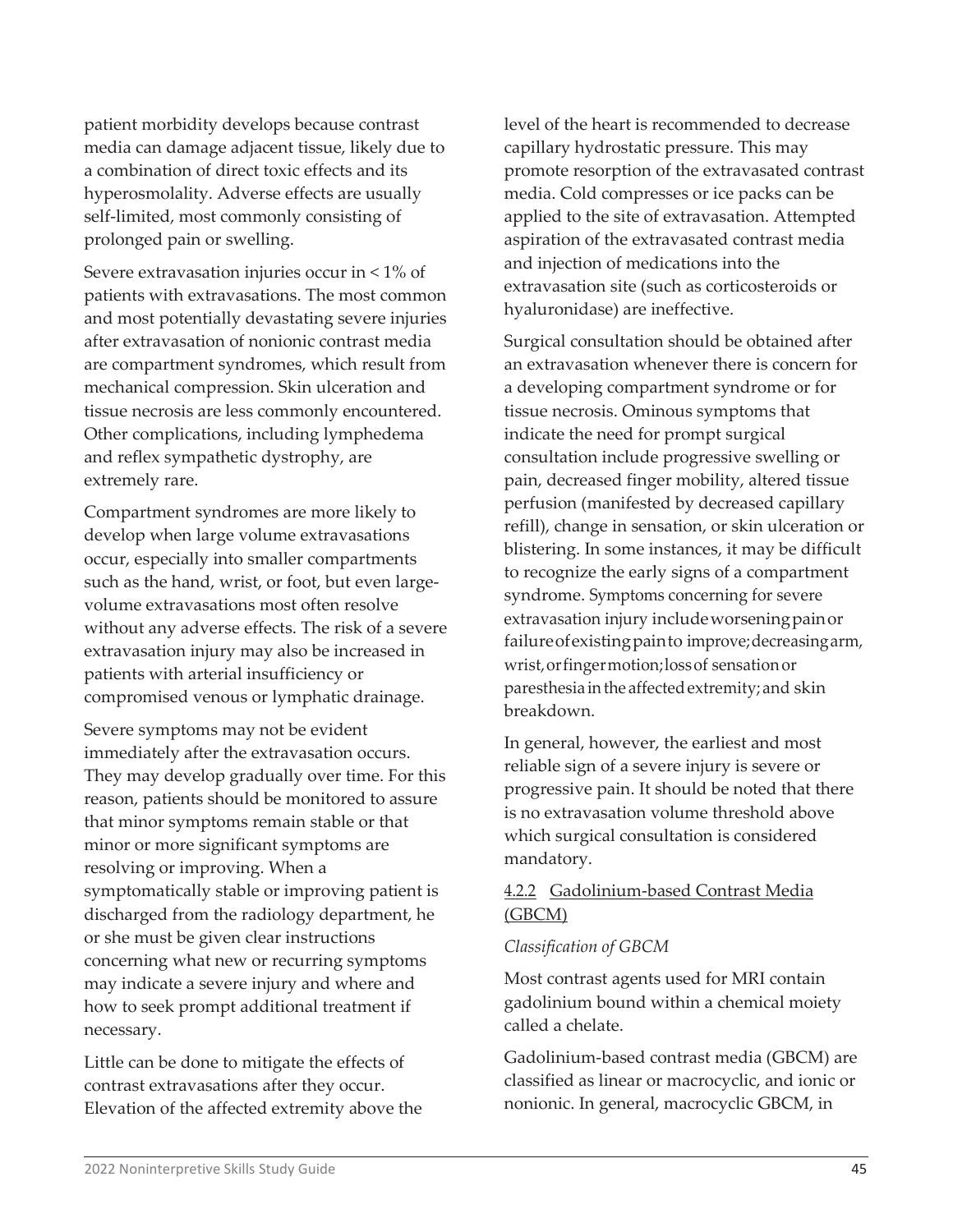which the gadolinium ion is surrounded by a chelate ring, have more stable binding of the gadolinium ion within the chelate than do linear agents, in which the chelate is not in the form of a ring. Among the linear agents, the

nonionic agents are less stable than the ionic agents. Table 4.1 summarizes the gadoliniumcontaining contrast agents currently available for use in the United States.

| Agent                                                                                  | Ionicity     | Linear or macrocyclic |
|----------------------------------------------------------------------------------------|--------------|-----------------------|
| Gadopentetate dimeglumine<br>(Magnevist <sup>®</sup> ) <sup>1</sup>                    | <b>Ionic</b> | Linear                |
| Gadobenate dimeglumine<br>(MultiHance®) <sup>2</sup>                                   | Ionic        | Linear                |
| Gadoxetate disodium (Eovist <sup>®</sup> ) <sup>3</sup>                                | Ionic        | Linear                |
| Gadodiamide (Omniscan®) <sup>1</sup>                                                   | Nonionic     | Linear                |
| Gadoteridol (ProHance®) <sup>2</sup>                                                   | Nonionic     | Macrocyclic           |
| Gadobutrol (Gadavist®) <sup>2</sup>                                                    | Nonionic     | Macrocyclic           |
| Gadoterate meglumine<br>(Dotarem <sup>®</sup> ) <sup>2</sup> (Clariscan®) <sup>2</sup> | Ionic        | Macrocyclic           |

*Table 4.1. Characteristics of approved gadolinium-containing contrast agents.*

1Indicates agents that have a higher risk for nephrogenic systemic fibrosis (NSF) 2Indicates agents that have a lower risk for nephrogenic systemic fibrosis (NSF) 3Indicates agent with limited evidence regarding association with nephrogenic systemic fibrosis (NSF)

Acute adverse reactions to GBCM occur approximately two to four times less frequently than acute adverse reactions to iodinated contrast media. In general, the physiologic and allergic-like reactions that occur after GBCM administration are similar to those that occur after injection of iodinated contrast agents. For this reason, treatment of contrast reactions to GBCM is similar to that of contrast reactions to iodinated contrast media (see separate section on treatment, to follow).

A clear majority of GBCM reactions are mild and non-allergic-like (i.e., physiologic), including coldness at the injection site, nausea with or without vomiting, headache, warmth or pain at the injection site, paresthesias, and dizziness. Rash, hives, and urticaria are the most frequent allergic-like symptoms; however, respiratory and cardiovascular reactions can occur. Fatal contrast reactions have been reported but are exceedingly rare.

A unique physiologic side effect of gadoxetate disodium (Eovist®) is transient tachypnea, which can cause motion artifact on arterialphase MRI. It is more common with high volume, off-label administrations.

Patients at highest risk for adverse reactions to GBCM are those who have had previous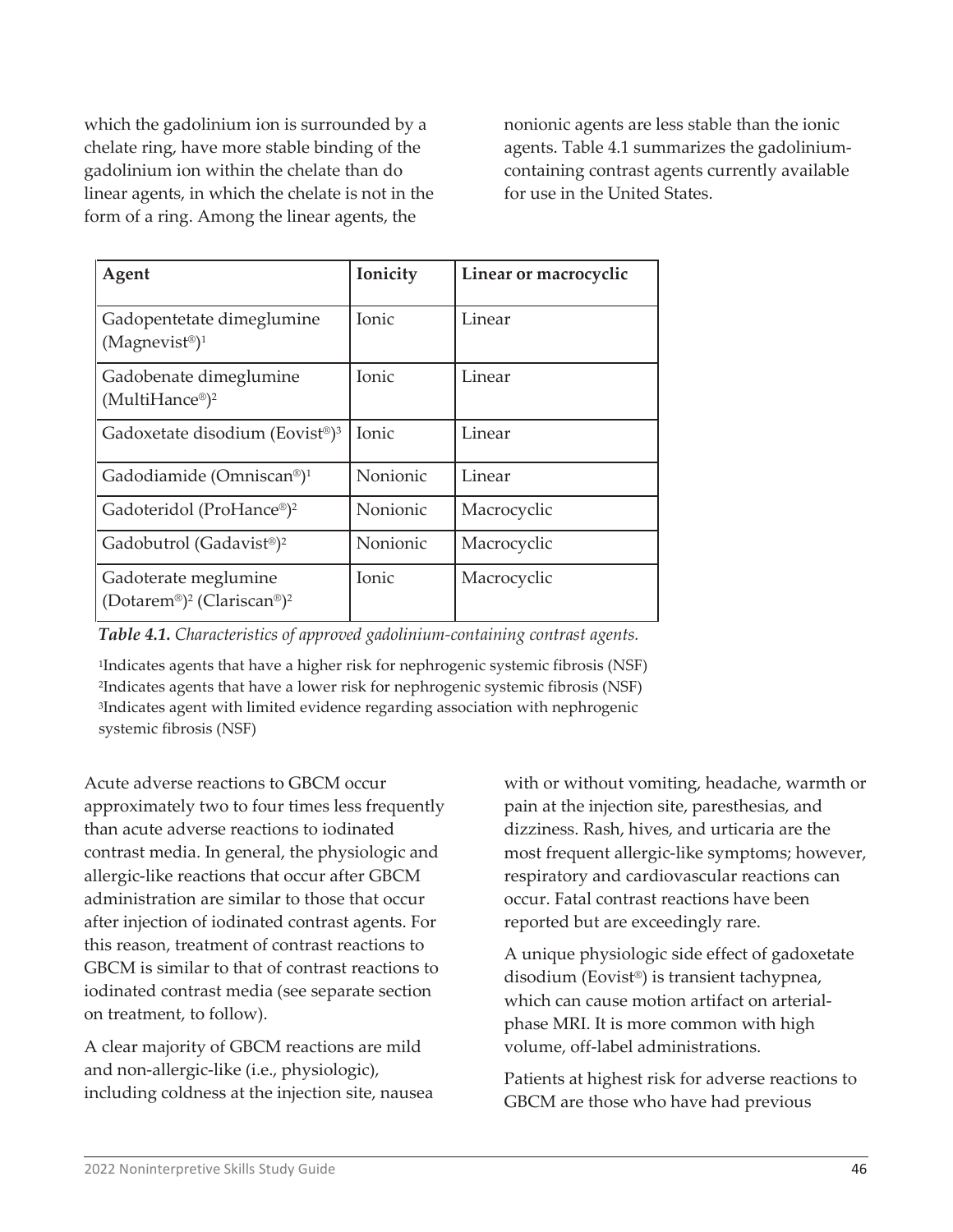reactions to these agents (even to different GBCM). Lesser risk factors include other allergies and asthma. A history of a prior allergic-like reaction to iodinated contrast media is not believed to increase the risk of an allergic-like reaction to GBCM above that of other allergies.

Some preventive measures can be considered in patients who have experienced previous adverse reactions to GBCM. This includes using a different gadolinium compound for reinjection. It should be noted that the FDAapproved package insert for one GBCM (gadobenate dimeglumine [MultiHance®]) states that use of this GBCM is specifically contraindicated in patients who have had prior allergic-like contrast reactions to ANY GBCM. Another preventive measure is premedicating patients with corticosteroids and antihistamines (using a regimen identical to that used for prophylaxis of adverse reactions to iodinated contrast media) before injection. The effectiveness of premedication before GBCM has not yet been determined, but premedication is still often performed, based on evidence extrapolated from experience with iodinated contrast media.

#### *GBCM in Pregnancy*

GBCM have been classified by the Food and Drug Administration as pregnancy class C drugs (no adequate and well-controlled studies in humans have been performed, although animal reproduction studies have shown an adverse effect on the fetus) and are therefore relatively contraindicated in pregnant patients. These agents pass through the placental barrier and enter the fetal circulation. They are then filtered by the fetal kidneys and excreted into the amniotic fluid, where they may remain for a prolonged period. Prolonged presence of the agent in the amniotic fluid could theoretically increase the risk of dissociation from the chelate

of the potentially toxic gadolinium ion (see separate section on nephrogenic systemic fibrosis, to follow). For this reason, GBCM should only be administered to pregnant patients in carefully selected situations in which the benefit is thought to outweigh the potential risk.

#### *GBCM in Women Who Are Breastfeeding*

Only tiny amounts (0.04%) of administered GBCM are excreted into the milk of breastfeeding mothers, and only a tiny percentage of this (1%) GBCM is absorbed through an infant's gastrointestinal tract. This is much less than the allowed GBCM dose, when a contrast-enhanced imaging study is needed in an infant. There is no evidence that the tiny amount of absorbed GBCM has any adverse effect on a breastfed infant. Therefore, there is no need for a mother to stop breastfeeding after a GBCM-enhanced study. However, as with the administration of iodinated contrast media, if the mother is concerned, she can stop breastfeeding for 12 to 24 hours after the study, and pump and discard any milk produced during this time.

#### *Nephrogenic Systemic Fibrosis (NSF)*

Nephrogenic systemic fibrosis (NSF) is a fibrosing disease most evident in the skin and subcutaneous tissues, but it also may involve other organs, such as the lungs, esophagus, heart, and skeletal muscles. Initial symptoms typically include skin thickening with plaque formation. Symptoms and signs may progress rapidly, with some affected patients developing contractures and joint immobility. Occasionally, the disease may be fatal. There is no known effective treatment.

NSF occurs nearly exclusively in patients with severe CKD (eGFR < 30 mL/min/1.73 m2) or in patients with AKI who have been exposed to GBCM. Symptom onset can occur from days to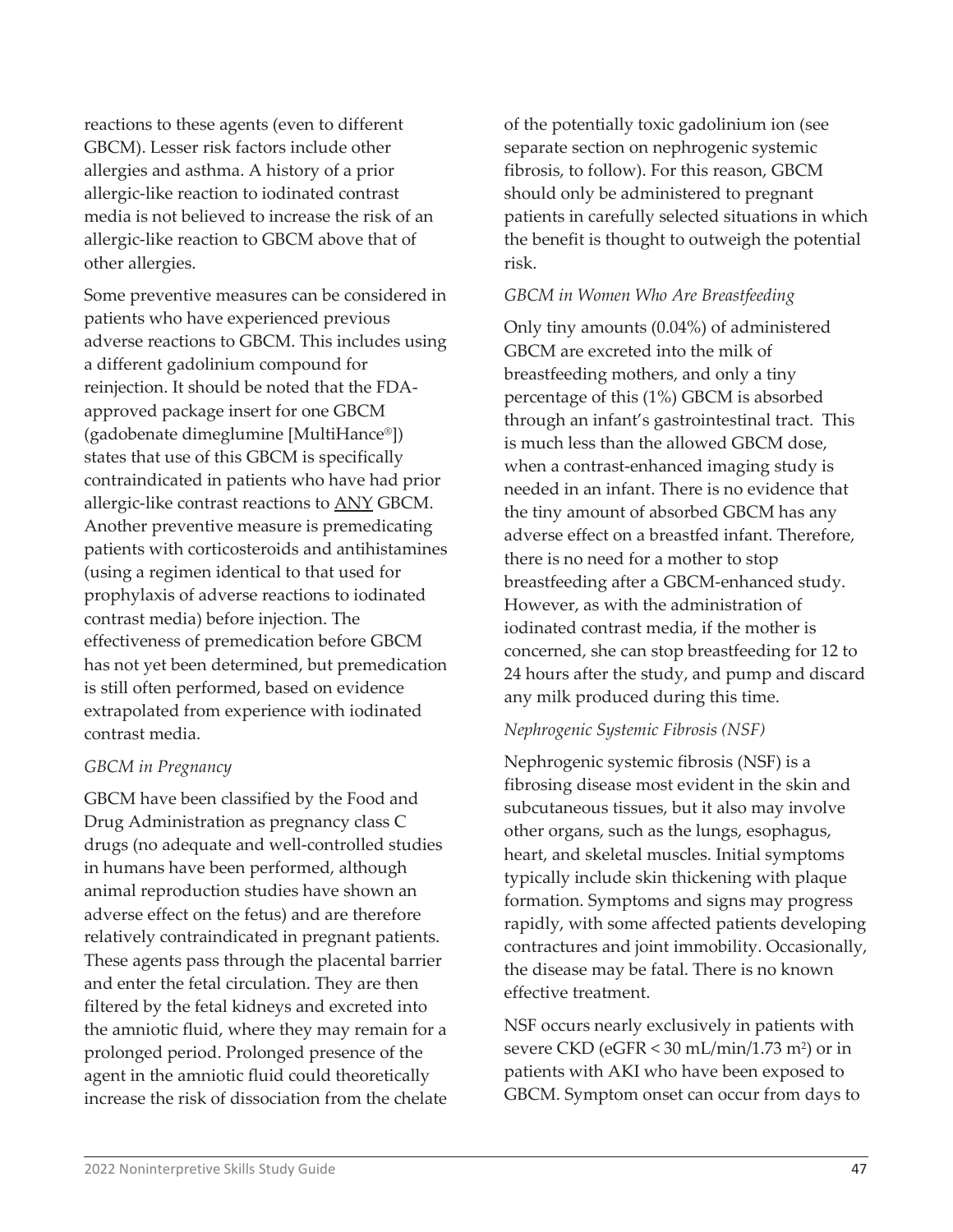years after GBCM administration. Identification of the GBCM responsible for the precipitation of this disease is sometimes difficult, because many patients have received multiple different MR contrast agents. GBCM agent exposure is considered to be "confounded" in patients with NSF who have been exposed to multiple GBCM; the exposure is considered to be "unconfounded" when a patient with NSF has only been exposed to one agent.

NSF has been encountered almost exclusively after patient exposure to several specific linear GBCM, with the high-risk agents being gadodiamide (Omniscan®), gadoversetamide (OptiMark®, no longer manufactured), and gadopentetate dimeglumine (Magnevist®). Higher doses and multiple doses of the higher risk GBCM are believed to increase the likelihood of NSF, although cases have occurred after only a single administration of a standard dose of GBCM.

Few, if any, cases of unconfounded NSF have been reported with the lower-risk agents, which include gadobenate dimeglumine (MultiHance®), gadobutrol (Gadavist®), gadoterate meglumine (Dotarem® and Clariscan®), and gadoteridol (ProHance®). Gadoxetate disodium (Eovist®) is a newer agent with limited information about its association with NSF; however, the risk of NSF developing after gadoxetate disodium administration is probably very low.

Because most patients with severe CKD who are exposed to NSF-associated GBCM do not develop NSF, other factors are believed to be required for disease development. Additional suggested risk factors for NSF have included metabolic acidosis or medications that predispose patients to acidosis; increased iron, calcium, and/or phosphate levels; high-dose erythropoietin therapy; immunosuppression; vasculopathy; an acute pro-inflammatory event; and infection. Unfortunately, no consistent relationship between these factors and NSF has been identified.

The mechanism of NSF is unknown, although many experts have speculated that it may result from dissociation of the gadolinium ion from its chelate in vivo, with subsequent precipitation of gadolinium in tissue. This mechanism has been suggested because the three high-risk GBCM have lower stability of gadolinium ion binding to the chelate than do most of the nonimplicated GBCM. With high-risk GBCMs, a different ion is thought to be able to replace the gadolinium ion within the chelate more easily, thereby freeing up the toxic gadolinium atom. This replacement process is referred to as transmetallation.

In response to the emergence of NSF, radiologists have instituted a number of precautions that have been effective in nearly eliminating this disease. The most important precaution is avoiding the high-risk GBCM (gadodiamide [Omniscan®], gadoversetamide [OptiMark®], and gadopentetate dimeglumine [Magnevist®]) in any patients requiring contrast- enhanced MRI who might have severe CKD (eGFR  $<$  30 mL/min/1.73 m<sup>2</sup>) or AKI. At institutions where high-risk GBCM are used, patients referred for contrast-enhanced MRI should be screened for renal disease (which may include obtaining eGFR levels in any patient with a history of a solitary kidney, kidney transplant, or renal neoplasm; or hypertension or diabetes mellitus). The three high-risk GBCM are absolutely contraindicated by the Food and Drug Administration when the eGFR is less than 30 mL/min/1.73 m2.

There is no proof that immediate post-MRI dialysis reduces the risk of NSF in any high-risk GBCM- exposed patients.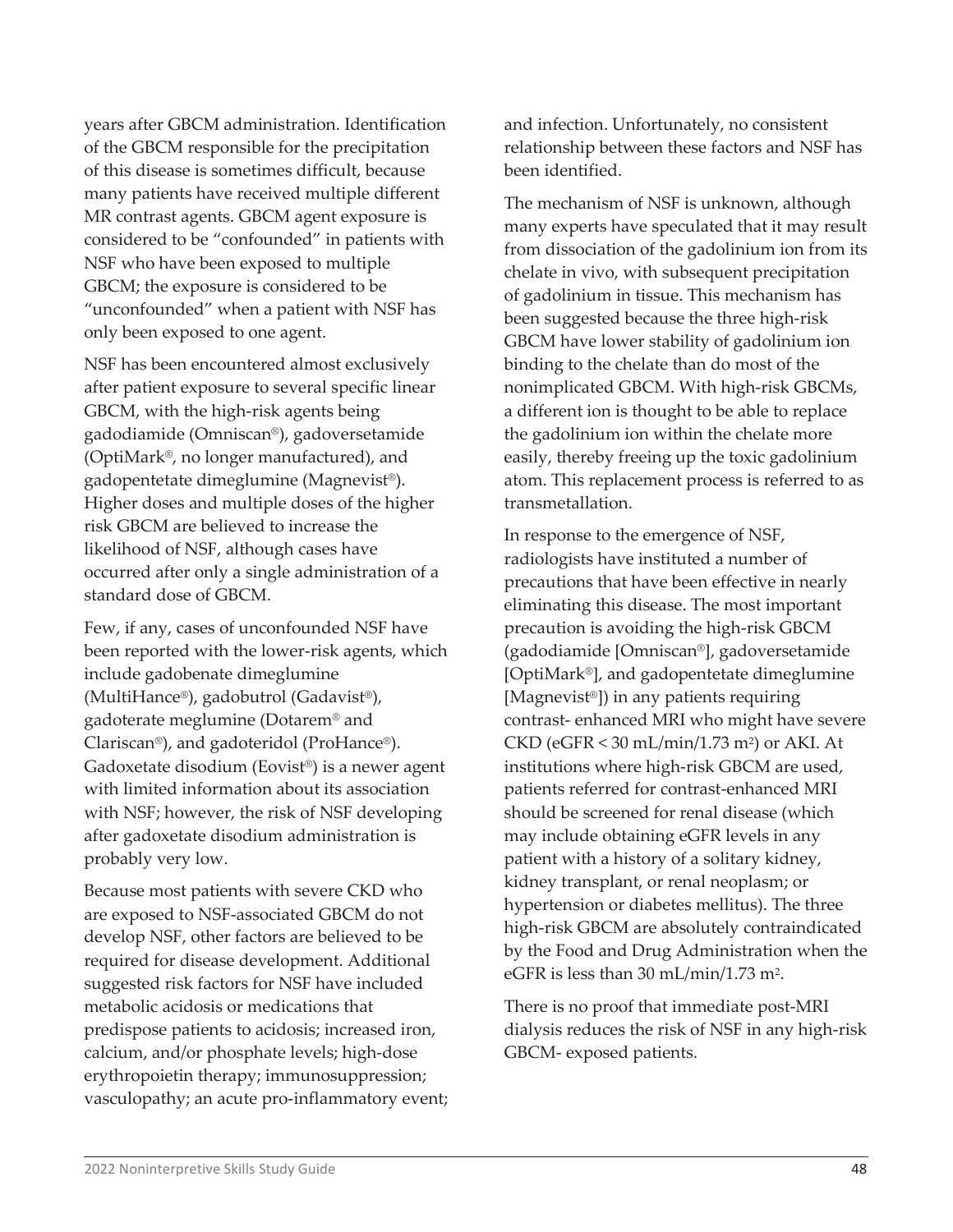#### *Gadolinium Retention*

Some administered gadolinium remains in the body after GBCM administration. It has long been known that this retention occurs in the skeleton and is greater with linear than macrocyclic agents.

More recently, investigators have found that gadolinium is also retained within the brain (particularly in the globus pallidus and dentate nucleus). This occurs even in patients with normal renal function. The amount of gadolinium accumulation is proportional to the amount of GBCM that a patient has received. It is not clear in what state the gadolinium is retained. As with retention in the bones, retention in the brain is greater with linear than with macrocyclic agents.

There is no evidence of any adverse neurologic effects of this accumulation (even after millions of GBCM administrations throughout the world); however, further study is necessary to determine long-term effects, if any, that gadolinium deposition in the brain may have.

#### 4.2.3 Treatment of Acute Contrast Reactions

When an allergic-like reaction occurs, rapid recognition, patient assessment, and diagnosis are important so that appropriate treatment can be instituted rapidly.

A responding radiologist should assess the patient quickly. A brief discussion with the patient and any present healthcare providers, when possible, should provide the following information: the reason for the imaging study, a description of the patient's current symptoms, and a summary of the patient's health problems and medications. Vital signs should be obtained promptly. IV access should be secured. A pulse oximeter should be available. Oxygen should also be available and, if administered, should be given at high doses.

The examining radiologist should quickly determine the level of patient consciousness, the appearance of the skin, the quality of phonation, and the presence or absence of respiratory and cardiovascular symptoms.

Mild reactions usually resolve within 20 to 30 minutes and do not require medical treatment; however, some patients with moderate and severe reactions may initially develop only mild symptoms. For this reason, all patients should be monitored until their symptoms have improved.

The management of a contrast reaction depends on the nature of the reaction and its severity. Treatments recommended in the *ACR Manual on Contrast Media* (2020) for different types of reactions in adults are condensed and summarized below.

#### *Hives (Urticaria)*

- No treatment is needed in most cases.
- If symptomatic, administer diphenhydramine (Benadryl®), 25 to 50 mg orally (PO), intra- muscularly (IM), or intravenously (IV). Alternatively, use fexofenadine (Allegra®), 180 mg PO.

#### *Diffuse Erythema*

- Preserve IV access, monitor vitals, and use a pulse oximeter.
- Give  $O_2$ , 6 to 10 L/min (via mask).
- If the patient is normotensive, no further treatment is usually needed; note that antihistamines should be administered with caution, as they may exacerbate existing or developing hypotension.
- If the patient is hypotensive, give 1 L of IV fluids rapidly, either 0.9% normal saline or Lactated Ringer's solution.
- If hypotension is profound or does not respond to IV fluids, consider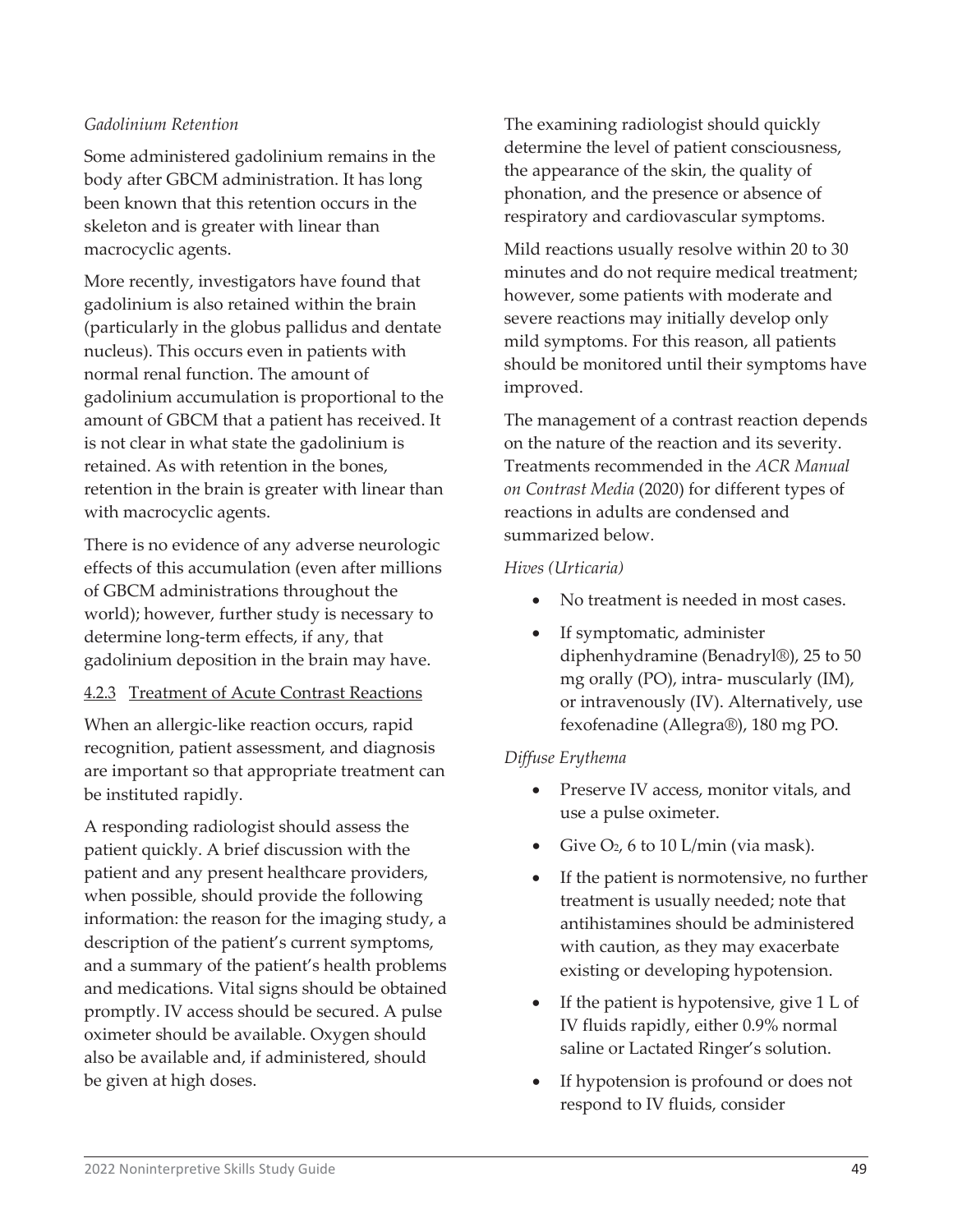epinephrine IV (1 mg/ 10 mL) (1:10,000), 1 mL (0.1 mg) slowly into a running infusion of IV fluids. Repeat as needed at 5- to 10-minute intervals up to 10 mL total. In the absence of IV access, consider epinephrine IM (1 mg/mL) (1:1000), 0.3 mL (0.3 mg), or IM EpiPen or equivalent (0.3 mL, 1:1000 dilution fixed). IM epinephrine may be repeated up to 1 mg total.

• Consider calling an emergency response team or 911 based on the severity of the reaction and the completeness of patient response to treatment.

#### *Laryngeal Edema*

- Preserve IV access, monitor vitals, and use a pulse oximeter.
- Give  $O_2$ , 6 to 10 L/min (via mask).
- Give epinephrine IM (1:1000), 0.3 mL (0.3 mg), or IM EpiPen or equivalent (0.3 mL, 1:1000 dilution fixed), or, especially if hypotensive, epinephrine IV (1:10,000), 1 mL (0.1 mg) slowly into a running infusion of IV fluids.
- Repeat epinephrine as needed up to a maximum of 1 mg.
- Consider calling an emergency response team or 911 based on the severity of the reaction and the completeness of patient response to treatment

#### *Bronchospasm*

- Preserve IV access, monitor vitals, and use a pulse oximeter.
- Give  $O_2$ , 6 to 10 L/min (via mask).
- Give beta-agonist inhaler albuterol, 2 puffs (90 mcg per puff); can repeat up to three times. In cases in which bronchospasm is severe and/or unresponsive to an inhaler, consider

adding epinephrine IM (1 mg/mL) (1:1000), 0.3 mL (0.3 mg), or IM EpiPen or equivalent (0.3 mL, 1 mg /mL 1:1000 dilution fixed), or epinephrine IV (1 mg/10 mL) (1:10,000), 1 mL (0.1 mg) slowly into a running infusion of IV fluids.

- Repeat epinephrine as needed up to a maximum of 1 mg.
- Consider calling an emergency response team or 911 based on the completeness of patient response to treatment.

*Hypotension, Any Cause (systolic blood pressure < 90 mm Hg)*

- Preserve IV access, monitor vitals, and use a pulse oximeter.
- Elevate legs at least 60 degrees (Trendelenburg position).
- Give  $O_2$ , 6 to 10 L/min (via mask).
- Consider rapid administration of 1 L of IV fluids, 0.9% normal saline or Lactated Ringer's solution.

*Hypotension with Bradycardia (pulse < 60 bpm) (Vagal Reaction)*

- If mild, no additional treatment is usually needed beyond that listed above for any cause of hypotension.
- If severe (patient remains unresponsive to above measures), give atropine, 0.6 to 1.0 mg IV, into a running infusion of IV fluids. (Note: lower doses of atropine may exacerbate bradycardia.)
- May repeat atropine up to a total dose of 3 mg.
- Consider calling an emergency response team or 911.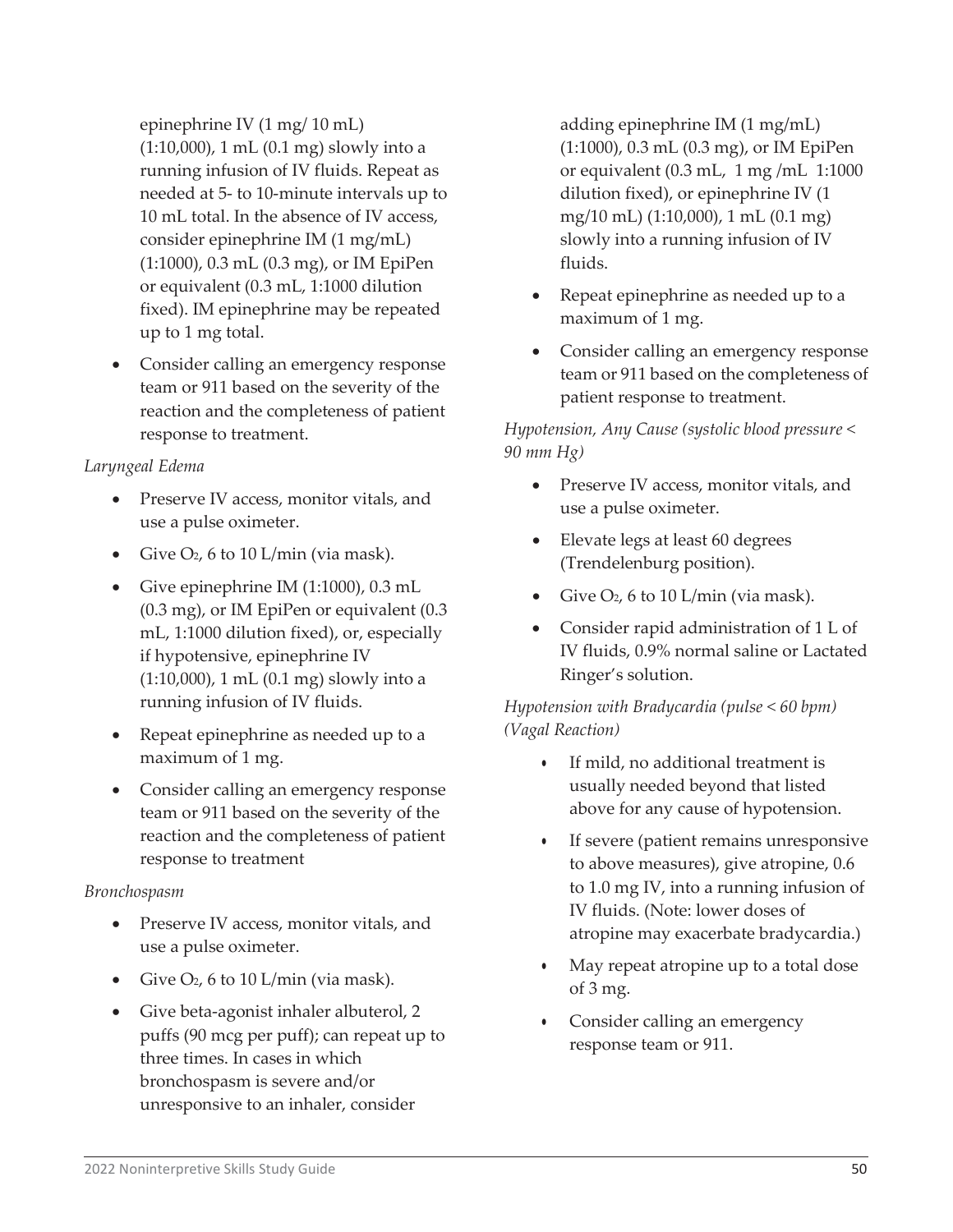## *Hypotension with Tachycardia (pulse > 100 bpm) (Allergic-like Reaction)*

- If hypotension persists after the basic treatment listed above for any cause of hypotension, give epinephrine IV (1 mg/10 mL) (1:10,000), 1 mL (0.1 mg) slowly into a running infusion of IV fluids. Can repeat as needed up to 10 mL (1 mg) total. Alternately, IM epinephrine (1 mg/mL) (1:1000) could be given, 0.3 mL (0.3 mg), or IM EpiPen or equivalent (0.3 mL, 1 mg/mL 1:1000 dilution fixed). IM epinephrine may be repeated up to 1 mg total.
- Consider calling an emergency response team or 911 based on the severity of the reaction and the completeness of patient response to treatment.

#### *Unresponsive and Pulseless*

- Check for responsiveness.
- Activate emergency response team or call 911.
- Perform CPR per American Heart Association protocols.
- Defibrillate as indicated if equipment is available.
- May administer epinephrine IV 1 mg/10 mL) (1:10,000), 10 mL (1 mg), between 2-minute cycles of CPR.

### *Reaction Rebound Prevention*

- IV corticosteroids are not useful in acute treatment of any reaction.
- However, IV corticosteroids help prevent a short- term recurrence of an allergic-like reaction and may be considered for a patient having a severe allergic-like reaction before transportation to the emergency

department.

• Give hydrocortisone, 5 mg/kg IV over 1 to 2 minutes ,or methylprednisolone, 1 mg/kg IV over 1 to 2 minutes.

Hypertensive crisis, pulmonary edema, seizures or convulsions, and hypoglycemia are uncommon reactions. If these occur, the radiologist should refer to standard treatment sources, including the *ACR Manual on Contrast Media.*

## **Pediatric Dosing**

Pediatric dosing for some of the interventions/medications utilized for treating allergic-like contrast reactions are provided as follows:

- Isotonic fluid: 10-20 mL/kg of 0.9% normal saline or Lactated Ringers up to a maximum volume of 500-1,000 mL
- Diphenhydramine (Benadryl ®): 1 mg/kg up to a maximum of 50 mg
- Beta agonist inhaler (Albuterol ®): 2 puffs (90 mcg/puff) for a total of 180 mcg; can repeat up to three times
- Epinephrine:
	- <sup>o</sup> IM dosing: (up to 30 kg): epinephrine autoinjector (EpiPen Jr®) single dose of (0.15 mg)
	- <sup>o</sup> IM dosing: (over 30 kg patient weight): use adult autoinjector; or 0.01 mL/kg (0.01 mg/kg) of 1 mg/mL or 1:1000 dilution (maximum single dose of 0.3 mL [0.3 mg]); repeated every 5-15 minutes needed up to a maximum dose of 1 mg (1 mL)
	- <sup>o</sup> IV dosing: 0.1 mL/kg (0.01 mg/kg) of 1 mg/10 mL or 1:10,000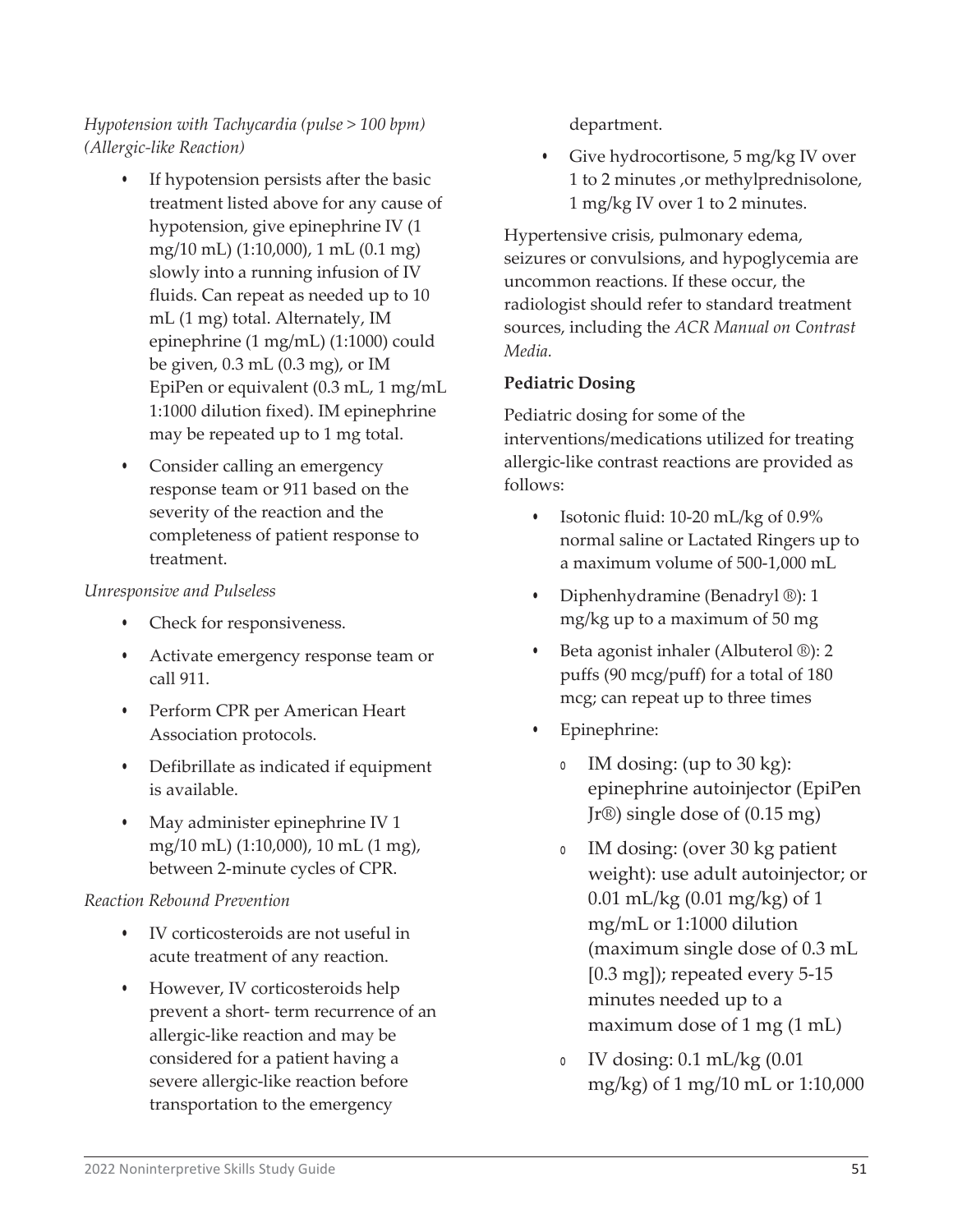dilution (maximum single dose of 1 mL [0.1 mg]), repeated every 5 – 15 minutes, as needed up to a maximum dose of 1 mg (10 mL)

### **References**

- 1. American College of Radiology. *ACR Manual on Contrast Media* (version 10.3). American College of Radiology Website. [https://www.acr.org/Clinical-](https://www.acr.org/Clinical-Resources/Contrast-Manual)[Resources/Contrast-Manual.](https://www.acr.org/Clinical-Resources/Contrast-Manual) Accessed June 13, 2018. Greenberger PA, Patterson R. The prevention of immediate generalized reactions to radiocontrast media in highrisk patients. *J Allergy Clin Immunol.* 1991 Apr;87(4):867-872.
- *2.* Greenberger PA, Patterson R. The prevention of immediate generalized reactions to radiocontrast media in highrisk patients. *J Allergy Clin Immunol.* 1991 Apr;87(4)867-872*.*
- 3. ACR Manual on MR Safety [https://www.acr.org/-](https://www.acr.org/-/media/ACR/Files/Radiology-Safety/MR-Safety/Manual-on-MR-Safety.pdf) [/media/ACR/Files/Radiology-Safety/MR-](https://www.acr.org/-/media/ACR/Files/Radiology-Safety/MR-Safety/Manual-on-MR-Safety.pdf)[Safety/Manual-on-MR-Safety.pdf](https://www.acr.org/-/media/ACR/Files/Radiology-Safety/MR-Safety/Manual-on-MR-Safety.pdf)
- 4. Kanal E, Gillen J, Evans JA, et al. Survey of reproductive health among female MR workers. *Radiology* 1993;187:395-399.
- 5. Klucznik RP, Carrier DA, Pyka R, et al. Placement of a ferromagnetic intracerebral aneurysm clip in a magnetic field with a fatal outcome. *Radiology* 1993;187:855-856.
- 6. Klucznik RP, Carrier DA, Pyka R, et al. Placement of a ferromagnetic intracerebral aneurysm clip in a magnetic field with a fatal outcome. *Radiology* 1993;187:855-856.
- 7. Landigran C. Preventable deaths and injuries during magnetic resonance imaging. *N Engl J Med* 2001;345:1000-1001.
- 8. Lasser EC, Berry CC, Mishkin MM, Williamson B, Zheutlin N, Silverman JM. Pretreatment with corticosteroids to prevent adverse reactions to nonionic contrast media. *AJR Am J Roentgenol* 1994 Mar;162(3):523-526.
- 9. Nordbeck P, Ertl G, Ritter O. Magnetic resonance imaging safety in pacemaker and implantable cardioverter defibrillator patients: how far have we come? *Eur Heart J* 2015;36(24):1505-1511.
- 10. Tsai LL, Grant AK, Mortele KJ, Kung JW, Smith MP. A Practical Guide to MR Imaging Safety: What Radiologists Need to Know. *Radiographics* 2015 Oct;35(6):1722- 1737.
- 11. Maloney E, Iyer R, Phillips GS, Menon S, Lee JJ, Callahan MJ. Practical administration of intravenous contrast media in children: screening prophylaxis, administration and treatment of adverse reactions. Pediatr Radiol 2019; 49:433- 44.7
- 12. Mervak BM, Cohan RH, Ellis JH, Khalatbari S, Davenport MS. Intravenous corticosteroid premedication administered 5 hours before CT compared with a traditional 13-hour oral regimen. Radiology 2017; 285:425- 433.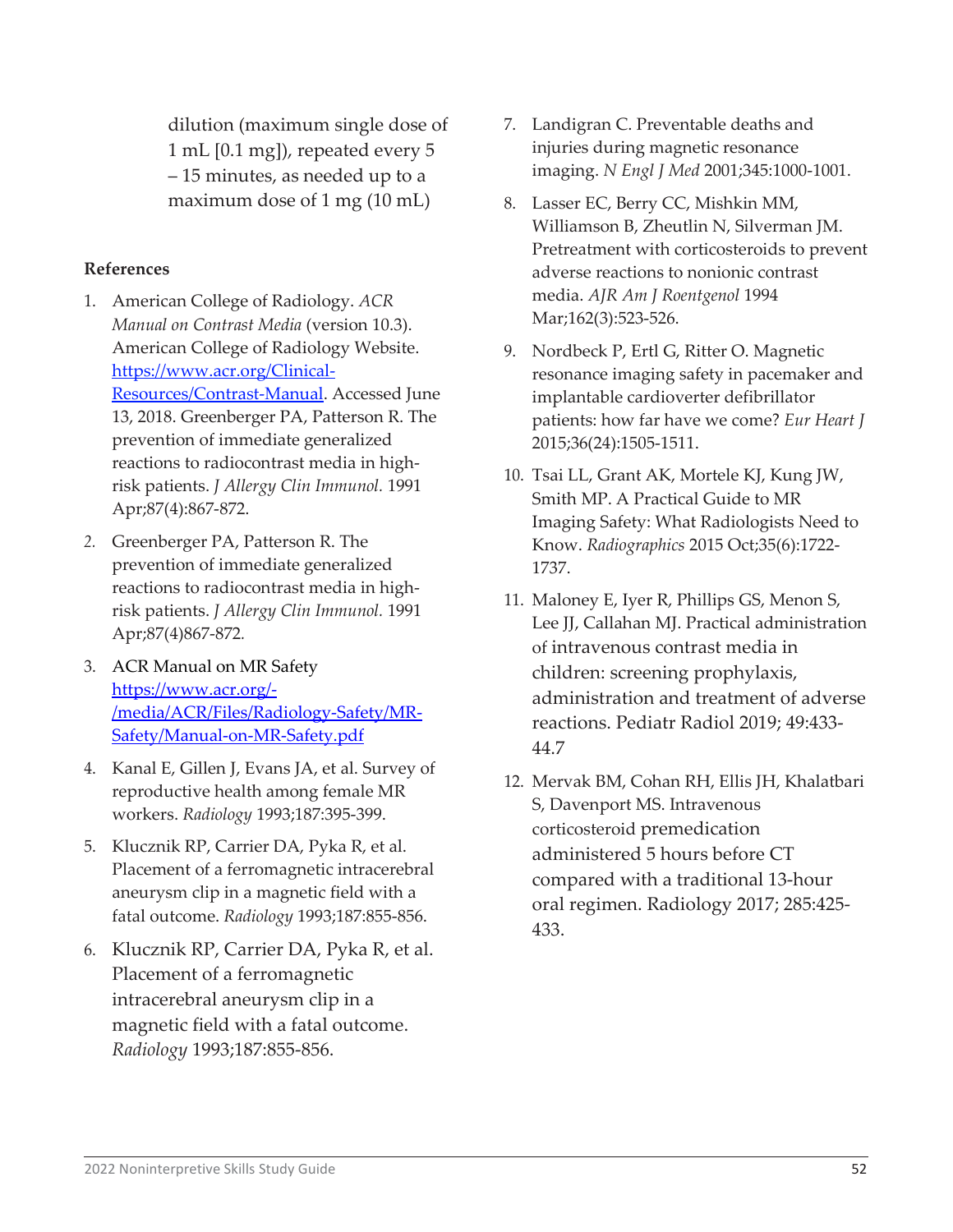# **Chapter 5: Reimbursement, Regulatory Compliance, and Legal Considerations in Radiology**

# **5.1 Reimbursement and Regulatory Compliance**

## 5.1.1 Coding, Billing, and Reimbursement

Appropriate reimbursement for healthcare services involves a series of complex and interconnected steps that often vary depending on the payer. A number of generalizable principles based on Medicare rules should guide best practice efforts to optimize revenue and compliance activities. These principles of reimbursement are also important to understand as they often serve as the basis for how third-party payors structure their reimbursement. Traditionally, physician services and procedures are reimbursed on a fee-for-service basis. Although this fee-forservice system of reimbursement forms the basis for physician reimbursement today, it is important to recognize that especially with primary care models, there is a clear shift away from a volume-based form of reimbursement (i.e., fee-for -service) towards more value-based payments requiring attainment of certain quality measures.

Each service or procedure that a physician provides is given a unique code called a Current Procedural Terminology code (CPT) that in turn is assigned a specific reimbursement amount. The first step in obtaining reimbursement for a new service or procedure is to have it assigned a unique CPT code. The American Medical Association (AMA) CPT Editorial Panel, is responsible for maintaining the CPT code set, including authorizing new codes, modification of existing codes, and deletion of codes no longer relevant.

The CPT Editorial Panel is composed of physicians nominated by national medical societies, CMS, and other industry leaders. A separate committee, the AMA CPT Advisory Committee, assists the CPT Editorial Panel by making recommendations regarding new codes and existing codes. The CPT Advisory Committee is composed of representatives nominated by national medical societies. For example, national radiology societies designate representatives to serve on the CPT Advisory Committee who then advocate for radiologists by making recommendations for new or existing radiology CPT codes.

Each CPT code is assigned a value called the Relative Value Unit (RVU) based on the Resource Based Relative Value Scale. This value is relative in that each value reflects its relative value compared to other services or procedures within the specialty as well other medical specialties. The AMA RBRVS Update Committee (also known as "The RUC"), makes recommendations to CMS for RVU valuation for each CPT code, and is predominantly composed of physicians representing various medical societies. The AMA RUC Advisory Committee, supports the RUC by making recommendations just as the CPT Advisory Committee supports the CPT Editorial Panel. National medical societies can nominate representatives to the RUC Advisory Committee who then advocate for their membership by recommending specific RVU valuations to the RUC, which in turn makes its final recommendations to CMS.

Each service or procedure's total RVUs reflect the amount of 1) encounter time, intensity,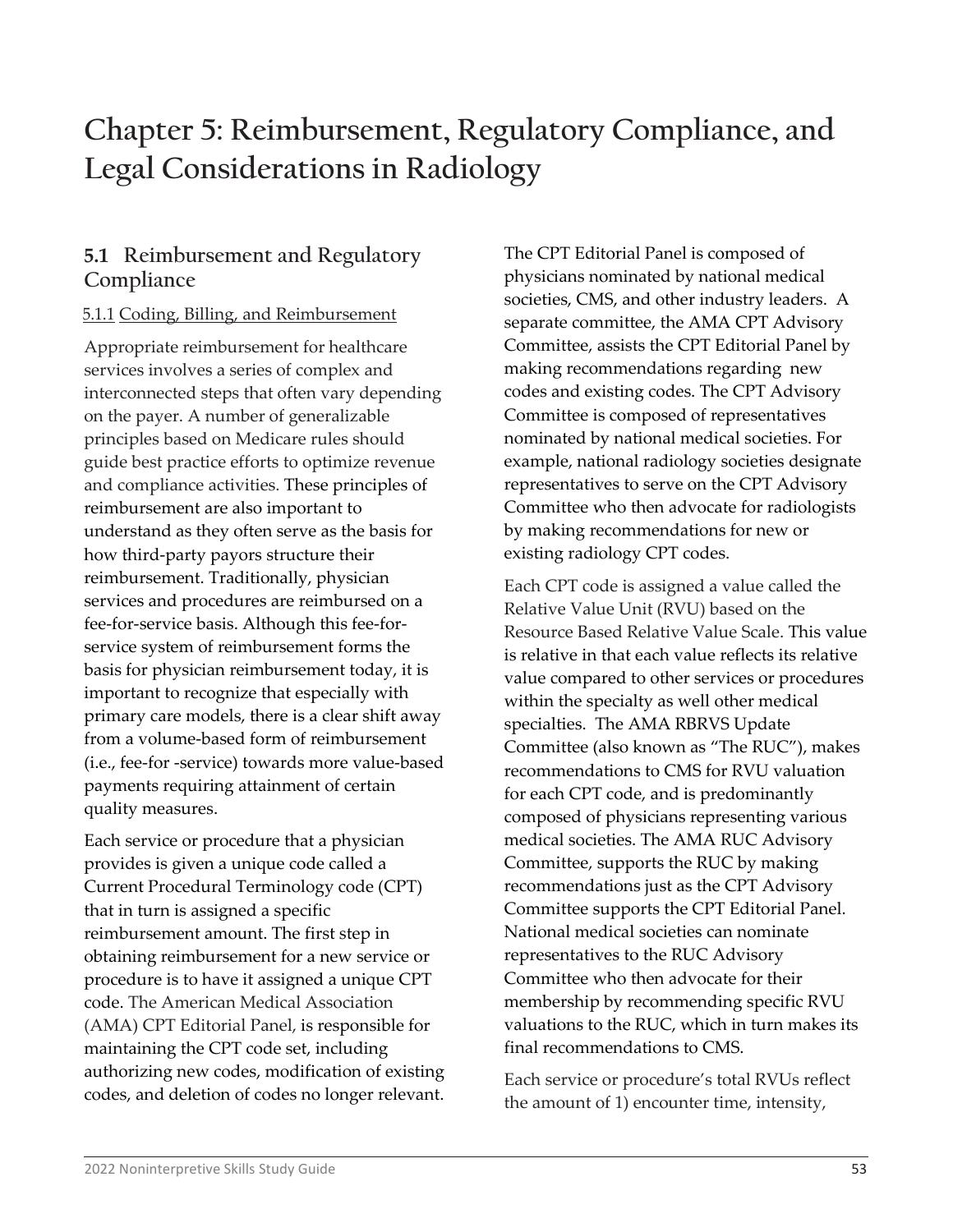effort, and skill (the work RVU); 2) costs of maintaining a practice, such as equipment, supplies, and nonphysician staff (practice expense RVU); and 3) professional liability expenses (malpractice RVU). Work RVU is used by many practices to track physician productivity. Although the Centers for Medicare and Medicaid Services (CMS) ultimately sets the valuation of RVUs, it has historically accepted the AMA RUC recommendations in the vast majority of cases.

Once an RVU is determined for a specific service or procedure designated by its CPT code, a multiplier called the Conversion Factor (CF) is used to determine the actual reimbursement. Thus, to obtain the actual reimbursement for a specific procedure, the RVU for that procedure is multiplied by the CF.

#### Payment =  $RVU \times CF$

The conversion factor is set annually by CMS in Final Rule of the Medicare Physician fee schedule. For example, the CF for 2020 was set by CMS at \$36.09 and in 2021 this fell to \$34.89.

CMS and private insurers generally pay only for services deemed medically necessary. CMS defines medical necessity as "healthcare services or supplies needed to prevent, diagnose, or treat an illness, injury, condition, disease, or its symptoms and that meet accepted standards of medicine." In practicality, the determination of medical necessity is usually a rules- based administrative exercise performed at the time a claim is submitted to a payer, wherein a CPT service code must match a pre-approved diagnosis code list. Those diagnosis codes must be in the form of the *International Classification of Diseases* (ICD) system, established by the World Health Organization, currently in its 10th revision (ICD-10). ICD-10 codes describe the signs, symptoms, or specific diagnosis of a patient that form the indication for a healthcare

service. Terms such as "rule out" or "consistent with" are not capable of being coded by ICD-10, and therefore do not meet medical necessity criteria.

Reimbursement for radiology services is largely predicated on the adequacy of documentation within the physician report. Professional coders, assisted by software tools, extract information from radiology reports to assign both ICD-10 and CPT codes. The Radiology Coding Certification Board is the primary organization that credentials professional medical imaging coders. These individuals extract ICD-10 information from radiology reports using any statements 1) about examination indication and clinical history provided by the referring physician or patient and 2) from any specific diagnostic information located in the findings section or (preferably) in the impression section of the radiologist's report. CPT codes are assigned based on the specific details of the described service. For radiography, more views generally translate to higher complexity codes. For ultrasound, organ inventory "checklists" apply to abdominal, pelvic, obstetrical, and extremity imaging. For CT and MRI, details of contrast administration (i.e., without, with, or without and with contrast) determine the CPT code for a specific body part. Structured template reporting helps radiologists comply with many of these reporting requirements, facilitating appropriate reimbursement and regulatory compliance.

Many private payers, Medicaid plans, and Medicare Advantage (i.e., not traditional Medicare indemnity) payers contract with radiology benefit management (RBM) companies, and require preauthorization (also known as precertification) as a condition for reimbursement for any elective outpatient advanced imaging service. Before performing advanced imaging services such as CT, MRI,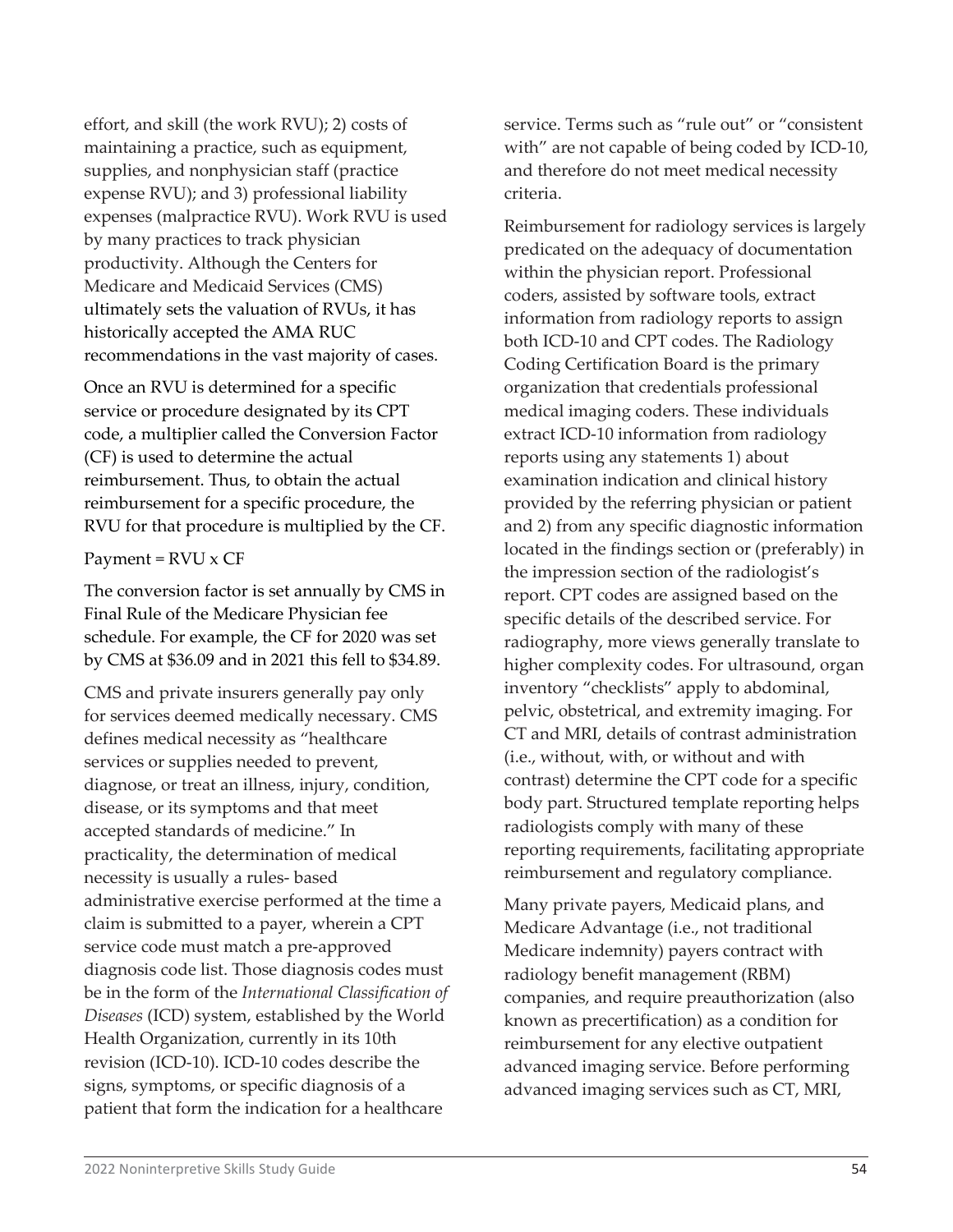and PET/CT, radiology facilities should determine whether preauthorization is required for a particular service for a particular patient and, if so, whether such preauthorization has been obtained. Although a necessary condition for payment, preauthorization by an outsourced RBM does not always guarantee a subsequent favorable medical necessity determination by the insurer itself when a claim is filed. As a general rule, preauthorization requirements do not apply to emergency department and inpatient services.

The consultation of software for imaging Clinical Decision Support software (CDS) is technically required for all Medicare outpatient and certain ED patients when ordering advanced imaging tests (CT, MRI, and Nuclear Medicine), although payment consequences have not yet been defined. This software further scores appropriateness of imaging orders in 8 clinical priority conditions; Coronary artery disease (suspected or diagnosed), Suspected pulmonary embolism, Headache (traumatic and nontraumatic), Hip pain, Low back pain, Shoulder pain (including suspected rotator cuff injury), cancer of the lung (primary or metastatic, suspected or diagnosed) and cervical or neck pain. These initial 8 clinical priority conditions were designated by the CMS in 2016 with scores now being transmitted on provider claims. The list is likely to grow in future years after the initial operations testing period. These software systems are to use appropriate imaging recommendations from Qualified Provider Led Entities (QPLEs) which include national medical societies. The intent is to guide ordering physicians to the most appropriate studies for their patients, and this approach is being attempted by CMS as an alternative to the pre-authorization process.

The False Claims Act (FCA) protects the

government from being overcharged or sold substandard goods or services. A false claim is generally defined as a request for payment for services that a provider knew or should have known was false or fraudulent. While the U.S. Department of Justice does not expect physicians to be experts in all of these nuanced matters, it has set an expectation that radiology practice processes, structures, and cultures be oriented toward optimizing the integrity of revenue cycle operations. Best practice techniques call for formal compliance plans, with a formally designated compliance officer and compliance committee appropriately empowered to oversee these activities. A false claim ruling can result in fines of up to three times the billed amount plus \$11,000 *per claim filed*, because each single exam or service billed to Medicare or Medicaid counts as a claim. In 2014, the largest radiology practice settlement occurred for \$15.5 Million based upon allegations at a diagnostic testing facility that it falsely billed federal and state health care programs for tests that were not performed or not medically necessary and paid kickbacks to physicians. Multi-million dollar settlements occur almost annually with \$5 million being paid in 2020 to resolve allegations of unsupervised radiology services and services provided at unaccredited facilities.

#### 5.1.2 Patient Privacy and HIPAA

Respect for patient privacy is a core responsibility of a medical professional. The Privacy and the Security rules of the Health Insurance Portability and Accountability Act of 1996 (HIPAA) represent a codification of this principle in the law. They provide a set of national privacy standards and bring with them the power of law. As such, compliance activities must prioritize patient privacy. HIPAA rules apply to healthcare providers, plans, and clearinghouses alike.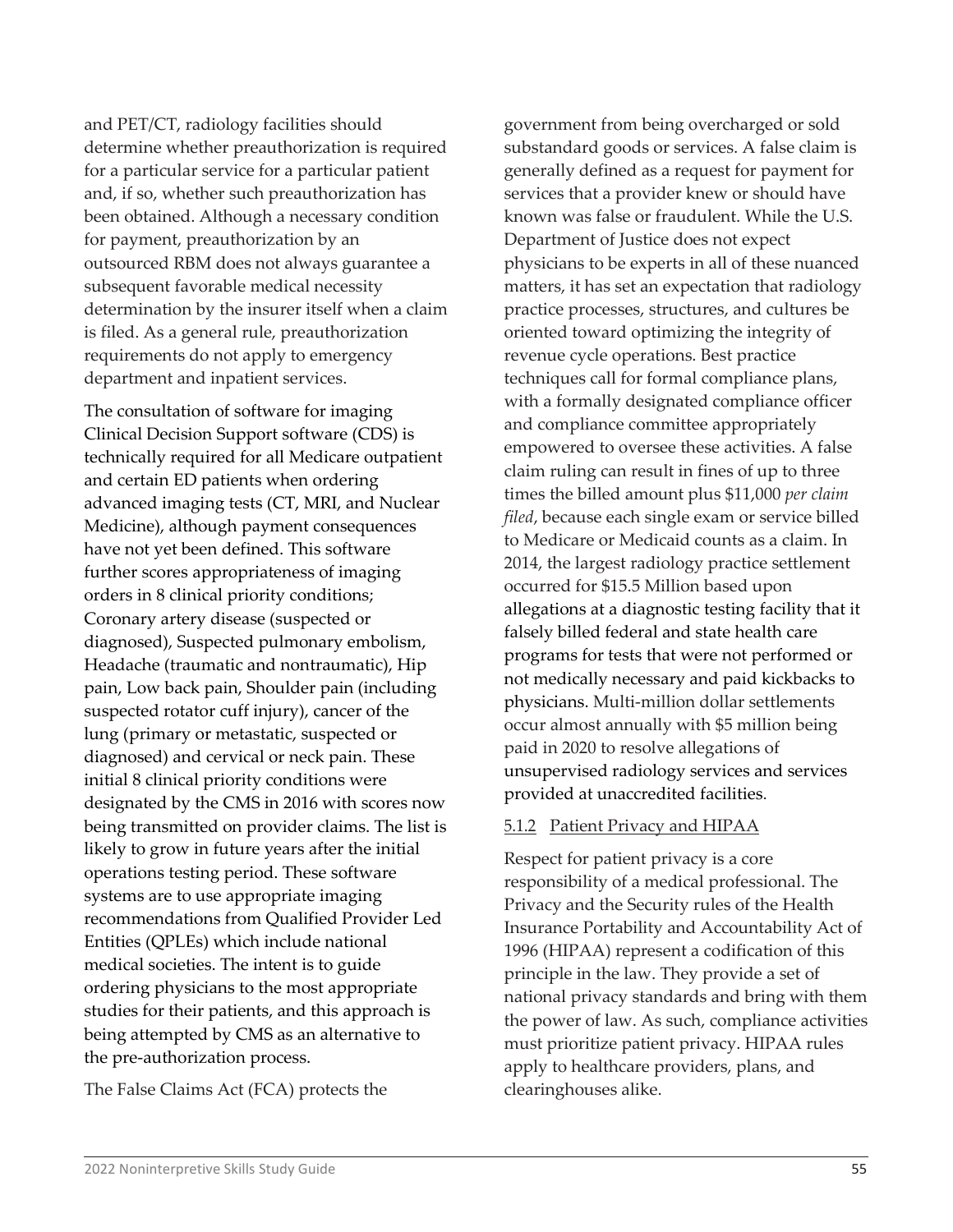The Privacy Rule establishes national standards for the protection of individually identifiable health information, referred to as protected health information (PHI). The Security Rule establishes a national set of security standards for securing PHI when held or transferred in electronic form. It operationalizes the protections contained in the Privacy Rule by addressing both technical and nontechnical safeguards that organizations must put in place to secure individuals' electronic PHI (e-PHI). Within the U.S. Department of Health and Human Services, the Office for Civil Rights (OCR) has responsibility for enforcing these rules with civil money penalties.

The major goals of the HIPAA rules are to assure appropriate protection of each individual's PHI while still permitting the flow of information necessary to provide and promote quality healthcare. The following identifiers are included in the definition of PHI: 1) names; 2) geographic subdivisions smaller than a state (except for the first three digits of a ZIP code representing a population greater than 20,000); 3) all elements of dates (except year) related to an individual, such as birthdate, admission date, discharge date, and date of death; 4) phone numbers; 5) fax numbers; 6) email addresses; 7) Social Security numbers; 8) medical record numbers; 9) health plan beneficiary numbers; 10) account numbers; 11) certificate and license numbers; 12) vehicle identification and license plate numbers; 13) device identifiers and serial numbers; webpage universal resource locators (URLs); Internet Protocol (IP) addresses; 16) biometric identifiers such as finger- and voice-prints; 17) full face or similar photographs; and 18) any other unique identifier, characteristic, or code.

As a general rule, an individual's PHI cannot be disclosed or transmitted to anyone other than the individual without that individual's

authorization. Exceptions include information disclosed or transmitted when necessary for 1) the delivery of care or treatment, 2) payment activities, and 3) healthcare operations involving quality or competency assurance, fraud or abuse detection, or compliance. In addition, when required by law, information can be released 1) to public health authorities, 2) during investigation of abuse, neglect, or domestic violence, 3) to oversight agencies, 4) for judicial and administrative proceeding, 5) for law enforcement purposes, and 6) for worker's compensation.

#### 5.1.3 Human Subjects Research

Properly controlled biomedical research involving human subjects is essential to advancing medical knowledge and care. Unfortunately, human cruelty has occasionally been perpetrated in the name of research, and not all human studies have been either justifiable or useful. The discoveries of such abuses during Nazi Germany were the basis for the development of the Nuremberg Code, which represented the first international codification of minimal expectations for the conduct of ethical research involving human subjects. The Code's most important principles were that experiments involving human subjects should occur only with subjects who have freely chosen to participate, and in the context of a clear scientific rationale. The subsequent Declaration of Helsinki, now widely regarded as the cornerstone of human research ethics, has recommended that all research protocols be reviewed by an independent committee prior to initiation.

That recommendation led to the development of the Institutional Review Board (IRB) system currently in place in the United States, wherein appropriately constituted groups, usually at the university or health system level, are formally designated to review and monitor biomedical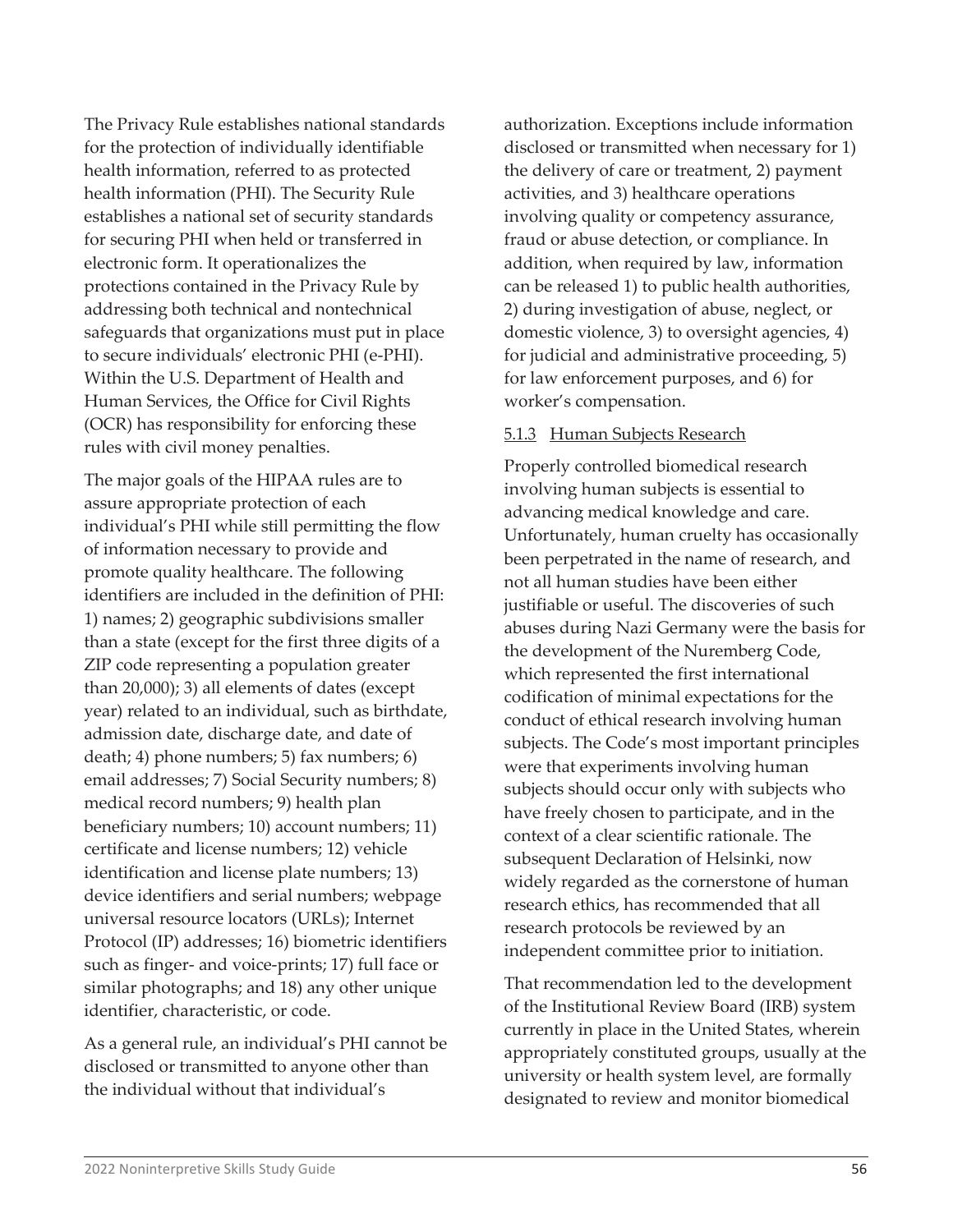research involving human subjects. In accordance with Food and Drug Administration (FDA) regulations, an IRB has the authority to approve, require modifications in order to secure approval, or deny approval for proposed research protocols. These review groups serve important roles in the protection of the rights and welfare of human research subjects.

IRBs are required to ensure a "diversity of members, including consideration of race, gender, cultural backgrounds, and sensitivity to such issues as "community attitudes" and to register with the Department of Health and Human Services (HHS). Institutions engaged in research involving human subjects usually have their own IRBs to oversee research conducted within the institution or by its staff. However, institutions without an IRB are permitted to arrange for an outside IRB to assume oversight responsibilities.

Because the free choice of research subject participation is a fundamental prerequisite to ethical research, an IRB carefully scrutinizes all aspects of consent. The research informed consent process involves 1) providing adequate information about a study to potential subjects, 2) providing an adequate opportunity for subjects to consider all options, 3) responding adequately to all subject questions, 4) ensuring that the subject comprehends all necessary information, 5) obtaining the subject's voluntary agreement to participate, and 6) providing ongoing information as the subject or situation so requires. In some situations (such as many studies involving the retrospective review of imaging), an IRB may waive the requirement for informed consent when the research involves no more than minimal risks to participants, and cannot be practically carried out without such a waiver. IRBs typically provide an exemption from formal

protocol review when a project constitutes a quality improvement activity, as long as the primary objective is to improve local practice rather than to create generalizable knowledge. IRB approval is not required for studies that do not meet federal definitions of human subjects research (e.g., studies that utilize open source public datasets).

# **5.2 Malpractice and Risk Management**

5.2.1 General Principles of Malpractice Malpractice fears have been cited as a cause of physician burnout and distress, including in radiology.

Approximately 7% of all radiologists are named in a medical malpractice lawsuit each year; radiology indemnity payments in malpractice cases average approximately \$480,000. The average radiologist spends approximately 19 months of his or her career with an unresolved open malpractice claim. Malpractice concerns have also been identified as a cause of overutilization of services; more than 90% of physicians report that they at least sometimes engage in the practice of defensive medicine.

Malpractice insurance coverage is usually mandated as a condition of state licensure and hospital credentialing. "Claims-made" policies are the most common types of policies and protect physicians from personal financial liability, up to a predetermined policy cap, but only while the policy is in effect. Physicians with claims- made policies thus usually need to arrange for tail insurance when changing jobs or retiring to ensure continued financial protection. "Occurrence" policies cover any claim for an event that took place during the period of coverage, even if a claim is filed after the policy lapses.

Medical malpractice lawsuits are based on the tort of negligence, and require four elements: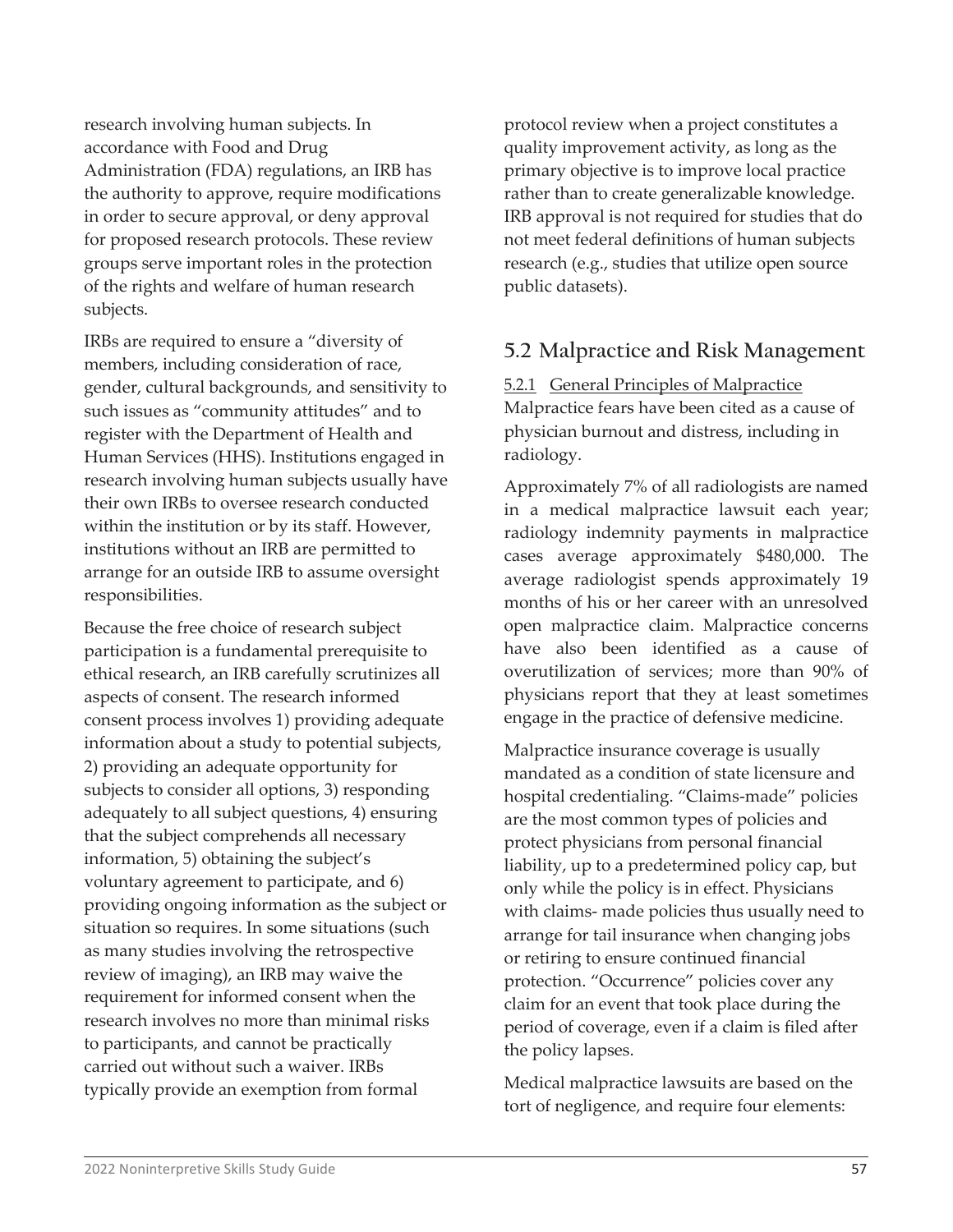- 1. The physician must have an *established duty* to a patient. For example, duty would exist for a radiologist to provide treatment for a patient undergoing a contrast reaction in the radiology department but not for interpreting the contents of a CT scan on a CD in a patient's purse in her ICU room unless those images were submitted for formal review under established hospital policy.
- 2. There must have been a *breach of duty*, which usually involves a failure to meet the standard of care. The definition of standard of care varies by jurisdiction, but is generally how a reasonable, prudent, or ordinary physician of a similar specialty would have acted in similar circumstances.
- 3. *Causation* must exist, in that the breach must have been the proximate cause of injuries. A radiologist, for example, may have negligently missed a lung mass on a chest radiograph, but establishing that as the proximate cause of a hemorrhagic stroke the next day would be difficult.
- 4. The negligence must result in *damages*. In many jurisdictions, emotional distress, pain, and suffering are frequently considered remunerative damages.

Claims of negligence against radiologists generally fall into 3 categories: 1) diagnostic errors, 2) procedural complications, and 3) communication deficiencies.

#### 5.2.2 Malpractice Related to Diagnostic Errors

The most common cause of malpractice lawsuits against radiologists is for alleged errors in diagnosis. Depending on the clinical indication and modality, the sensitivity of imaging in detecting disease is highly variable, and plaintiff lawyers frequently contend that any false negative interpretation represents medical negligence. In considering a chest radiograph with missed lung cancer, for example, as many as 90% of cancers are identifiable in retrospect; a radiologist's potential legal exposure is not insignificant. Hindsight bias represents the tendency for people with a knowledge of the actual outcome of a case to believe falsely that they would have predicted its outcome. This jury bias makes defending such cases difficult.

Negligent diagnosis claims can be categorized as related to 1) failures of perception (i.e., not identifying a finding), 2) failures of interpretation (i.e., identifying a finding but not appropriately appreciating or adequately communicating its significance), or 3) combinations of both. Diagnostic errors can also be categorized as 1) cognitive errors (e.g., not identifying a lung nodule when interpreting a chest radiograph), which are usually errors of visual perception (scanning, recognition, and interpretation), or 2) system errors (e.g., failure to adequately communicate the presence of that nodule), which are usually attributed to health system issues or context of care delivery problems.

As in other medical disciplines, errors in diagnosis in radiology often result from a combination or interaction between cognitive and system errors, such as preliminary reports by residents that are revised in a final report but not fully communicated to care teams. Certain system factors, such as lighting conditions, shift length, or pace of interpretation, have been shown to increase the likelihood of diagnostic errors. Enhanced awareness of these types of errors helps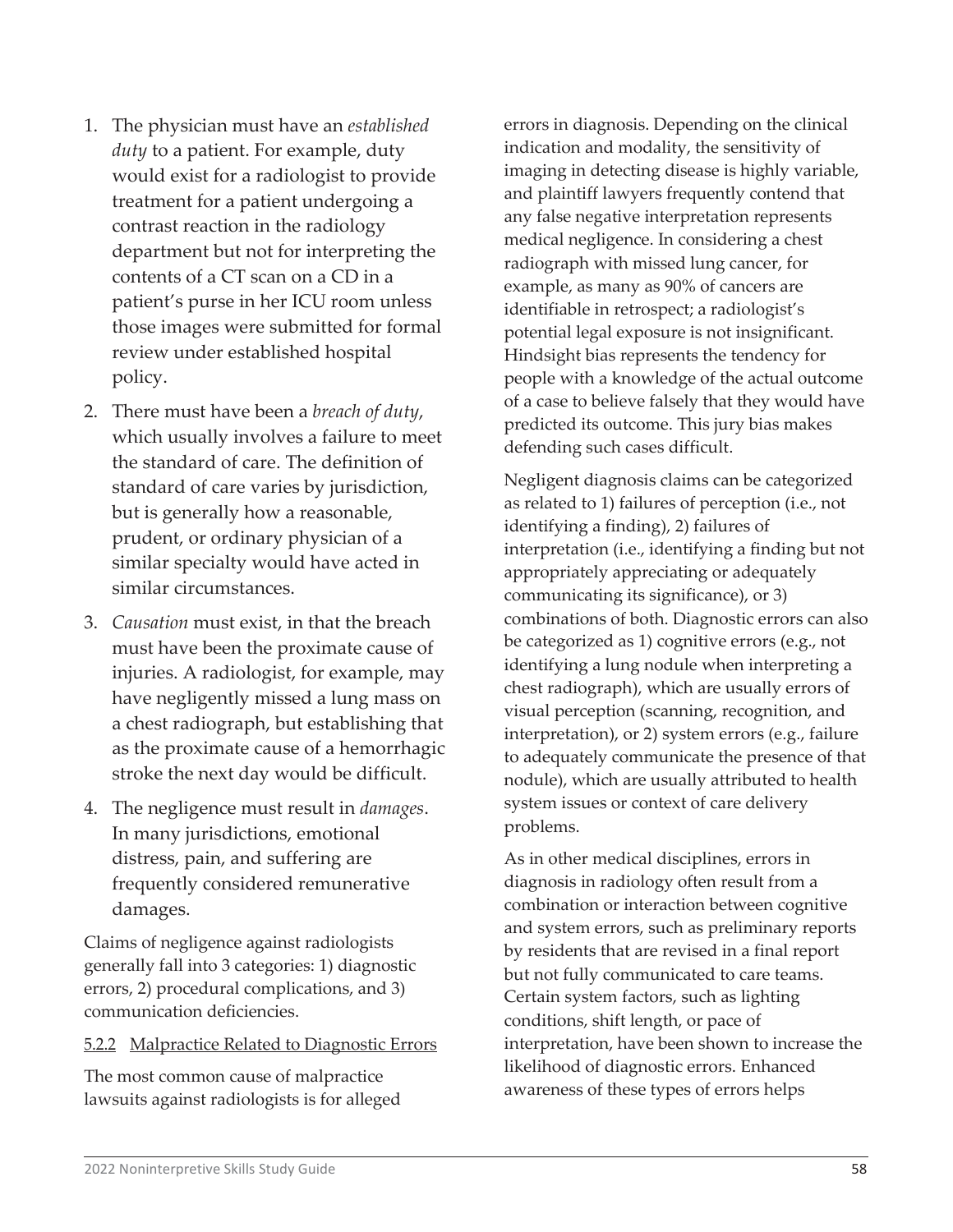radiologists identify areas of diagnostic vulnerability and institute interventions to improve patient care and mitigate their own potential risks.

## 5.2.3 Malpractice Related to Procedural **Complications**

Any invasive procedure has a risk of complication. Such complications vary in type and severity based on the procedure, and can similarly serve as the grounds for medical negligence claims. Despite what some plaintiff lawyers might contend, complications by themselves do not indicate negligence. Lawsuits based on procedural complications, however, are more successfully argued in scenarios in which a radiologist did not exercise appropriate care in 1) minimizing the risk of the complication, 2) identifying complication once it occurred, or 3) treating the complication. In the instance of the very common complication of pneumothorax after a lung biopsy, for example, a radiologist's malpractice risk would increase if he or she 1) used an overly large needle or chose a trajectory unnecessarily crossing an aerated lung, 2) did not obtain a postprocedural chest radiograph, or 3) discharged the patient to home in the setting of an enlarging pneumothorax.

Patients and their families are more likely to sue physicians for damages related to complications if they believe that details of their care were withheld. As a result, most risk managers advocate full and prompt disclosure of any untoward events, and ongoing communication about decision-making and treatment. Detailed and contemporaneous documentation of events, discussions, and rationale for decisions in the radiology report and/or elsewhere in the medical record may prove helpful in court.

Engaging patients (and their families, when appropriate) in decision-making before a

procedure also helps set realistic expectations. The doctrine of informed consent has been codified in the U.S. courts as a basic right of self-determination: "Any human being of adult years and sound mind has a right to determine what shall be done with his body; and a surgeon who performs an operation without his patient's consent commits an assault." Courts have subsequently expanded that decision to apply to procedures other than open operations and those performed by nonsurgeon physicians. Necessary elements of informed consent are described in Section 3.2.1 of this study guide. Although most hospitals have standard consent forms in place, additional detailed documentation in procedure reports may prove helpful in a claim of negligence.

## 5.2.4 Malpractice Related to Communications Deficiencies

Appropriate communication of actionable information from radiologists to clinical caregivers is a critical component of patient care. Both courts and regulatory agencies are increasingly holding radiologists to higher standards of ensuring prompt communication of diagnostic information. In fact, a number of court decisions have focused not only on a radiologist's duty to communicate important or critical findings with referring physicians, but also on communications with patients themselves when their treating physicians may not be available.

#### *Routine Communication*

In radiology, routine communication refers to the creation and delivery of written reports. The ACR Practice Parameter for Communication of Diagnostic Imaging Findings outlines suggested formatting for reports, which includes relevant demographic information (e.g., patient name and identifying information, referring physician, facility information), examination details (e.g., type and time of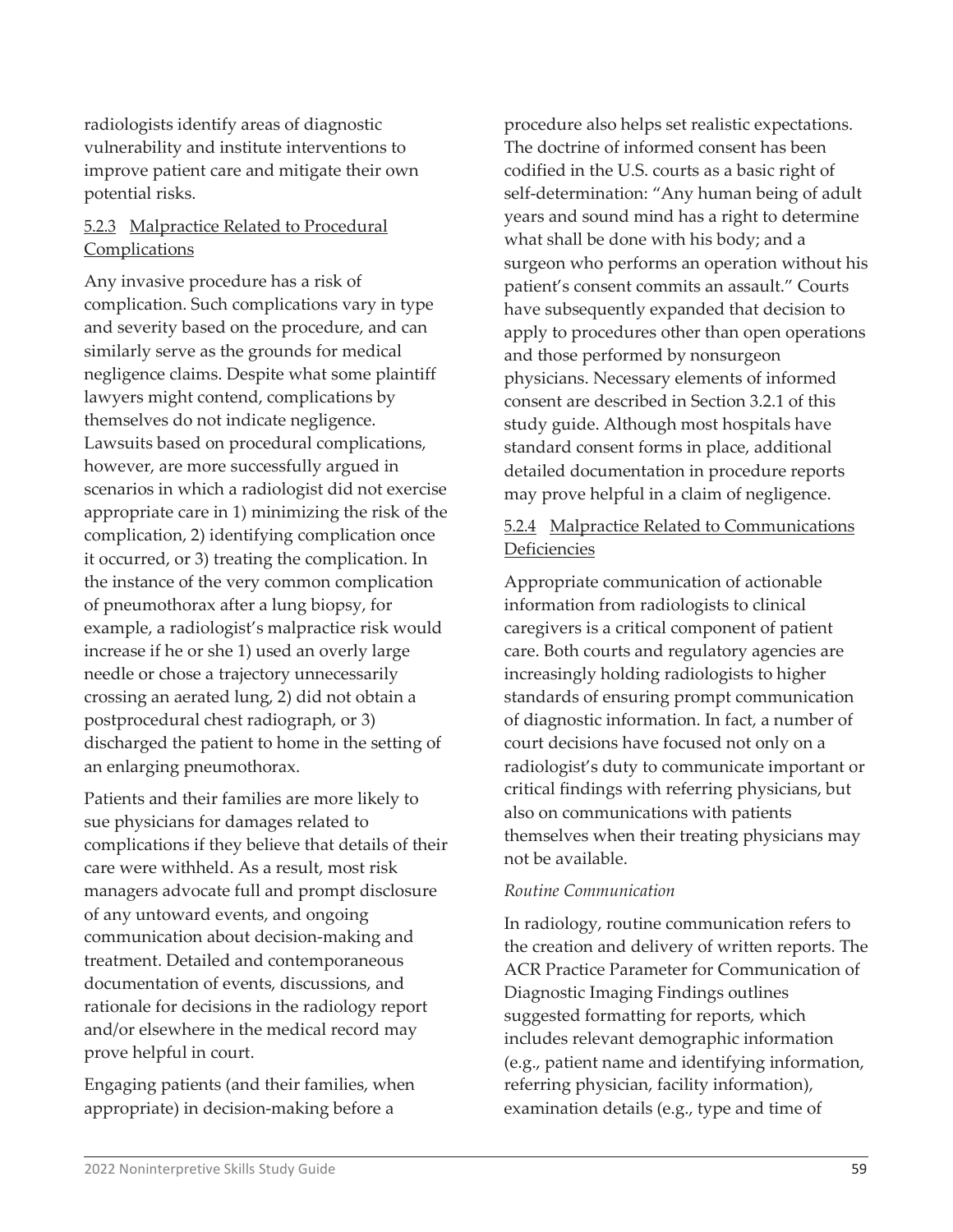examination including contrast administration information, time of dictation), and report content recommendations (e.g., findings, impressions, limitations, complications). It is acceptable for demographic information and examination details to be contained in the metadata associated with the report (rather than in the dictated report body itself). Radiology reports are now typically generated and transmitted electronically.

The final report represents the definitive documentation of the results of an imaging examination or procedure. It should be proofread to minimize typographical errors and confusing or conflicting statements. The use of abbreviations or acronyms should be limited to avoid ambiguity. The final report should be completed in accordance with all appropriate state and federal requirements (e.g., Mammography Quality Standards Act). A copy of the final report should be archived by the imaging facility as part of the patient's medical record and be retrievable for future reference. Retention and distribution must be in accordance with all state and federal regulations and facility policies.

#### *Nonroutine Communication*

While routine communication is typically carried out through institutionally established final reporting mechanisms, certain circumstances dictate alternative communication mechanisms to ensure timely receipt of important diagnostic information. These include situations warranting preliminary reports and results of an urgent or other significantly important nature.

Occasionally, a preliminary report is issued before the final report, and may be rendered for the purpose of directing immediate patient management (e.g., when old comparison images are not yet available but reporting cannot wait) or to meet the needs of a particular practice environment (e.g., by a trainee in a teaching institution or by a general practice radiologist when a subspecialist radiologist is not immediately available). Such preliminary communications should be archived, since they may have served as the basis of immediate clinical decisions. Institutions are expected to maintain policies for reconciling discrepancies between preliminary and final reports and for discrepancies encountered upon subsequent review of a final report. Any clinically significant variation in findings or impression between a preliminary and final interpretation should be clearly documented and reported as soon as possible and in a manner that ensures receipt by the ordering or treating physician.

Clinical situations that may warrant nonroutine communication include the following:

**1. Findings that warrant immediate or urgent intervention**. These are generally new or unexpected findings on an imaging study that suggest life-threatening conditions or those that may require an immediate change in patient management. Aside from risk management imperatives, The Joint Commission (TJC) requires that professionals "report critical results of tests and diagnostic procedures on a timely basis." TJC-accredited facilities are required to define critical tests and critical results and monitor performance in reporting those results. A critical result is defined as "any result or finding that may be considered life threatening or that could result in severe morbidity and require urgent or emergent clinical attention." Examples include tension pneumothorax, ruptured aortic aneurysm, acute intracerebral hemorrhage, and pneumoperitoneum. Each facility has leeway in defining its own critical tests and critical results; there is no standard list for either category. For all critical results,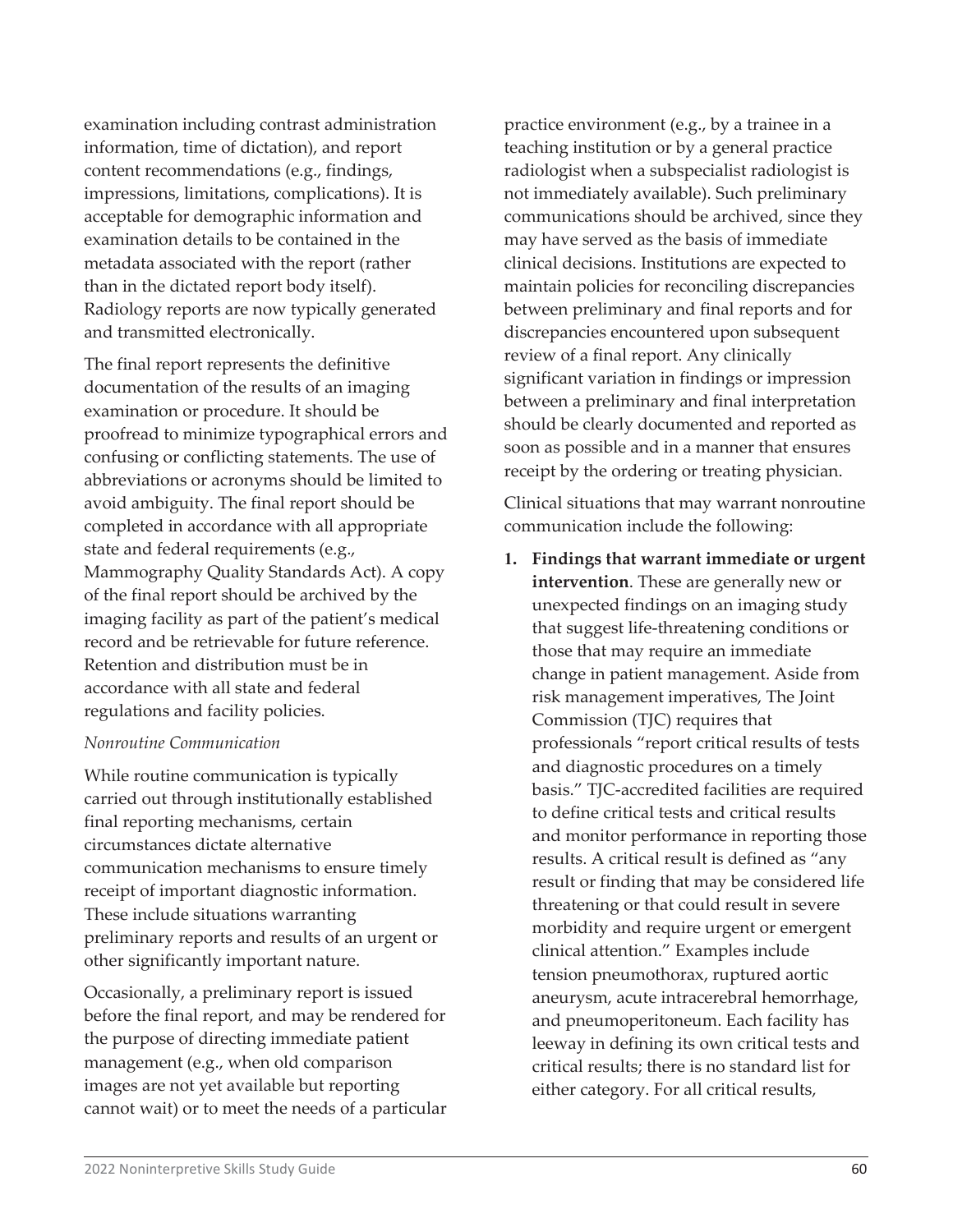communication requires direct contact between the radiologist and the requesting or responding clinician or another licensed healthcare provider responsible for that patient's care. In addition, communication is generally expected to occur within 60 minutes of the time that the observation is made, and it must be documented. When the ordering physician or healthcare provider cannot be contacted expeditiously, it may be appropriate to convey results directly to the patient, depending on the nature of the findings. At some institutions, these critical results are deemed "Level 1 results."

**2. Findings that may not require immediate attention but nonetheless may seriously impact a patient's health, worsen over time, or result in an adverse outcome.**  These include the following: 1) New or unexpected findings that could result in mortality or significant morbidity if not treated in a timely manner. Referred to as "Level 2 results" by some institutions, these are less dire than critical results and generally warrant communication within 12 hours. For such findings, the radiologist might call the care team directly, or might request a call service or assistant to call on his or her behalf. Examples include intraabdominal abscess or impending pathological hip fracture. 2) New or unexpected findings on an imaging study that could result in significant but not immediate morbidity if not appropriately treated. Deemed "Level 3 results" by some institutions, communication is not particularly time sensitive but mechanisms must be in place to ensure that these important or potentially important findings are not overlooked. Examples include a newly identified lung nodule or solid renal mass. These findings may be reported

electronically when electronic messaging tracking mechanisms are in place to make sure that information was successfully received and, when necessary, supplemented by telephone confirmation.

Documentation of all nonroutine communication should include the date and time of the communication, the person reporting the information, the person receiving the information, and a summary of or reference to the information that was conveyed.

#### *Informal Communication*

Radiologists may occasionally be asked to provide interpretations that do not result in a formal report but are nonetheless used to make treatment decisions.

Such communications may take the form of a "curbside consult" that may occur informally in the reading room or during a clinical conference. These circumstances often preclude immediate documentation and may also occur in suboptimal viewing conditions (e.g., no comparison studies, no original reports, or inadequate incomplete history). Informal communications carry additional inherent risk since the documentation of the clinician initiating the informal consultation may constitute the only written record of that communication. For these reasons, informal communications are largely discouraged; when such communications do occur, radiologists should document them independently from the referring clinician's documentation.

Radiology departments are encouraged to establish processes and policies for reporting studies performed at outside institutions. Radiologists who provide consultations of this nature are encouraged to document any information conveyed, including formal interpretations. Although formal second opinion interpretations are historically non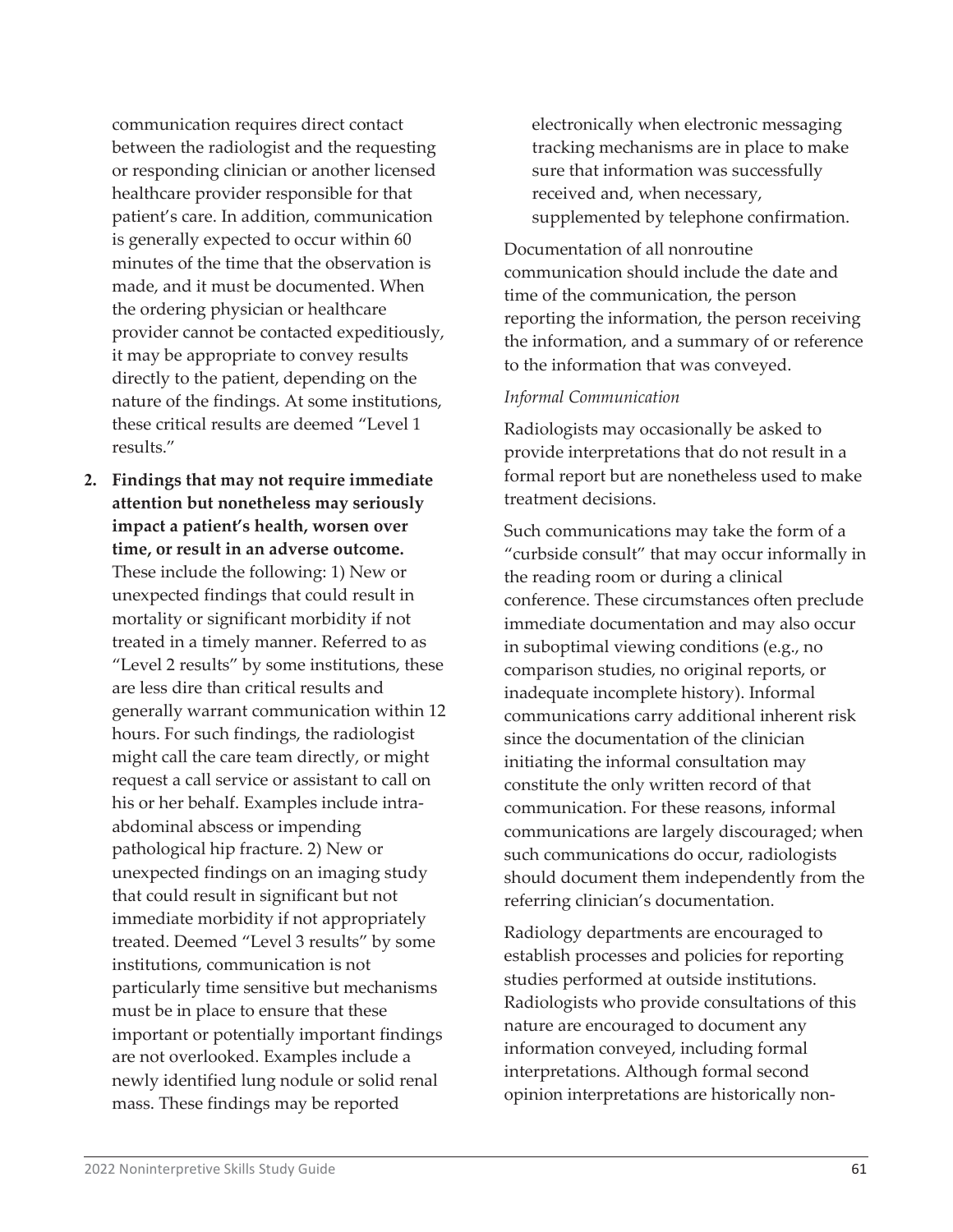payable, Medicare and private payers are increasingly reimbursing radiologists for them when they are medically necessary and are billed in accordance with payer rules.

#### 5.2.5 Discoverability of Communications

In malpractice lawsuits, most communication related to any part of the case—whether written or oral—is considered discoverable and can be used as evidence at trial. However, certain important exceptions apply. The attorney–client privilege is one of the oldest recognized privileges for confidential communications. It encourages clients in all legal matters (not just malpractice cases) to make full and frank disclosures to their attorneys, who should then be better able to provide candid advice and effective representation. Nearly all communication between a client and his or her attorney is protected from discovery. For this reason, physicians involved in lawsuits are strongly discouraged from speaking with any parties other than their attorneys about any elements of their cases.

Most jurisdictions also protect certain peer review activities from legal discovery. Peer review protection laws are designed to provide an incentive for healthcare providers to perform ongoing quality improvement activities without fear of increased tort risk. As a general rule, no person who participates in any approved peer review process shall be permitted or required to testify in any civil action as to the findings, recommendations, evaluations, opinions, or other actions of the peer review process. However, communications are only protected if they occur within established peer review processes; informal conversations with colleagues outside established peer review processes, for example, are typically not protected from legal discovery.

# **References**

- 1. American College of Radiology. ACR-SIR-SPR Practice Parameter on Informed Consent for Image-Guided Procedures. American College of Radiology Website. [https://www.acr.org/Clinical-](https://www.acr.org/Clinical-Resources/Contrast-Manual)[Resources/Contrast-Manual.](https://www.acr.org/Clinical-Resources/Contrast-Manual) Accessed June 13, 2018.
- 2. American College of Radiology. ACR Practice Parameter for Communication of Diagnostic Imaging Findings. [https://www.acr.org/-/](https://www.acr.org/-/media/ACR/Files/Practice-Parameters/communicationdiag.pdf) [media/ACR/Files/Practice-Parameters/](https://www.acr.org/-/media/ACR/Files/Practice-Parameters/communicationdiag.pdf) [communicationdiag.pdf.](https://www.acr.org/-/media/ACR/Files/Practice-Parameters/communicationdiag.pdf) Accessed June 13,2018.
- 3. Cooper JA. Responsible conduct of radiology research: part II. Regulatory requirements for human research. *Radiology*  2005;236:748-752.
- 4. Lam DL, Medverd JR. How radiologists get paid: resource-based relative value scale and the revenue cycle. *AJR Am J Roentgenol*  2013;201:947-958.
- 5. Schoppmann MJ, Sanders DL. HIPAA compliance: the law, reality, and recommendations. *J Am Coll Radiol*  2004;1:728-733.
- 6. Shields W, Hoffman T. Protecting your peer-review rights. *ACR Bulletin*  2011;66(1):24.
- 7. Thorwarth WT, Jr. From concept to CPT code to compensation: how the payment system works. *J Am Coll Radiol* 2004;1:48-53.
- 8. Whang JS, Baker SR, Patel R, Luk L, Castro A, 3rd. The causes of medical malpractice suits against radiologists in the United States. *Radiology* 2013;266:548-554.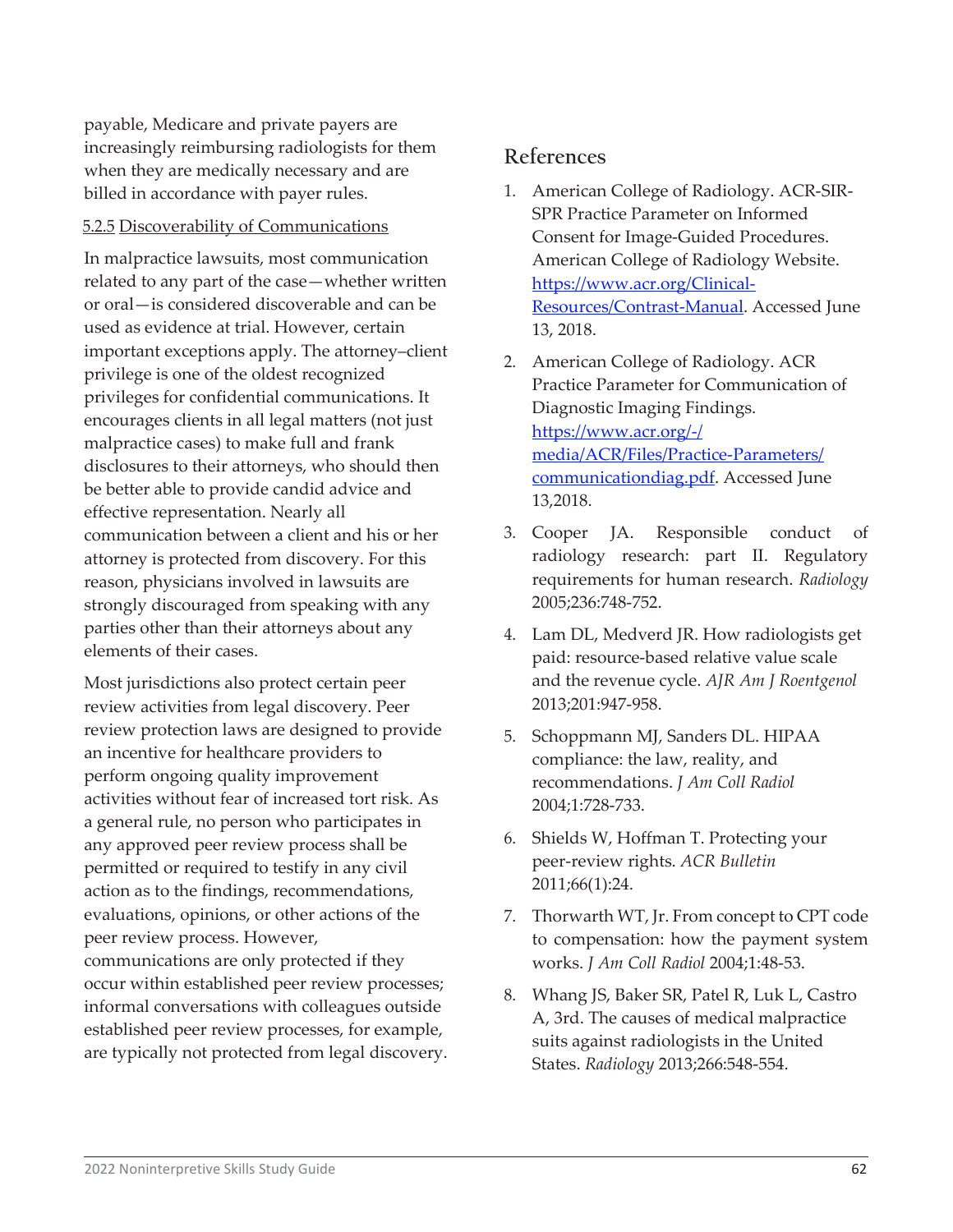# **Chapter 6: Core Concepts of Imaging Informatics**

# **6.1 Standards**

# DICOM

The Digital Imaging and Communications in Medicine (DICOM) standard (http://dicom.nema.org) is the international standard that specifies protocols for display, transfer, storage, and processing of medical images. The DICOM standard applies to storage of both pixel-based image data and metadata. The metadata, located in the "DICOM header" of the image, contains information about the image, series, exam, patient, imaging facility, and scanner. The data are organized into separate fields, each of which has a unique identifier so that it can be queried directly. DICOM transactions enable data to be queried, retrieved, and transmitted between systems in an organized fashion. They also allow for information about an order to be transmitted between the radiology information system (RIS) and the modality (e.g., the CT, MR, or ultrasound machine) rather than having to be manually entered by the technologist and risking incorrect data entry.

Standard DICOM data elements are required to contain specific information while private data elements can be defined by the vendor. To enable interoperability between systems, vendors who implement products that use DICOM are expected to provide customers with conformance statements that detail their use of the DICOM standard.

# HL7

HL7 (http://www.hl7.org) is the international standards organization responsible for developing and maintaining standards for the exchange, integration, sharing, and retrieval of medical information (i.e., nonimage data). The

primary HL7 standards are the ones most frequently used to achieve systems interoperability.

The HL7 V2 messaging standard is generally considered to be the most widely implemented healthcare-related standard in the world. This text- based standard facilitates the exchange of medical data by enabling interoperability between many types of electronic medical systems that need to communicate. HL7 V3, while more human-readable, has been less widely adopted in the industry because of its increased complexity. The newer HL7 Fast Healthcare Interoperability Resources (FHIR®) standard allows software developers to use internet transactions to exchange medical data between systems, increasing the potential for data exchange between systems.

## **Ontologies**

Ontologies are formal collections of terms and their inherited or causal relationships. RadLex [\(http://www.](http://www/) radlex.org) is the largest radiology-specific lexicon. It contains more than 68,000 terms that describe imaging anatomy, procedures, and pathology. A special portion of the RadLex ontology, the RadLex Playbook, defines standard imaging exam names, descriptions, and codes. The RadLex Playbook has been merged with LOINC (Logical Observation Identifiers Names and Codes), the international standard nomenclature for health measurements, observations, and documents.

# **6.2 The Reading Room Environment** PACS

The PACS (picture archiving and communications system) is the radiologist's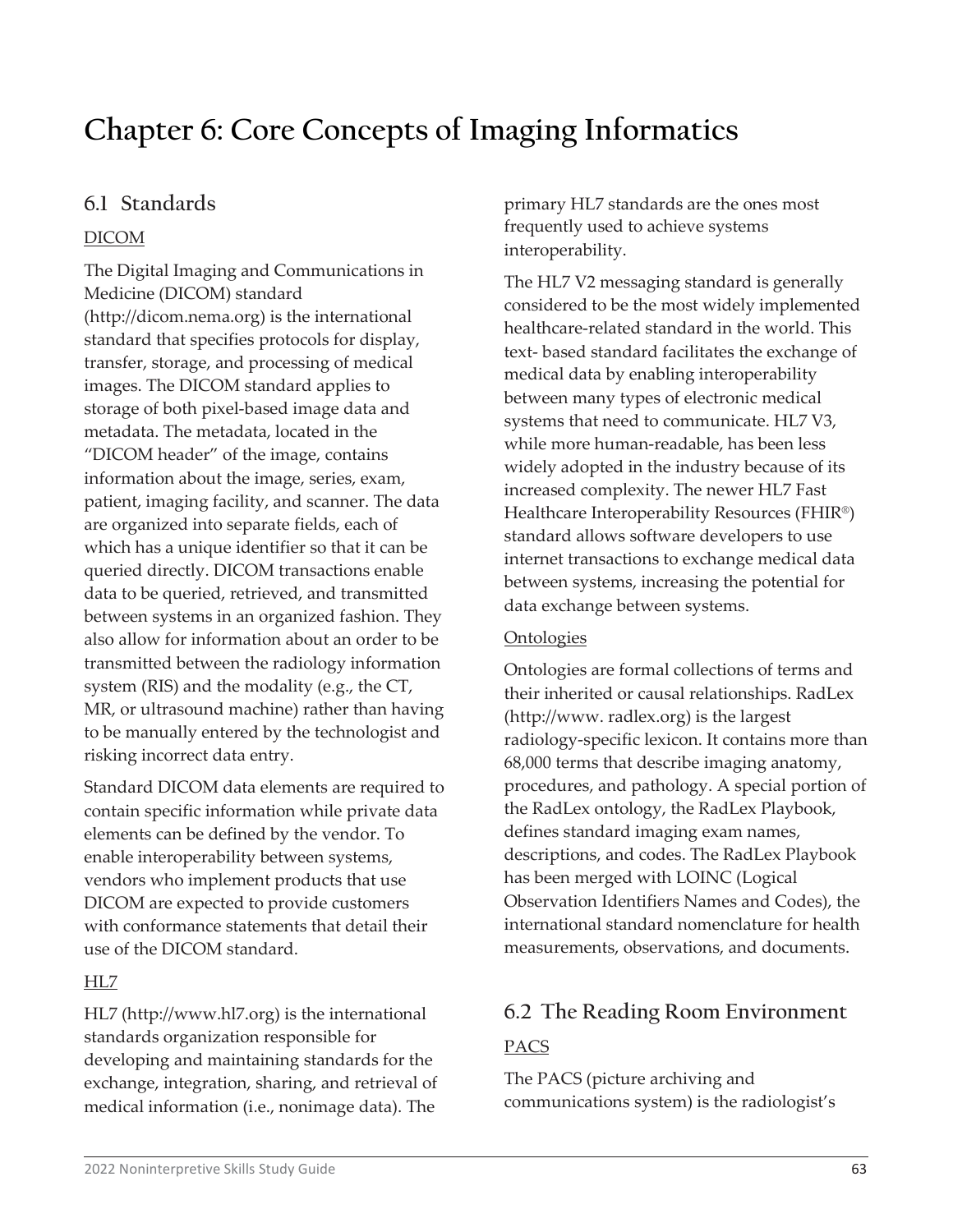primary tool for imaging viewing and interpretation. Basic components of PACS include a workstation, display, short-term storage, and long-term archive. PACS communicates with imaging modalities using DICOM transactions, and with the RIS and/or EMR using HL7 transactions that are translated to and from DICOM. Unlike original PACS implementations that required a physical workstation to run, the modern PACS can be entirely web-based and accessible on mobile devices as well as on desktop thin clients.

#### VNA

The development of the vendor-neutral archive (VNA) allows data to be stored in a central archive that may support viewers for multiple types of DICOM images (e.g., radiology, cardiology, operating room, etc.), as well as for non-DICOM data, including photographs and pathology slides. Enterprise imaging relies heavily on VNA technology to facilitate dissemination, viewing, and storage of medical imaging data beyond radiology. Determining how best to format and exchange the metadata (e.g., patient information, body part, date of acquisition, etc.) accompanying a non-DICOM image is a major challenge in enterprise imaging.

#### RIS

The radiology information system (RIS) is a software application that manages all aspects of an imaging exam, including order reconciliation, patient scheduling and tracking, communication with modalities and PACS, reporting, results notification, and billing. The RIS may be a standalone application or a component of the electronic medical record (EMR) application. Both PACS and RIS can be used to drive clinical workflow.

#### Image Displays

The ACR-AAPM-SIIM technical standard

recommends that ideal reading room ambient lighting fall in the range of 25 to 50 lux. This level of lighting is similar to standing under a street light at night in dark surroundings. The maximum gray value luminance for diagnostic monitors is recommended to be at least 350 cd/m2 for nonmammographic interpretation and 420 cd/m2 for mammographic interpretation. By way of reference, topperforming flat screen televisions on the market in 2017 have a peak luminance upwards of 400 cd/m2.

#### **Compression**

Compression is used to decrease image file size to speed up transfer and decrease storage requirements. Lossless compression is achieved by decreasing redundant image information (e.g., the black background of a CT image). Because image content is preserved, lossless compression can only reduce image file size by approximately 3:1. Lossy compression allows for more substantial image size compression (on the order of 10:1) by irreversibly discarding unnecessary or minimally important image information without significantly compromising diagnostic quality.

#### **Ergonomics**

Like all individuals who spend many hours working on a computer, radiologists are susceptible to repetitive strain injuries (RSI). For example, carpal tunnel syndrome (involving the median nerve) often occurs due to dorsiflexion of the wrist from upward angulation of the wrist while typing. Cubital tunnel syndrome (involving the ulnar nerve) can occur due to RSI at either the wrist or the elbow. And DeQuervain tenosynovitis occurs secondary to RSI of the thumb.

Workstation configurations that promote a neutral body position with the forearm, wrist, and hand parallel to the floor, lumbar support,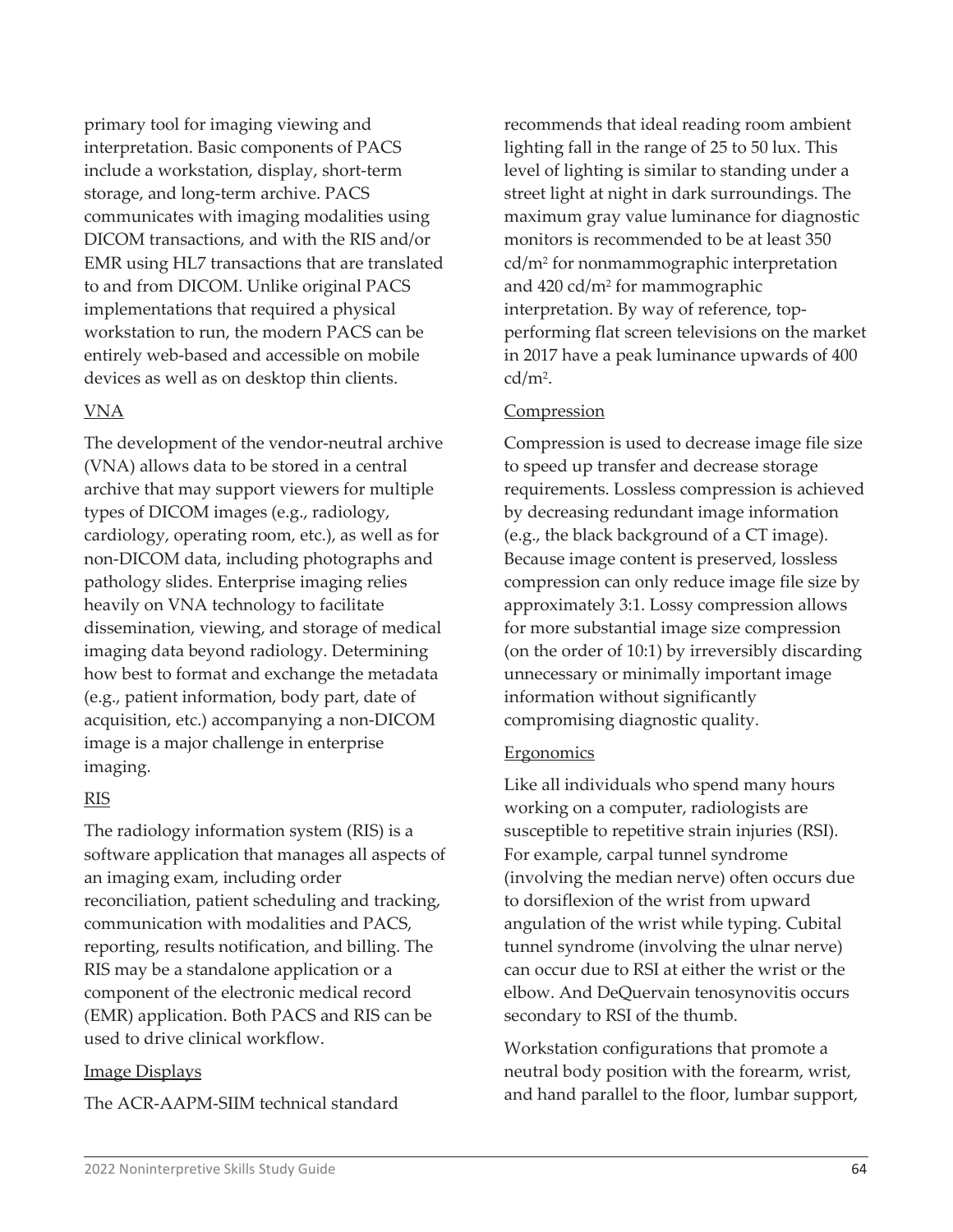and appropriate distance between the user and the display can help to decrease the incidence of RSI among radiologists.

# **6.3 From Order to Report: Workflow Considerations**

#### Workflow Steps

Medical imaging depends on interoperability between many systems, including PACS, RIS, EMR and imaging modalities, as data are transferred via DICOM and HL7 transactions. The process begins with an order placed in the EMR. HL7 transactions communicate the order to the RIS (if it is a separate system). The RIS communicates order information to the relevant modality via the DICOM Modality Work List, and the modality communicates with the PACS via DICOM transactions. The radiologist views the images on PACS and dictates the report using voice recognition. The reporting software then sends the report to the RIS and EMR via HL7 transactions.

### Downtime Procedures

Downtime procedures include disaster recovery (DR) and business continuity (BC) procedures. DR policies direct activities that should be followed in the event of a disaster, such as a large-scale, unexpected, highly disruptive event, whether natural or human in origin.

DR policies typically include a description of off-site data backup systems, including the frequency of backup cycles, and the steps required to restore critical data in the event of a disruption. BC policies refer to the necessary systematic precautions and backups required to continue to care for patients when a system failure (such as a power outage) occurs under otherwise routine working conditions.

Radiology systems are considered to be high-

availability (HA) systems. HA systems must have the ability to perform automated recovery and failover operations in the event of service disruption. The uptime expectations of an HA system can be expressed as a "number of nines." For example, PACS is generally expected to perform at "four nines", or 99.99% uptime, which translates to no more than approximately 50 minutes of downtime a year. Fault tolerance (FT) refers to the ability of a system to continue to function if one of its components fails. To avoid single points of failure, redundancy is built into essential components of a system (e.g., servers, network connections, data archives, etc.) to achieve a high FT.

# **6.4 Data Privacy and Security**

## De-identification of Images

De-identification involves removing protected health information (PHI), as defined by HIPAA, from an imaging examination such that the identity of the patient cannot be directly determined based on information contained in the images or the metadata. However, deidentified images may contain information that enables an approved entity to identify the patient using a key. In contrast, anonymization involves removing all PHI and other identifiable data from an imaging examination such that the identity of the patient is not revealed and cannot can be re-established in the future. PHI contained in the metadata can typically be removed via automated deidentification processes. In some cases, "burned-in" PHI (such as in ultrasound images) also must be removed to fully de-identify medical images. Because the contours of a patient's face can be reconstructed from CT or MRI of the head, imaging that includes the face is also considered PHI.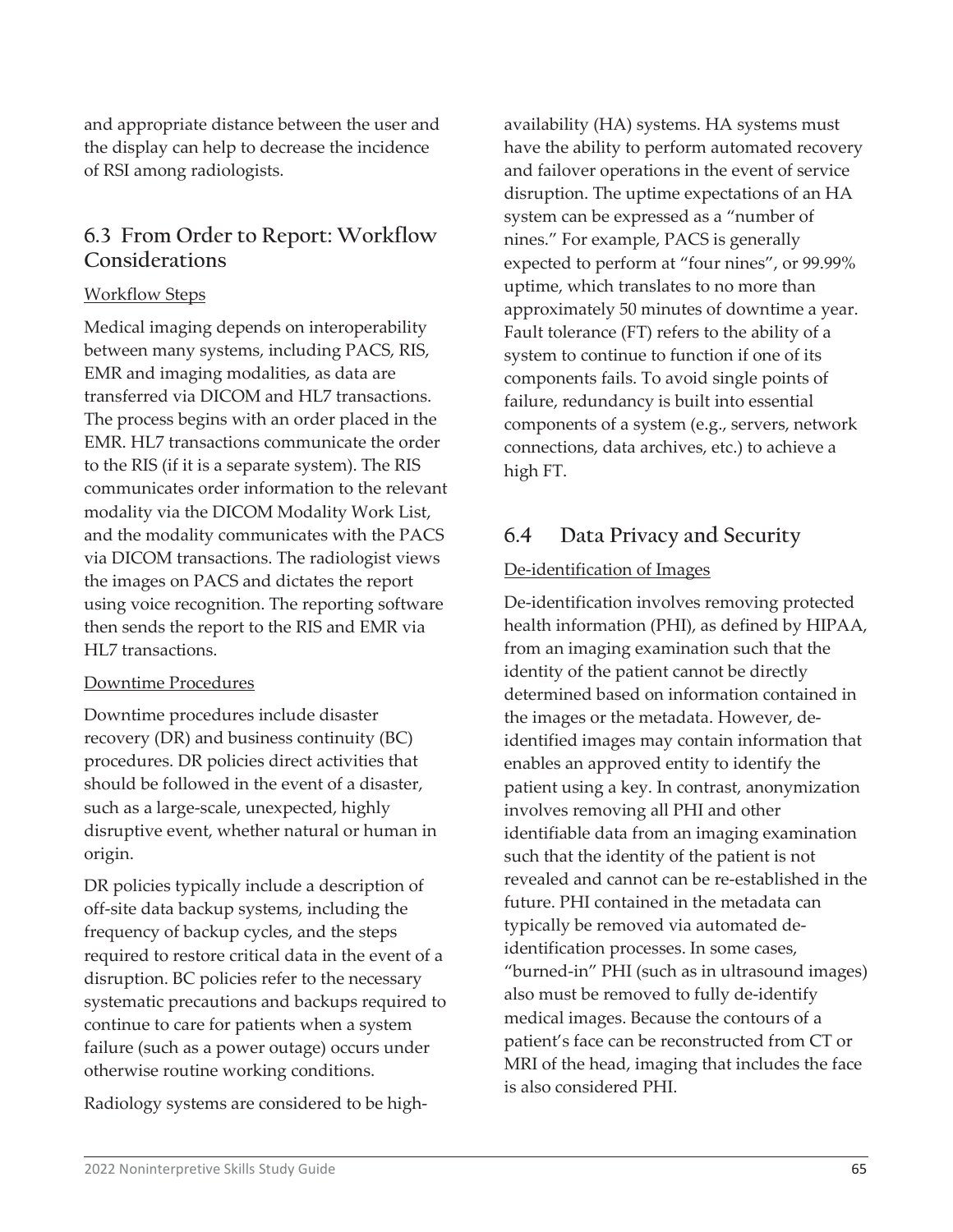#### De-identification of Report Text

De-identification of report data is less straightforward than de-identification of image data, since PHI is not frequently found in radiology report text. De- identification of report data often requires manual review or application of specialized algorithms.

Tools that have been developed for deidentification of medical text do not work as well for radiology reports, because of the difference in frequencies of PHI in radiology reports compared to medical text such as encounter notes or progress notes.

# **6.5 Image Post-processing**

"Post-processing" refers to image transformations performed after the image has been acquired. These transformations may be performed before image display, interpretation, or quantitative analysis. Post-processing includes techniques such as image segmentation, registration, and iterative reconstruction.

Segmentation involves isolating or extracting a region of interest from an image or extracting a subset of images from an image stack for further analysis. For example, segmentation of gray matter and white matter from MRI of the brain may be the first step to a more advanced analysis of atrophy in neurodegenerative disorders.

Image registration involves aligning one image set onto the coordinate space of another image set to allow a more direct comparison of the two image sets. Deformations can be rigid (translation, scaling), affine (shearing), or elastic. Elastic deformation involves local warping of an image to better align the target image with the reference image. Elastic deformation is one type of image registration

that can accommodate changes such as patient position, lung expansion, or soft tissue shape changes in aligning image sets.

Iterative reconstruction is an alternative to filtered back-projection as a method for reconstructing raw CT sinogram data into actual image data. Iterative reconstruction performs several rounds of image reconstruction to optimize the signal and reduce the noise in the resulting images. Noise reduction enables the use of less radiation to acquire the images prospectively, decreasing patient radiation exposure.

# **6.6 Image Artificial Intelligence**

Artificial intelligence (AI) is the field of computer science that gives computers the ability to mimic human intelligence. Machine learning (ML) is a subfield of AI that enables computers to learn a task without being given an explicit set of instructions. Deep learning (DL) uses multi-layered neural networks with weighted connections to analyze images and text.

Unsupervised ML exposes an algorithm to a set of data without pre-defined labels or categories and allows the algorithm to automatically label the data. In radiology, uses of ML are primarily supervised. Supervised ML exposes an algorithm to a set of training data and then evaluates how well the resulting model has "learned" the task using a different set of "test" data. It is important that the testing data are completely separate from the training data, in order to fairly evaluate the performance of the model.

Generating training data for radiology requires experts to label images or text, which is timeand resource- intensive. When training models, a pitfall to avoid is overfitting the model to the data, such that it performs very well on similar